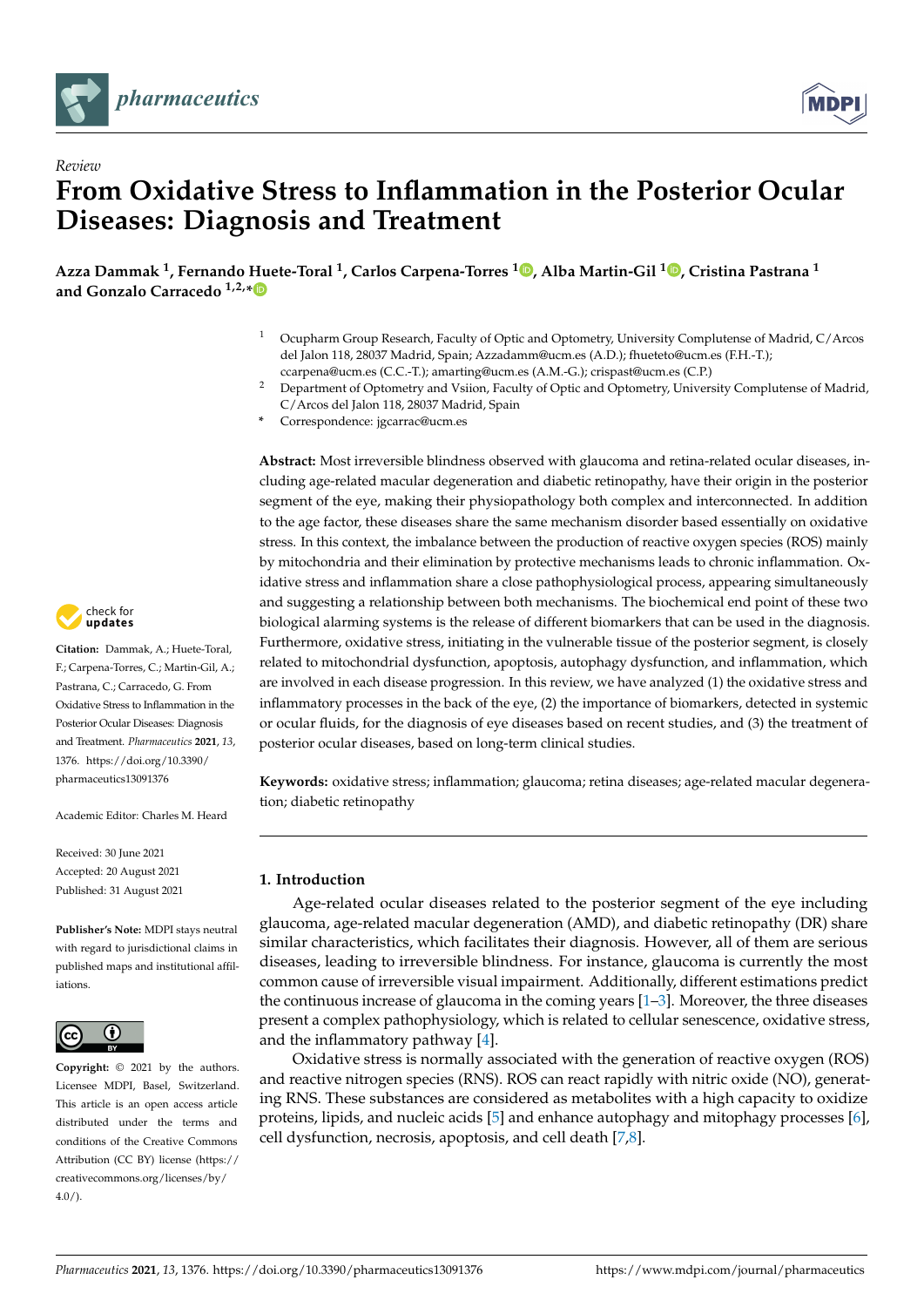#### *1.1. Oxidative Stress and Inflammation*

There are two main routes of ROS generation. The first is related to mitochondria, which are associated with the electronic transport chain [\[9,](#page-17-7)[10\]](#page-17-8) and to cytochrome P450 [\[11\]](#page-17-9). The second is related to nicotinamide adenine dinucleotide phosphate oxidase (NADPH oxidases), especially to phagocytic immune cells and endothelial cells [\[12\]](#page-17-10), which are consequently associated with the inflammatory response [\[13\]](#page-17-11).

Although the study of these substances focuses on the cellular damage products, they have important cellular functions such as regulators and signaling agents in multiple processes such as apoptosis, mitophagy, adhesion, and cell differentiation [\[6,](#page-17-4)[14,](#page-17-12)[15\]](#page-17-13). However, when the production of ROS and RNS exceeds the limits of the detoxification system in a prolonged or chronic way, these substances are considered the main mediators of the inflammatory pathology [\[5](#page-17-3)[,13\]](#page-17-11). The pro-inflammatory activity of these substances is partially related to immune system cells such as polymorphonuclear neutrophils. These cells are very abundant at inflammation sites, where specific enzymes such as myeloperoxidase are involved in the transformation of ROS and the immune response [\[14\]](#page-17-12). Oxidative stress and inflammation share close pathophysiological processes, appearing simultaneously in many pathologies and suggesting a relationship between both phenomena [\[15\]](#page-17-13).

Currently, the consensus describes the role of oxidative stress as one of the first events in the inflammation cascade [\[16–](#page-17-14)[18\]](#page-17-15); however, the mechanisms by which these oxidizing substances are able to initiate and modulate inflammation are still unknown [\[5\]](#page-17-3). The retina is a tissue that is especially sensitive to oxidative stress with a high metabolic rate and oxygen consumption. The presence of photoreceptors that are rich in fatty acids makes the retina susceptible to oxidation [\[19\]](#page-17-16). In the same way, different pathologies that affect this tissue are closely related to inflammatory processes [\[20–](#page-17-17)[22\]](#page-18-0). Therefore, many pathologies related to the posterior pole of the eye have been associated with these two processes, sharing their pathophysiology not only in oxidative stress but also in inflammation phenomena. Thus, ocular biomarkers associated with oxidative stress and inflammation represent a strategy in the diagnosis and monitoring of ocular diseases [\[4](#page-17-2)[,23\]](#page-18-1).

Before the classification of biomarkers, it is important to know their terminology. In general, a biomarker is defined as a measurable indicator of a relevant biological, clinical state, or it is capable of predicting one [\[24\]](#page-18-2). Biomarkers are typically molecules or structures easily obtainable from different parts of the body, fluids, or products, that can affect or predict the incidence of a disease [\[25\]](#page-18-3). They can be defined as molecular signatures of ocular diseases states and are detected in the major eye-derived fluids, including tears, aqueous humor, and vitreous humor, which may reveal critical information about the state of eye health. Their application is generally less invasive, faster and easier than the study of the final clinical state, and they are usually used for diagnosis and monitoring of the progress and prognosis of a disease [\[24\]](#page-18-2). In this review, we will focus specifically on biomarkers related to oxidative stress and inflammation in retinal diseases (including AMD and DR) and in glaucoma; see Figure [1.](#page-2-0)

#### *1.2. Biomarkers of Oxidative Stress*

The processes associated with oxidative stress present high concentrations of ROS and RNS. They comprise different chemical species such as superoxide anion oxygen  $(O_2^-)$ , hydrogen peroxide (H<sub>2</sub>O<sub>2</sub>), and hydroxyl radicals (OH). RNS consists of nitric oxide (NO) and peroxynitrite (ONOO<sup>-</sup>), which results from the reaction of NO with  $O_2^-$ . [\[26\]](#page-18-4). Therefore, these chemical species have the potential to act as biomarkers of oxidative stress. In the same way, the evaluation of ROS generators such as enzymes, including nicotinamide adenine dinucleotide phosphate oxidase (NADPH oxidase) [\[27\]](#page-18-5), show the same potential as biomarkers. Interestingly, numerous pro-inflammatory cytokines can activate NADPH oxidase and nitric oxide synthase 2 (NOS2), increasing NO production and consequently peroxynitrite [\[4\]](#page-17-2).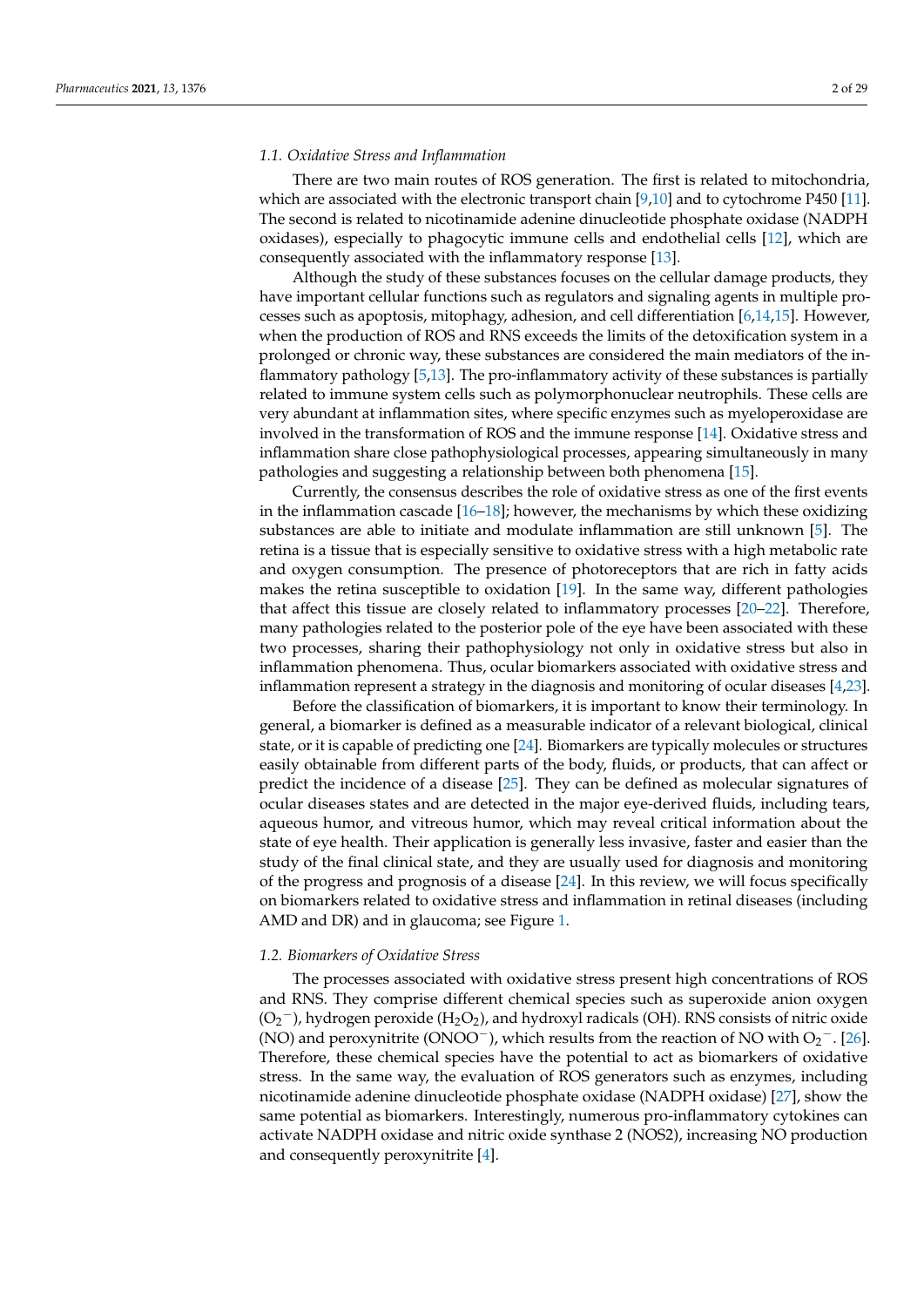<span id="page-2-0"></span>

Figure 1. Scheme of oxidative stress role in posterior ocular diseases. IOP: intraocular pressure; ROS: reactive oxygen species; MT: trabecular meshwork; RGCs: retinal ganglion cells; PR: photoreceptors (cones + rods); RPE: retinal pigment epithelium; AMD: age-related macular degeneration; DR: diabetic retinopathy. epithelium; AMD: age-related macular degeneration; DR: diabetic retinopathy.

Similarly, the mechanisms responsible for oxidative detoxification generate potential biomarkers. In this context, nuclear factor erythroid 2-related factor 2 (Nrf2) is a regulatory transcription factor for numerous detoxification enzymes through the sequence ARE (Antioxidant Response Element)  $[28,29]$  $[28,29]$ . Nrf2 has an impact when it comes to measuring the levels of glutathione (GSH), which is a tripeptide known for its active antioxidant role [\[30\]](#page-18-8). The synthesis of this tripeptide is catalyzed by glutathione peroxidase (GPx), and the GPx dysregulation is associated with processes of oxidative stress, inflammation, and upregulation of retinal vascular endothelial growth factor (VEGF) [\[31\]](#page-18-9). Endothelial changes involved in the activation of the vascular endothelium, related to inflammation and tissue regeneration processes, are promoted by VEGF [\[32\]](#page-18-10).

# 1.3. Biomarkers of Inflammation

Similarly, the mechanisms responsible for oxidative detoxification generate potential There are many biomarkers associated with inflammation, such as the matrix metal-<br> $\frac{1}{2}$ lopeptidases (MMPs). In fact, MMPs are a family of calcium-dependent zinc-containing endopeptidases that is involved in the degradation of the extracellular matrix, apoptotic endopeptidases that is involved in the degradation of the extracellular matrix, apoptotic processes, and is closely related to inflammation [\[33,](#page-18-11)[34\]](#page-18-12). In contrast, we find the transforming growth factor-beta (TGF-beta), which is an activator of extracellular matrix production<br>with an entitie flammate we what ISE with an anti-inflammatory role [\[35\]](#page-18-13).

with an and miammatic y fole  $[0.9]$ .<br>Another biomarker of inflammation is the tumor necrosis factor alpha (TNF-alpha). TNF-alpha is an intercellular signaling protein related to inflammatory processes and apop-<br>TNF-alpha is an intercellular signaling protein related to inflammatory processes and apop-If the uppear is an intercelation of this protein related to the cytosolic concentrations of ROS [\[36\]](#page-18-14). regeneration of this protein is related to the cytosone concentrations of rices [33].<br>TNF-alpha can stimulate the release of interleukin-6, which is a glycoprotein secreted *1.3. Biomarkers of Inflammation* tion [\[37](#page-18-15)[–39\]](#page-18-16). In addition, interleukins are a group of signaling cytokines closely related to the immune system [\[40\]](#page-18-17). The pro-inflammatory role is performed by other interleukins such as interleukin-1 and Interleukin-8, while others such as interleukin-10 have anti-inflammatory activity [\[39,](#page-18-16)41]. by macrophages, T cells, endothelial cells, and fibroblasts involved in acute inflamma-

# forming growth factor-beta (TGF-beta), which is an activator of extracellular matrix pro-**2. Oxidative Stress in Glaucoma**

Glaucoma is a multifactorial optic neuropathy characterized by the damage of the optic nerve head and lamina cribosa, resulting in an irreversible loss of vision; this is the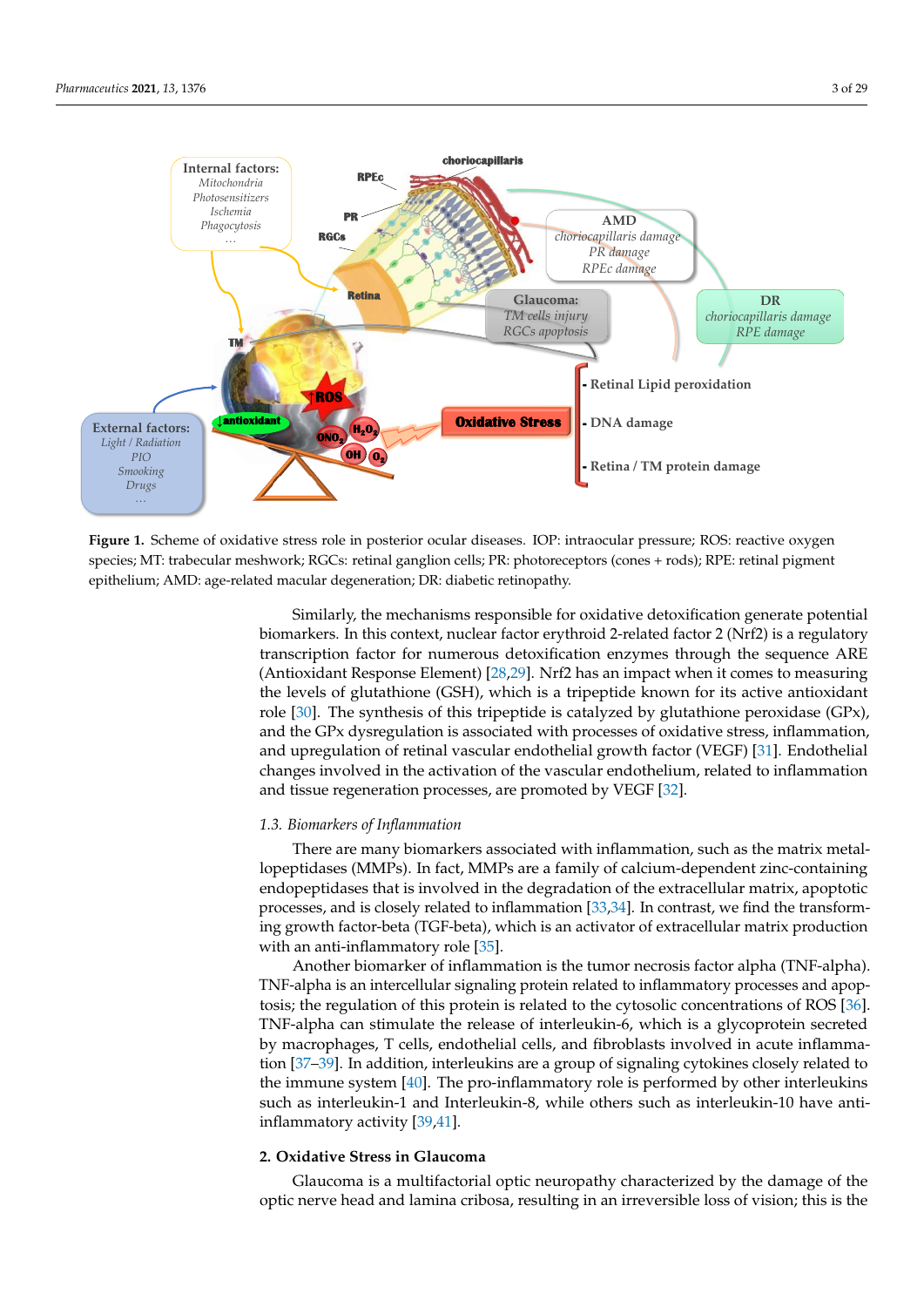leading cause of irreversible blindness worldwide. It is estimated that about 76 million people will be affected by glaucoma worldwide in 2020 [\[1,](#page-17-0)[42\]](#page-18-19). Glaucoma cause is still unclear, but it has been related to a mechanical stress and a reduction in the retinal blood that induces a gradual degradation of the retina, which is caused by the progressive damage of retinal ganglion cells (RGCs) and subsequently leads to their death [\[1\]](#page-17-0). There are several glaucoma subtypes, but the two most common ones are those that originate on the iridocorneal angle, including primary open-angle glaucoma (POAG) and primary close-angle glaucoma (PACG) [\[43\]](#page-18-20).

Numerous risks or etiologic factors have been regarded as being involved in the pathophysiology development of glaucoma, such as increased intraocular pressure (IOP), aging, high glutamate levels, certain genetic susceptibility such as myocilin or optineurin alterations, alterations in NO metabolism, vascular alterations related with retina ischemia, and oxidative stress [\[44](#page-18-21)[–48\]](#page-18-22). Nevertheless, the mechanism of RGCs death in glaucoma is not fully understood. However, it is known that RGCs are especially vulnerable to increased levels of oxidative stress due to their tremendous oxygen consumption and elevated proportion of polyunsaturated fatty acid. In this sense, there are two main theories used to explain the glaucoma physiopathology, mechanical and vascular theories, and, in both, the RGCs death is mediated by oxidative stress [\[49\]](#page-18-23). ROS, produced mainly by mitochondria, are signaling molecules that, in high levels, are able to activate apoptotic pathways, such as caspase 3 pathways (mitochondrial-mediated apoptosis related with cytochrome c release) [\[50\]](#page-18-24) or caspase-independent pathways [\[51\]](#page-19-0). ROS levels reduction may protect RGCs from apoptosis [\[52\]](#page-19-1), which are needed to maintain proliferation, signal transduction, and gene expression [\[53\]](#page-19-2).

The most important is the mechanical theory that is based on increased IOP, which is currently considered to be the most important risk factor in developing glaucoma [\[47\]](#page-18-25). This IOP increase is generated by the incorrect balance between the production of aqueous humour via ciliary processes and the drainage of aqueous humour via the trabecular meshwork (TM) [\[53\]](#page-19-2). The mechanical theory highlights the importance of direct IOP-related increased compression of the axonal fibers, with deformation of the lamina cribosa plates and disruption of axoplasmic flow, resulting in the death of RGCs. In addition, the IOP increase induces changes in the mitochondria via its own fission, which stimulates reactive oxygen species production and is capable of accelerating oxidative adduct formation and increasing ROS-induced proteins such as heme oxygenase-1 (HO-1) [\[54](#page-19-3)[,55\]](#page-19-4). This also causes abnormal cristae loss, cytochrome C production, and retrograde neurotrophic inhibition as well as a decrease in adenosine triphosphate (ATP) production [\[51](#page-19-0)[,56](#page-19-5)[,57\]](#page-19-6), an enhancement of nitrite level and retinal lipid peroxidation, and a decrease in retinal antioxidants; furthermore, it stimulates glutaminergic neurotoxicity [\[58](#page-19-7)[–60\]](#page-19-8). The imbalance between ROS and antioxidant agent concentration, in which ROS levels exceed the antioxidants concentrations, has been related with early retinal damage.

At the same time, oxidative stress has been also implicated with trabecular meshwork, which is located in the sclerocorneal angle and bathed by aqueous humor. TM is the most vulnerable tissue of the anterior chamber to the oxidative damage due to its constant exposure to light, extremely active mitochondrial activity, and predisposition to inflammation. For that reason, TM contains antioxidant compounds to protect it from oxidative stress. The rise of oxidant–antioxidant imbalance decreases the protection of superoxide dismutase, catalase, and glutathione peroxidase, causing TM cell impairment mediated by ROS [\[58\]](#page-19-7). The TM degeneration is due to a cellular adhesion reduction to the adjacent extracellular matrix [\[61\]](#page-19-9), overexpression of extracellular matrix proteins such as fibronectin, which reduces TM cell permeability [\[56,](#page-19-5)[57\]](#page-19-6), direct desoxyribonucleic acid DNA damage [\[59\]](#page-19-10), and reduced local antioxidant activity [\[4](#page-17-2)[,60\]](#page-19-8).

Furthermore, it has been demonstrated that high levels of  $H_2O_2$  are related to a resistance to the outflow of aqueous humor, which is presumably due to cytoskeleton rearrangements and the subsequent loss of adhesion of TM cells to extracellular matrix proteins, and TM cell loss induces an  $H_2O_2$  effect [\[61\]](#page-19-9). In addition, the TM endothelium may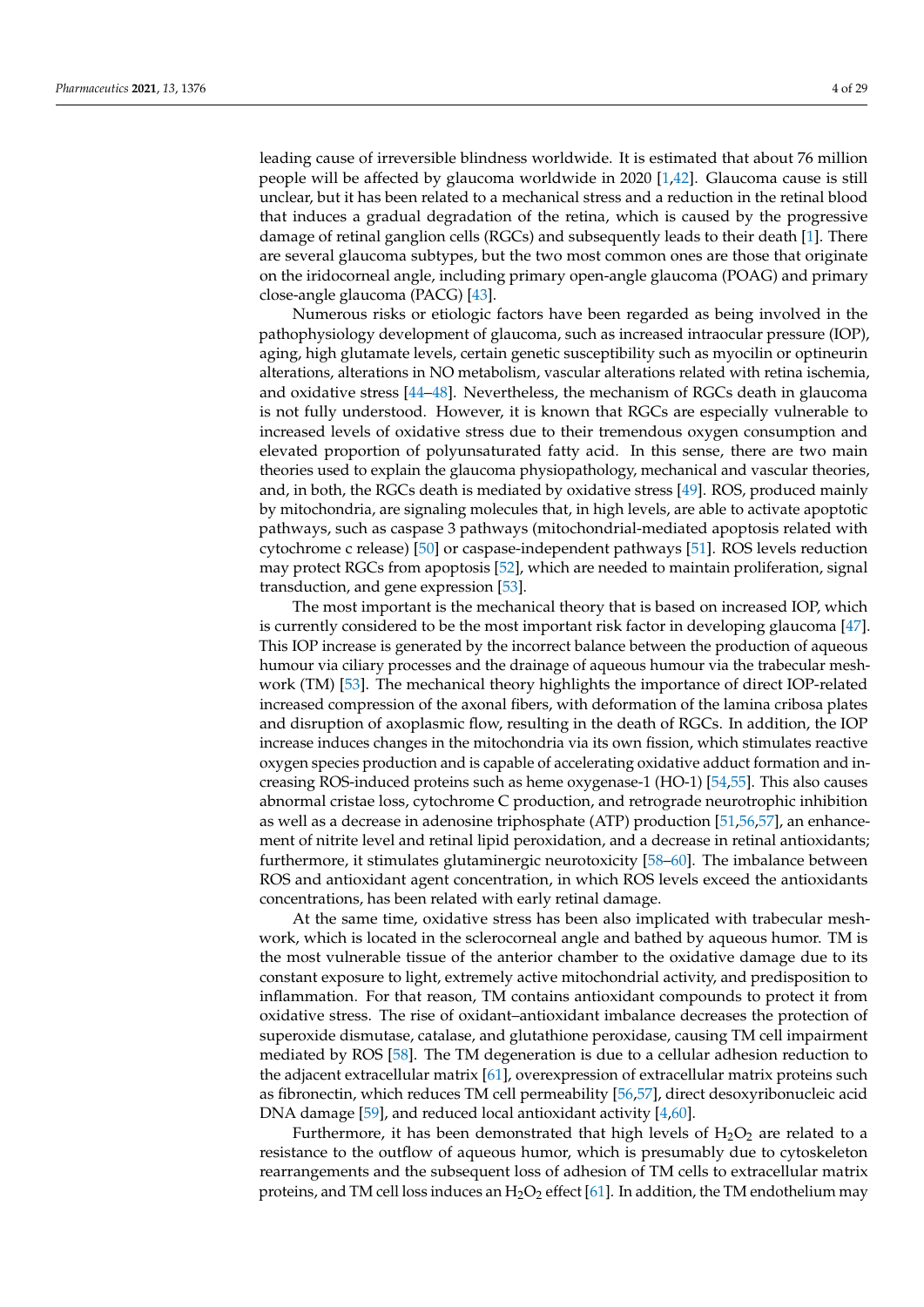release NO, which, in conjunction with free radicals, can worsen the metabolic conditions of TM cells and vary its motility [\[62](#page-19-11)[,63\]](#page-19-12). NO acts as a cellular sodium pump modulator, encouraging glutamate production and other intercellular messengers and thus altering the activity of the ATP-dependent  $\mathrm{Na^+/K^+}$  pump, which produces a depolarization of the organelle, which is a mechanism implicated in glaucoma pathogenesis [\[64\]](#page-19-13). NO may also react with O- to form the potent neurotoxic peroxynitrite radical (ONOO-) in retinal neuron, this being more common in glaucoma models than control [\[65,](#page-19-14)[66\]](#page-19-15). At the same time, anion superoxide radical  $(O_2^-)$ , involved in biological membranes destruction, and hydroxyl radical (OH-), the most reactive free radical, tend to react with neighboring molecules such as DNA, lipids, or proteins, altering mainly the structure and fluidity of the TM cell membrane. In addition, DNA can be damaged by ROS, resulting in mutations that affect the non-cycling cell population locked in the G0 phase of cell cycle, which in TM has been reported as a potential pathogenetic factor for POAG onset [\[67\]](#page-19-16). The 8-hydroxy-2 0 -deoxyguanosine (8-OH-dG) is the most abundant oxidative nucleotide modification, and its concentration is significantly correlated with an increase in IOP and visual-field damage [\[68,](#page-19-17)[69\]](#page-19-18).

On the other hand, the RGCs death vascular theory focuses on compromised blood flow in retinal vessels, leading to an impaired autoregulation of blood flow to the optic nerve and the subsequent ischemia-induced production of ROS, such as hydroxyl radicals, which are the major cause of retinal injury [\[49,](#page-18-23)[70\]](#page-19-19). The vascular dysfunction and neurodegeneration at the retina might be mediated by advanced glycation end products (AGEs), which are an oxidative stress-related biomarker that results from the reaction between reducing sugar with amino groups in proteins, lipids, or nucleic acids and is detected in the axons of RGCs and retinal glial cells in glaucoma. AGEs might activate signaling molecules as mitogen-activated protein kinases (MAPK) and nuclear factor kappa B (NF-kB), which induces ROS production, and the subsequent angiogenesis and neural apoptosis, which are related to immune responses as further described below [\[71\]](#page-19-20). In this way, Hondur et al. reported that AGEs were higher in aqueous humor and blood samples in glaucomatous patients than in non-glaucomatous healthy patients [\[60\]](#page-19-8). In addition, oxidative stress modifies retinal glutamate/glutamine cycling, leading to a rise of neurotoxic levels of glutamate, which induces a cellular components injury and is mediated by calcium, causing a depolarization of the organelle and an excessive ROS generation [\[58](#page-19-7)[,72](#page-19-21)[,73\]](#page-19-22). In this sense, it has been described that RGC apoptosis during glaucomatous injury itself generates ROS production; hence, excess ROS produce oxidative stress, which also harms the retina by causing a secondary degeneration of RGCs and generating a positive feedback cycle [\[72,](#page-19-21)[74\]](#page-19-23).

At the same time, there are common oxidative stress pathways linking vascular and mechanical theories. On one hand, blood flow decreases may be caused by the mechanical compression of the vessel walls, which is induced by a rise in IOP, affecting the blood supply to the laminar segments and damaging the RGC axons [\[49\]](#page-18-23). The rise in IOP induces a vascular dysregulation in the retina because of an excessive ROS production as well as an increase for NADPH oxidase 2 and lectin-type oxidized LDL receptor 1 (LOX1) expression and/or an endothelial dysfunction in retina arterioles [\[75](#page-19-24)[,76\]](#page-19-25). On the other hand, vascular dysregulation might be related to TM damage, which is specifically linked to the production of oxidizing free radicals in TM performed by endogenous aerobic metabolism. In addition, the MT endothelium may release endothelins, which can induce vasoconstriction and subsequently TM motility, vessel perviousness, and IOP alterations [\[77\]](#page-19-26). However, the MT endothelium can also induce ischemia unrelated with vasoconstriction by a reduction of the activity of the ATP-dependent  $Na^+/K^+$  pump [\[62](#page-19-11)[,64\]](#page-19-13).

Finally, there are also other pathogenic mechanisms related to oxidative stress-mediated glaucoma pathogenesis, such as inflammation activated by ROS and glutamate excitotoxicity, which are not related to a rise in IOP or vascular dysfunction [\[78\]](#page-20-0). An anomalous immune response and glial cell dysfunction may mediate oxidative stress, which harms RGCs indirectly [\[58,](#page-19-7)[73\]](#page-19-22). In this sense, it has been described that apoptosis signal-regulating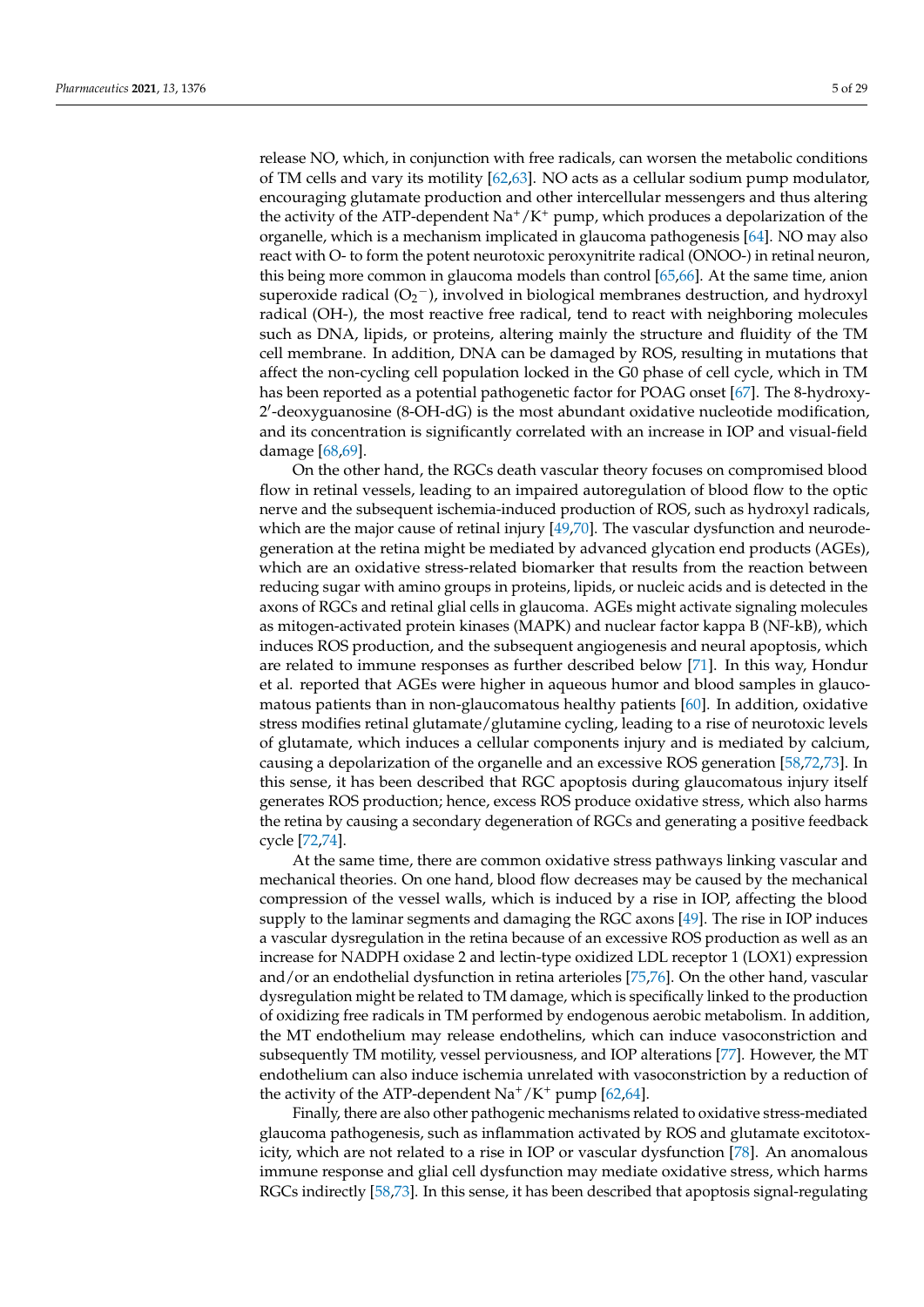kinase 1 (ASK1) mediated apoptotic pathway acts by decreasing  $TNF-\alpha$  signalling, which is a neurodegeneration mediator in glaucoma involved in the regulation of cytokine-induced apoptosis [\[79](#page-20-1)[,80\]](#page-20-2). ASK-1 deletion has been shown to prevent RGC death in glaucoma animal models [\[79\]](#page-20-1), and ASK1 deficiency has been linked to oxidative stress levels reduction and the subsequent RGC survival in glaucoma [\[81–](#page-20-3)[83\]](#page-20-4). Moreover, an elevated ROS concentration induces NF-kB activation both in the retina and MT, which stimulates the expression of pro-inflammatory biomarkers, including endothelial leukocyte adhesion molecule-1 (ELAM-1), interleukin-1 $\alpha$  (IL-1 $\alpha$ ), interleukin-6 (IL-6), and interleukin-8 (IL-8) [\[84\]](#page-20-5).

# **3. Oxidative Stress in the Retina**

# *3.1. Age-Related Macular Degeneration*

Age-related macular degeneration (AMD) is the leading cause of permanent and irreversible blindness in patients over the age of fifty in developed countries [\[85\]](#page-20-6). It is a neurodegenerative disease that affects the central retina, called the macula, resulting in a progressive loss of vision [\[86\]](#page-20-7). The pathogenesis of AMD is complex and multifactorial, involving the interaction of genetic, metabolic, functional, and environmental factors. The major abnormalities take place in the ocular structures of the macular region presented in four interrelated tissues that include photoreceptors (PR), retinal pigment epithelium (RPE), brunch membrane (BM), and choriocapillaris [\[87\]](#page-20-8). Two forms of AMD are classically distinguished: the dry form, the most common, is characterized by the degeneration and death of photoreceptors and RPE cells [\[88\]](#page-20-9). The exudative form, the most rapidly progressing form, is linked to choroidal neovascularization (CNV) with angiogenesis bleeding and fluid leakage, leading to sudden loss of central vision [\[89\]](#page-20-10). The two forms share the same clinical features such as the presence of a lipid-like deposit called drusen in early AMD, modification in the pigmentation of RPE in the retina, and loss of vision due to geographic atrophy and neovascularization [\[90\]](#page-20-11).

The retina is particularly susceptible to aging and vulnerable to the oxidative stress since its two components PR and RPE are highly metabolically active [\[91\]](#page-20-12). In the PR cells, there is a high demand for oxygen and nutrients from the blood cells and high metabolic activity. Thus, the retina is considered one of the highest oxygen-consuming tissues in the human body, making the retina oxygen tension over 70 mmHg [\[92\]](#page-20-13). This favorable environment, with abundant photosensitizers, visible light exposure, and a high energy demand, supports a highly oxidative milieu [\[91\]](#page-20-12).

Furthermore, under normal conditions, RPE participates in the visual cycle, phagocytic uptake, and degradation of shed apical photoreceptor outer segments (POS) [\[93\]](#page-20-14). However, in the early stages of the disease, a crucial event in the molecular pathway is described by a drastic reduction of RPE cell functions. In fact, RPE progressively degenerate, leading to the degeneration of PR. Age-dependent phagocytic and metabolic insufficiency of RPE cells leads to a dysfunction of RPE and the progressive accumulation of lipofuscin granules [\[87\]](#page-20-8). Moreover, exposure to visible and ultraviolet A (UVA) light and high oxygen levels as described before in the eye cause oxidation reactions and modify the composition of lipofuscin. Consequently, the dysregulated lipid metabolism promotes the oxidative process in the retina. Other photoreactive molecules with lipofuscin are a potent photoinducible generator of reactive oxygen species (ROS), causing damage to both proteins and lipids [\[87\]](#page-20-8). In this stress environment, the photooxidation of lipofuscin generates reactive photoproducts including N-retinylidene-N-retinylethanolamine (A2E), DNA oxidation, and cells apoptosis [\[94\]](#page-20-15).

Oxidation levels increase in the aging macula, even though the retina and RPE cells are rich in antioxidants such as vitamins (A, C and E) and carotenoids. As a result, augmented levels of ROS with an attenuated antioxidant cell defense system lead to oxidative stress, causing a critical site of injury in AMD characterized by more damage of PR, RPE cells, and choriocapillaris [\[95,](#page-20-16)[96\]](#page-20-17). As previously mentioned, the retina has a very high oxygen consumption, and consequently, the stimulated retina tissue is abundant in ROS. Moreover, the phagocytosis of the photoreceptors outer segment (POS) led by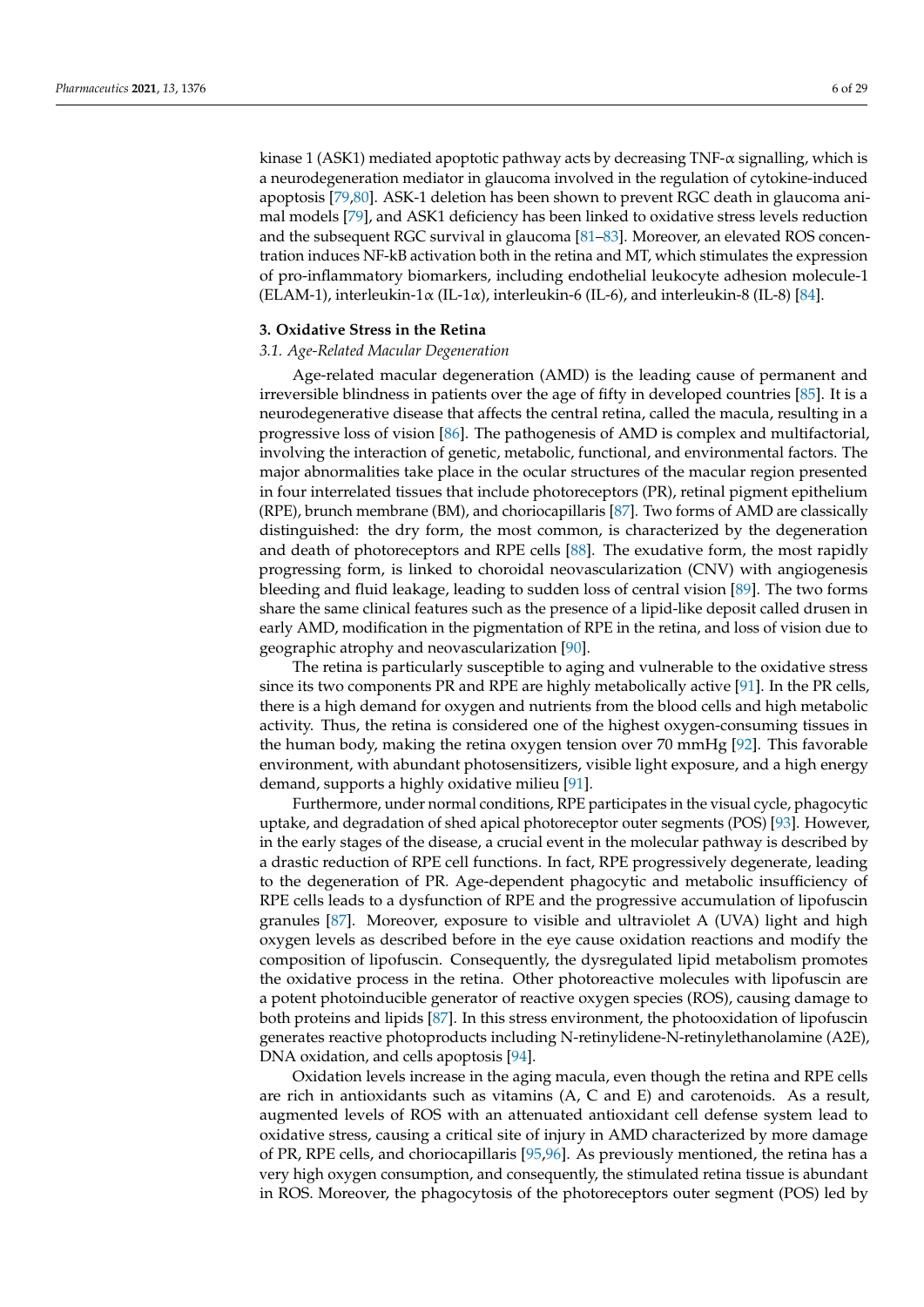RPE cells is accompanied by respiratory burst and rapid eruption of ROS [\[97\]](#page-20-18). Then, the digestion of POS induces the formation of more superoxide anion [\[98\]](#page-20-19). Furthermore, with the high-energy light exposition, polyunsaturated fatty acids (PUFA) present in the cell membranes of photoreceptors are readily oxidized. Gradually, peroxides and organic radicals progressively develop, with the oxidation of PUFAs accumulating in photoreceptors. In addition to this, the oxidation of PUFAs lasts many years and leads to the functional and structural impairment of cell membranes that leads to the degeneration of photoreceptors [\[99\]](#page-20-20).

Additionally, PR and RPE, which are highly metabolically active, are composed of postmitotic cells. They particularly accumulate DNA mitochondrial damage resulting from their inability to reduce defective mitochondria during mitosis [\[92\]](#page-20-13). In addition to that, oxidative stress causes mitochondria impairment in aging RPE cells, with its changes in number, size, matrix density, and membrane integrity. This process is accompanied by mitochondrial mutations [\[100\]](#page-20-21). Chronic increases in oxygen radical production in the mitochondria can lead to a catastrophic cycle of mitochondrial DNA (mtDNA) damage as well as functional decline, further oxygen radical generation, and cellular injury [\[101\]](#page-20-22). However, these mitochondrial dysfunctions lead to low ATP levels, causing not only the attenuation of mitochondrial membrane potential but also the reduction of cytoplasmic calcium accompanied by the augmentation of mitochondrial calcium sequestration. Other damage includes chronic mitochondrial oxidative stress, leading to a decreased level of mitochondrial superoxide dismutase and consequently an increase in superoxide anion, shortening and disorganization of the photoreceptors, degeneration of RPE cells, thickening of Brunch's membrane, and finally apoptotic cell death in the AMD process [\[102\]](#page-20-23).

However, due to oxidative stress, there is a decline in the upregulation of autophagy in AMD. Nrf2 is the master regulator of the cellular antioxidant mechanism. In fact, it is a transcription factor that regulates the production of antioxidant enzymes against oxidative stress. Under normal conditions, Nrf2 is bound to Kelch-like epichlorohydrin (ECH) associated protein 1 (Keap1) in the cytosol, inactive, and predestined for degradation by the ubiquitin–proteasome pathway [\[103\]](#page-20-24). However, under oxidative stress, Nrf2 dissociates from Keap1, resulting in its upregulation and translocation into the nucleus. This leads to the upregulation of several antioxidant genes and enzymes against ROS, including heme oxygenase 1 (HO-1), NAD(P)H-quinone oxidoreductase (NQO1), glutathione Stransferase (GST), superoxide dismutase (SOD), glutathione reductase, and ferritin [\[104\]](#page-20-25). Here, oxidative stress leads to the increase of different organic radicals and more ROS. For example, the  $O_2^-$  radical is a highly potent oxidative agent, as each free radical rapidly gains three electrons to rebalance itself. Consequently, other ROS are generated, particularly hydrogen peroxide and hydroxyl radicals [\[86\]](#page-20-7).

Finally, oxidative stress leads to chronic inflammation in the AMD process. In fact, the products of the oxidative stress trigger a chronic low-grade inflammation process. ROS impair cells' functions, react with nucleic acids, proteins, and lipids, and induce the production of pro-inflammatory cytokines and angiogenic signals, including the development of new fragile blood vessels with the production of vascular endothelium growth factors (VEGF) [\[105\]](#page-20-26) and changes in matrix metalloproteinases (MMPs) [\[106\]](#page-20-27). The inflammation process stimulated by the complement system and carried out in the Brunch membrane leads to different AMD forms. It is connected not only with the microglial activation in the retinal choroidal interface but also with autoantibodies and the formation of immune complexes in the Brunch membrane accompanied by choroidal macrophages infiltration, leading to CNV. During inflammation, the increased metabolic activity of the inflamed retina leads to the increased consumption of oxygen and causes hypoxia in the retinal cells. Chronic retinal hypoxia can lead to cell death and irreversible visual impairment observed in the exudative form of AMD [\[107\]](#page-20-28).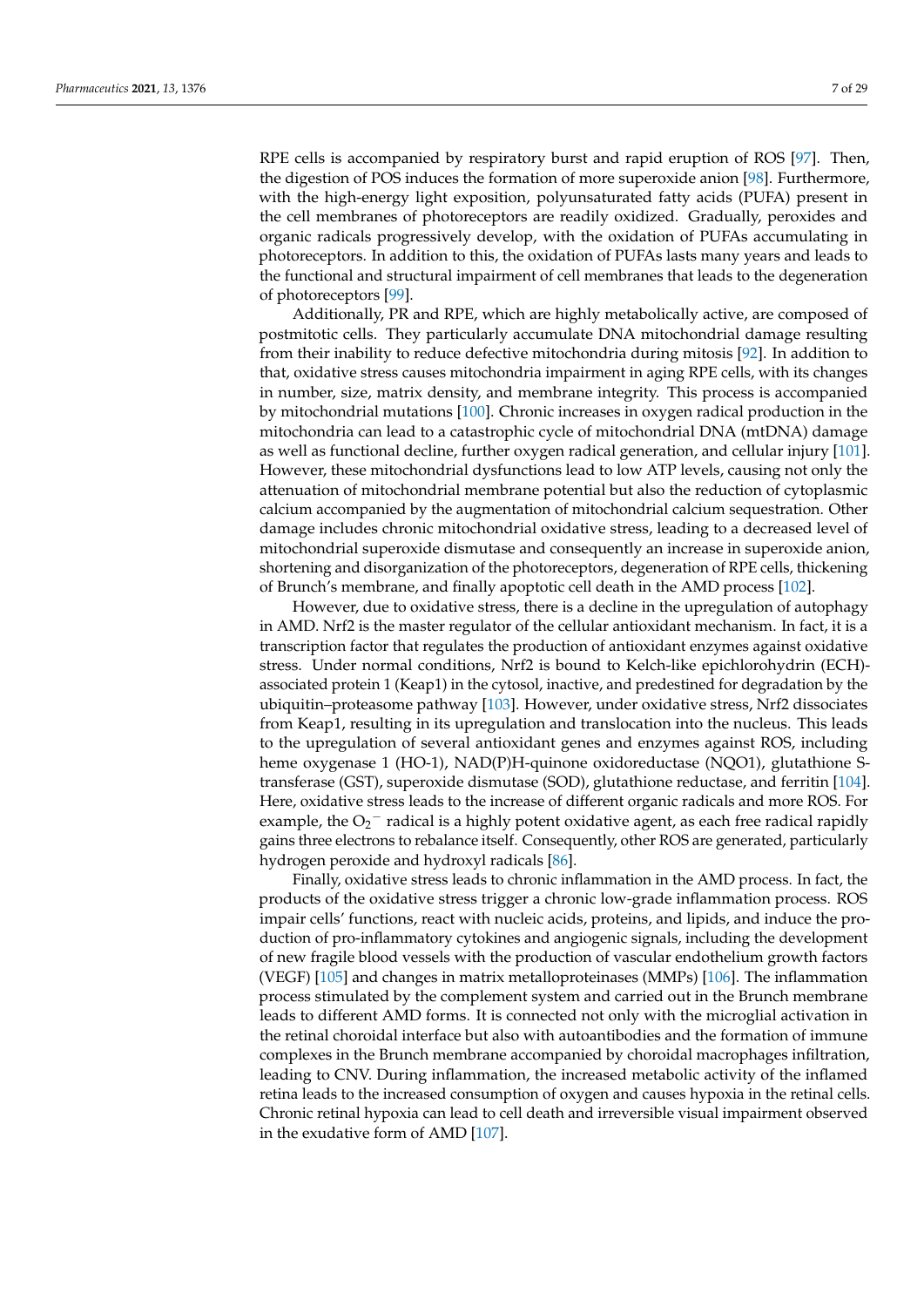#### *3.2. Diabetic Retinopathy*

Diabetic retinopathy (DR) is one of the microvascular diabetes complications. In fact, one-third of people with diabetes have DR. It is the major cause of blindness disease in the middle-aged and elderly people and is described as a progressive neurodegeneration [\[108\]](#page-20-29). According to the presence or absence of retinal neovascularization, DR can be classified clinically into non-proliferative (NPDR) and proliferative (PDR) forms with or without macular oedema [\[109\]](#page-21-0). In DR, every cell is exposed to abnormally extracellular high glucose concentrations that target retina and nerve tissues. The reason is that DR is characterized by chronic hyperglycemia, causing altered cellular homeostasis in the retinal microvasculature and endothelial cells in the choroid [\[110\]](#page-21-1). In the early stages of the disease, apoptosis causes the reduction of endothelial cells, which is followed by the increased number of acellularoccluded capillaries causing both the increase of vascular permeability and an increase of capillary membrane thickening, and causing edema and hemorrhages. Unsealed capillaries leak plasma and erythrocytes into the surrounding retinal tissue and lead to capillaries' occlusion of the growth factors (such as VEGF) and pathological angiogenesis [\[111\]](#page-21-2).

As previously described in AMD, oxidative stress also has an impact on DR. However, in diabetes, in contrast with AMD, increased oxidants and reduced antioxidant systems are present, independent of age, and have different negative effects [\[112\]](#page-21-3). In addition to hyperglycemia, inducing endothelial cells damage, ROS are generated mainly in the mitochondria, thereby stimulating mitochondrial superoxide production. Nevertheless, it is important to note that the progression of diabetic retinopathy is connected to ROS and oxidative stress mainly due to the metabolic memory [\[113](#page-21-4)[,114\]](#page-21-5). Increased oxidant generation in the mitochondria might damage mitochondrial DNA and proteins, since ROS compromise the function of the electron transport chain. This damage leads to the synthesis of increased amounts of superoxide even with normal levels of glucose. In that case, even after normalized glycemia, DR progresses [\[113,](#page-21-4)[114\]](#page-21-5).

Mitochondrial dysfunction in both type 1 and type 2 DR accelerates premature endothelial cell apoptosis in the local oxidative stress and sustained hyperglycemia. Consequently, damage in mt DNA at the regulatory region is higher in comparison to other mt DNA portions. To remedy this, the overexpression of enzyme 8-oxoguanine DNA glycosylase (OGG1) and thymine DNA glycosylase is the result of mitochondrial DNA repair. Their transcription and replication mechanisms including mitochondrial transcription factor A (TFAM) and polymerase gamma (POLG) are also compromised [\[115\]](#page-21-6). The oxidative DNA damage marker is 8-hydroxy-2'-deoxy-guanosine (8-OHdG) with an increased level in RPE and choroid [\[116\]](#page-21-7). In DR, the origin and alteration in biochemical pathways are described as a chain of successive events linked to each other, from cause to consequence, with a snowball effect worsening the state of damage and oxidative stress [\[117\]](#page-21-8). In fact, hyperglycemia stimulates the increased mitochondrial ROS levels that activate the poly-ADP-ribose polymerase (PARP) pathway. Superoxide causes an elevation in the levels of glyceraldehyde-3-phosphate (G3P) by inhibiting its adenine dinucleotide + (NAD+)-dependent conversion to 1,3-diphosphoglycerate via the inhibition of glyceraldehyde-3-phosphate dehydrogenase (GAPDH) activity [\[118\]](#page-21-9). This mechanism reduces glyceraldehyde-3-phosphate dehydrogenase (GAPDH) activity, contributing to the overactivation of four classic hyperglycemia-induced metabolite pathways: (1) the polyol pathway, (2) the protein kinase C (PKC) pathway, (3) the Advanced Glycation End products (AGEs) pathway, and (4) the hexosamine pathway. All these four metabolites resulting from different molecular pathway become the source of ROS production and stimulation of oxidative stress [\[119\]](#page-21-10). In this regard, G3P, in high levels, play an important role in all the different pathways: G3P upregulates the formation and deposition of AGEs by accelerating the addition of triose phosphates to methyl-glyoxal, which is the main AGE precursor. G3P also upregulates the PKC pathway by enhancing the conversion of dihydroxyacetone phosphate to diacylglycerol (DAG) [\[120\]](#page-21-11). In continuation, G3P upregulation increases the availability of fructose 6-phosphate (F6P), which in turn drives flux through the hexosamine pathway to the enhancement of glucosamine-6-phosphate and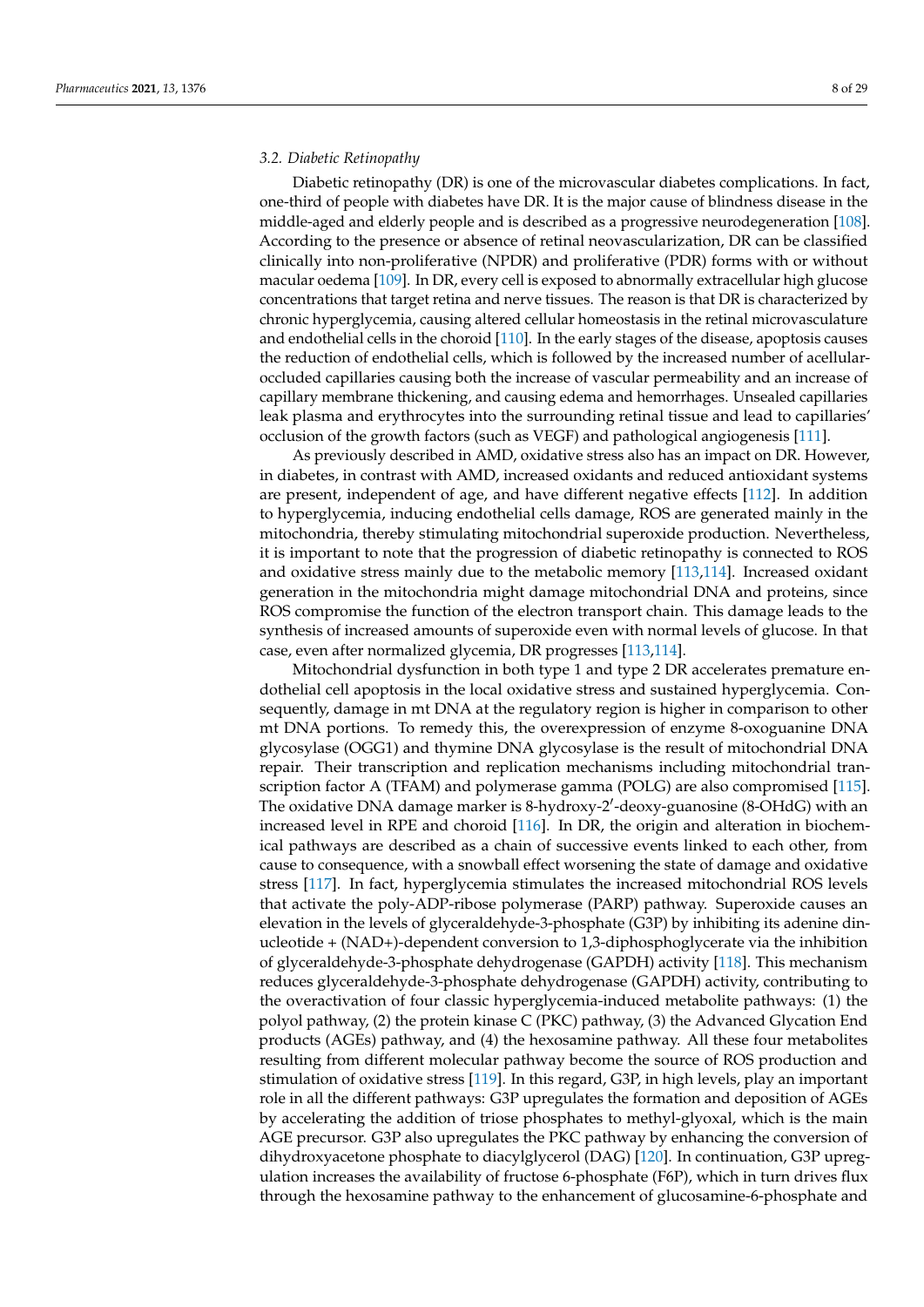ultimately uridine diphosphate-N-acetylglucosamine (UDP-GlcNAc) levels. Finally, G3P upregulation enhances the flux through the polyol pathway by increasing the availability of glucose [\[121\]](#page-21-12). The origin of the four hyperglycemias-induced pathway metabolites comes from the NADPH level. In fact, decreased NADPH levels and increased NADPH oxidase (NOx) levels contribute to the regeneration of glutathione, which is described as a scavenger of ROS. This imbalance in the level of NADPH and NADPH oxidase leads to ROS accumulation and cell damage [\[120\]](#page-21-11). Moreover, glycation of the metabolite AGEs causes mitochondrial dysfunction, and vice versa, persistent mitochondrial DNA damage and respiratory chain protein glycation generate AGEs that stimulate ROS production. More ROS amplified AGEs formation [\[115,](#page-21-6)[120\]](#page-21-11).

Oxidative stress not only influences mitochondrial dysfunction and retinal vasculature but also exerts a neurodegenerative impact on the diabetic retina. In fact, ROS decreases the brain-derived neurotrophic factor (BDNF), which regulates axonal growth, synaptic activity, and neuronal survival. Consequently, the damage of the synaptic transmitter and the degradation of the neurotrophic factor cause neuronal cells apoptosis and visual impairment [\[122\]](#page-21-13). Furthermore, oxidative stress is related to inflammation. ROS stimulates inflammation and angiogenesis by a molecular pathomechanism and contributes to the development of microvascular lesions. In this context, the AGEs pathway increases cytosolic ROS level and activates NF-*κ*B mechanism. [\[53\]](#page-19-2).

Consequently, ROS regulate the expression of pro-inflammatory proteins by activation of the pro-inflammatory NF-κB pathway, which leads to the production of tumor necrosis factor alpha (TNF- $\alpha$ ) and the generation of inflammatory and angiogenic mediators such as interleukins (IL-6), interleukine8 (IL-8), cyclooxygenase 2 (COX-2), intercellular adhesion molecule 1 (ICAM-1), monocyte chemoattractant protein 1 (MCP-1), VEGF, and different inflammatory cytokines [\[123\]](#page-21-14). Moreover, ROS derived from the family of NADPH oxidase (NOx) enzymes may activate hypoxia-inducible factor-1 (HIF-1) pathways and participate in the development of proliferative diabetic retinopathy and angiogenesis [\[123\]](#page-21-14). In addition, oxidative stress contributes to the pathogenesis of both diabetic micro- and macrovascular complications at the molecular level by apoptosis, the activation of stress signaling pathways, transcriptional factors, as well as in the induction of molecular damage of proteins, DNA, and lipids, accelerated formation of AGEs, and activation of homeostatic pathways [\[124](#page-21-15)[,125\]](#page-21-16). Table [1](#page-8-0) summarized the principal biomarkers of oxidative stress and inflammation in the back surface diseases.

| <b>Disease</b> | <b>Molecular Disorder</b> | <b>Biomarker</b>                 | Sample Type  | References                                              |
|----------------|---------------------------|----------------------------------|--------------|---------------------------------------------------------|
| Glaucoma       | Oxidative stress          | AGEs                             | Blood<br>AH  | Hondur et al. [60]                                      |
|                |                           | NO.                              | Serum<br>AH  | Zanón-Moreno et al. [126,127]                           |
|                |                           | PC                               | Serum<br>AH  | Erdurmuş et al. [128]<br>Hondur et al. [60]             |
|                |                           | <b>MDA</b>                       | Plasma<br>AH | Erdurmus et al. [128]<br>Rokicki et al. [128-131]       |
|                |                           | 8-OHdG                           | Serum<br>AH  | Sorkhabi et al. [67,132-135]                            |
|                |                           | SOD, GS                          | AH           | Yuki et al. [133]                                       |
| Glaucoma       | Inflammation              | IL-4, IL-12, IL-15<br>IL-6, IL-8 | Tear         | Benitez-Del-Castillo et al. [136]<br>Duveshet al. [137] |
|                |                           | IL-2. IL-17. IL-8                | Tear film    | Agarkov et al. [138]                                    |

<span id="page-8-0"></span>**Table 1.** Summary of the principal biomarkers of oxidative stress and inflammation in clinical studies evaluating their presence not only in glaucoma and diabetic retinopathy but also AMD.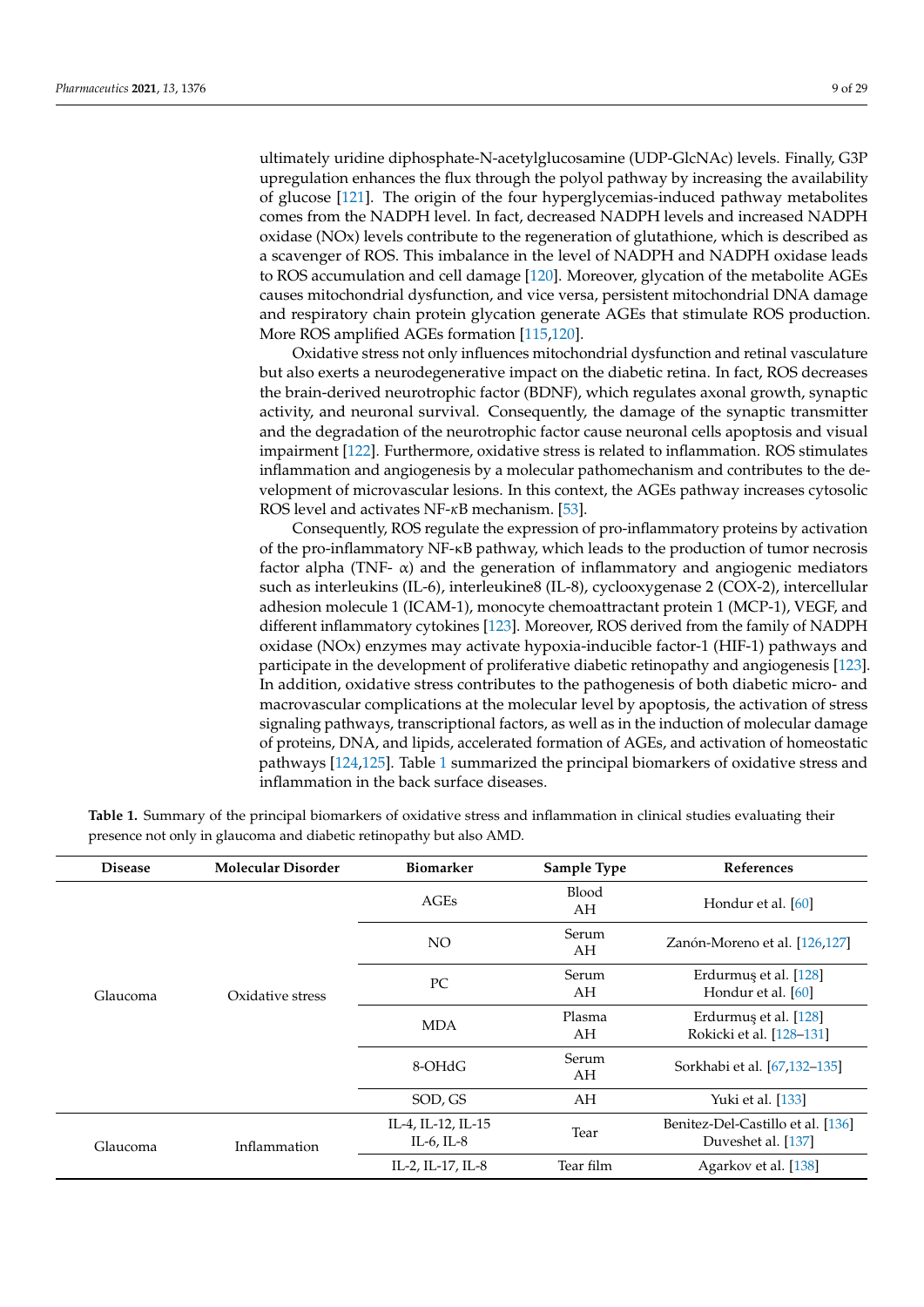| <b>Disease</b> | <b>Molecular Disorder</b> | <b>Biomarker</b>                                                                                 | Sample Type        | References                                                                                                  |
|----------------|---------------------------|--------------------------------------------------------------------------------------------------|--------------------|-------------------------------------------------------------------------------------------------------------|
|                |                           | IL-5, IL-12, IL-15<br>IFN- $\gamma$ , (MIP-1 $\beta$ )<br>IL-8, MCP-1(alpha)<br>$(\text{IP})-10$ | AH                 | Mohanty et al. [134]<br>Kokubun et al. [139]                                                                |
|                |                           | TNF-alpha                                                                                        | Plasma<br>AH       | Kondkar et al. [140,141]<br>Sawada et al. [142-144]                                                         |
|                |                           | <b>VEGF</b>                                                                                      | AH                 | Tripathi et al. [145,146]                                                                                   |
|                |                           | MMP-9                                                                                            | AH<br>Tear         | Markiewicz et al. [147,148]                                                                                 |
|                |                           | 8-OHdG                                                                                           | AH                 | Lau et al. [149,150]                                                                                        |
| <b>AMD</b>     | Oxidative stress          | <b>MDA</b>                                                                                       | Serum<br>Plasma    | Totan et al. [151-155]                                                                                      |
|                |                           | IL-1α, IL-15, IP-10<br><b>CRP</b>                                                                | AH                 | Sakurada et al. [156]                                                                                       |
|                |                           | $IL-6$                                                                                           | AH                 | Klein et al. [157,158]                                                                                      |
|                |                           | VEGF, MCP-1<br>MIG, TGF-ß.                                                                       | AH                 | Jonas et al. [159-161]                                                                                      |
|                |                           | <b>VEGF</b><br>$MCP-1$                                                                           | AH                 | Sakurada et al. [156]<br>Mimura et al. [162-164]                                                            |
| <b>AMD</b>     | Inflammation              | IL-1B, TGF-ß                                                                                     | Vitreous           | Zhao et al. [165,166]                                                                                       |
|                |                           | Myosin-13<br>STAT3                                                                               | Tear film          | Winiarczyk M et al. [167]                                                                                   |
|                |                           | CAPN7<br><b>MYC</b>                                                                              | AH                 | Jonas et al. [159]                                                                                          |
|                |                           | MMP-9                                                                                            | AH                 | Jonas et al. [159].                                                                                         |
|                |                           | MMP-9                                                                                            | Vitreous           | Ecker et al. [168].                                                                                         |
|                | Oxidative stress          | Pentosidinr, CML<br>hydroimidazolone                                                             | Serum              | Fosmark et al. [169,170]                                                                                    |
| DR             |                           | <b>CML</b>                                                                                       | AH                 | Endo et al. [169,170]                                                                                       |
|                |                           | ICAM-1                                                                                           | Retina             | McLeod et al. [171,172]                                                                                     |
| DR             | Inflammation              | Lactotranferrine<br>Lipophilin A, lacritin,<br>Ig lambda                                         | Tear               | Csősz et al. [173].                                                                                         |
|                |                           | IL-1 $\beta$<br>IL-8, IP-10,<br>$IL-6$<br>$MCP-1$<br>IL-2, IL-5<br><b>VEGF</b>                   | AH                 | Oh et al. [174]<br>Wu et al. [175]<br>Endo et al. [169,174,176-178]                                         |
|                |                           | IL-6, VEGF<br>IL-8, IP-10<br>MIP-1β, TNF- $α$<br>MCP-1, PIGF                                     | AH                 | Funatsu et al. [177,179-181]<br>Kakehashi et al. [182-185]<br>Wu et al. [180,181,186]<br>Elner et al. [186] |
|                |                           | Clusterin, complement<br>$C3, C4-A$<br>factor I                                                  | Vitreous<br>AH     | Balaiya et al. [187]                                                                                        |
|                |                           | MMP-9                                                                                            | Vitreous<br>Plasma | Jacqueminet et al. [188]<br>Beránek et al. [189]                                                            |

**Table 1.** *Cont.*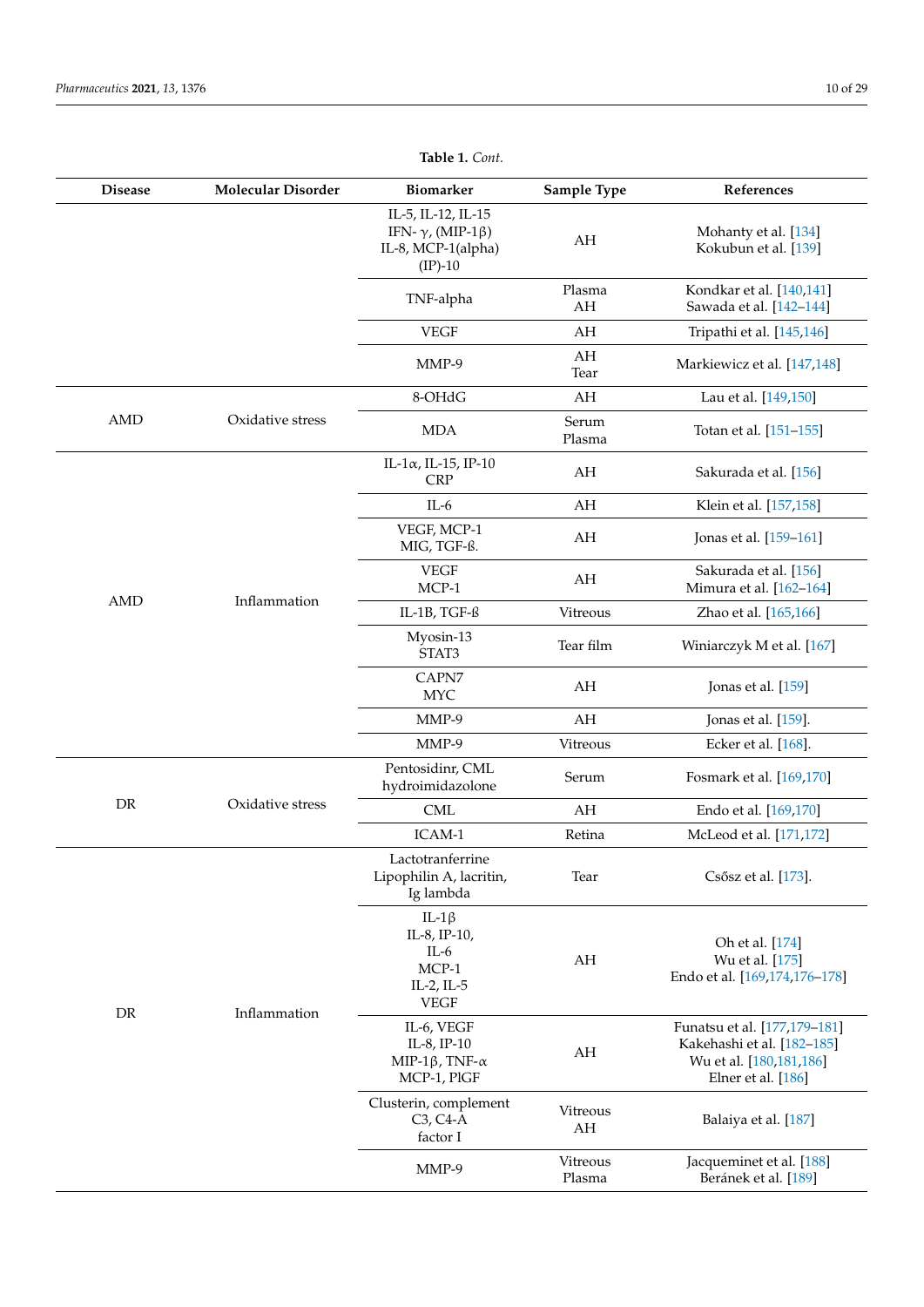# **4. Diagnosis**

Current research lines on the diagnosis of eye diseases are focused on the detection of specific biomarkers in systemic or ocular fluids due to their potential in clinical practice. The biomarkers are catalogued as invasive biomarkers if they are obtained from aqueous humor, vitreous, or retina samples and non-invasive biomarkers if they can be obtained from urine, plasma, or tear samples. The differences between studies such as different analytical assays for detecting biomarkers or the variability in stages of the disease of the enrolled patients make it difficult to compare the results.

In this section, biomarkers of oxidative stress and inflammation process associated with glaucoma and retinal diseases are described.

#### *4.1. Glaucoma*

Advanced glycation end products (AGEs) could help in the early diagnosis and prognosis of glaucoma. Hondur et al. [\[60\]](#page-19-8) reported significantly higher levels of AGEs in blood and aqueous humor (AH) samples in glaucomatous patients compared to control. AGEs accumulation can also be detected using a sensor that determines the skin autofluorescence levels, which is correlated with AGEs [\[71\]](#page-19-20).

Products of oxidative stress are suggested as potential biomarkers. Nitric oxide (NO) is a free radical and shows higher serum [\[128\]](#page-21-19) and aqueous humor concentration in patients with primary open angle glaucoma (POAG) [\[126](#page-21-17)[,127\]](#page-21-18). Protein carbonyls (PC) content is the most general indicator and by far the most used marker of protein oxidation. An increase in levels is found in the serum of patients with pseudoexfoliative glaucoma (*PXG*) [\[128\]](#page-21-19) and in aqueous humor of glaucomatous patients [\[60\]](#page-19-8). Malondialdehyde (MDA) is a lipid peroxidation product whose levels increase in plasma [\[128–](#page-21-19)[131\]](#page-21-20) and aqueous humor [\[137,](#page-22-1)[155,](#page-22-15)[190](#page-24-5)[,191\]](#page-24-6) in patients with glaucoma. Malonyl dialdehyde levels seem to be correlated with the severity of visual field loss in primary angle-closure glaucoma (PACG) and POAG [\[182](#page-23-19)[,183\]](#page-24-7); thereby, they are considered to be a good indicator of the glaucoma progression. 8-hydroxy-2'-deoxyguanosine (8-OHdG) is an oxidative product of DNA damage whose levels in serum [\[67](#page-19-16)[,132–](#page-21-21)[135\]](#page-21-22) and aqueous humor [\[67](#page-19-16)[,134\]](#page-21-24) are reported to be higher in glaucoma patients than controls. Mohanty et al. [\[134\]](#page-21-24) found a strong positive correlation between plasma and aqueous 8-OHdG levels. Conversely, Kondkar et al. [\[135\]](#page-21-22) concluded that 8-OHdG cannot serve as a potential clinical biomarker in POAG due to the high rate of false positivity measured with an ELISA kit. This agent can be also detected in urine but with lower correlation [\[133\]](#page-21-23). In general, the increase in oxidant agents is associated with a decrease of the antioxidant capacity. In this way, the fact that antioxidants such as superoxide dismutase (SOD) and glutathione synthase (GS) concentrations were significantly lower in POAG patients than in controls means that they may be used as biomarkers.

The inflammatory process results in the release of inflammatory cytokines and chemokines. In tear samples, an increase in IL-4, IL-12, IL-15 [\[192\]](#page-24-8), IL-6 [\[136\]](#page-22-0), and IL-8 [\[137\]](#page-22-1) in patients with glaucoma have been reported. Agarkov et al. [\[138\]](#page-22-2) proposed IL-2, IL-17, and IL-8 as good markers in tear film for use in the diagnosis and prognosis of glaucoma. Since the extraction of aqueous humor samples from patients is an invasive procedure, tear samples represent a non-invasive method that has attracted clinical interest. For this reason, the correlation between tears and aqueous humor has been evaluated but, until now, poor levels of correlation have been observed [\[184](#page-24-9)[,192\]](#page-24-8).

In aqueous humor, IL-5, IL-12, IL-15, IFN-γ, macrophage inflammatory protein-1 alpha (MIP-1 α) [\[192\]](#page-24-8), macrophage inflammatory protein-1 beta (MIP-1β) [\[139\]](#page-22-3), (IL)-8 [\[147,](#page-22-10)[151,](#page-22-14)[193\]](#page-24-10), monocyte chemoattractant protein 1 (MCP-1) [\[139\]](#page-22-3), and interferon gamma-induced protein (IP)-10 (24) were significantly higher in patients with a form of glaucoma. Chono et al. [\[185\]](#page-24-0) identified the highest odds ratio for IL-8 in PXG or neovascular glaucoma (NVG), and its level was correlated with preoperative IOP or visual field defects in PXG eyes. They showed that the level of IL-8 in the aqueous might be a potential candidate molecule that can predict the clinical outcome of surgical interventions in eyes with refractory glaucoma.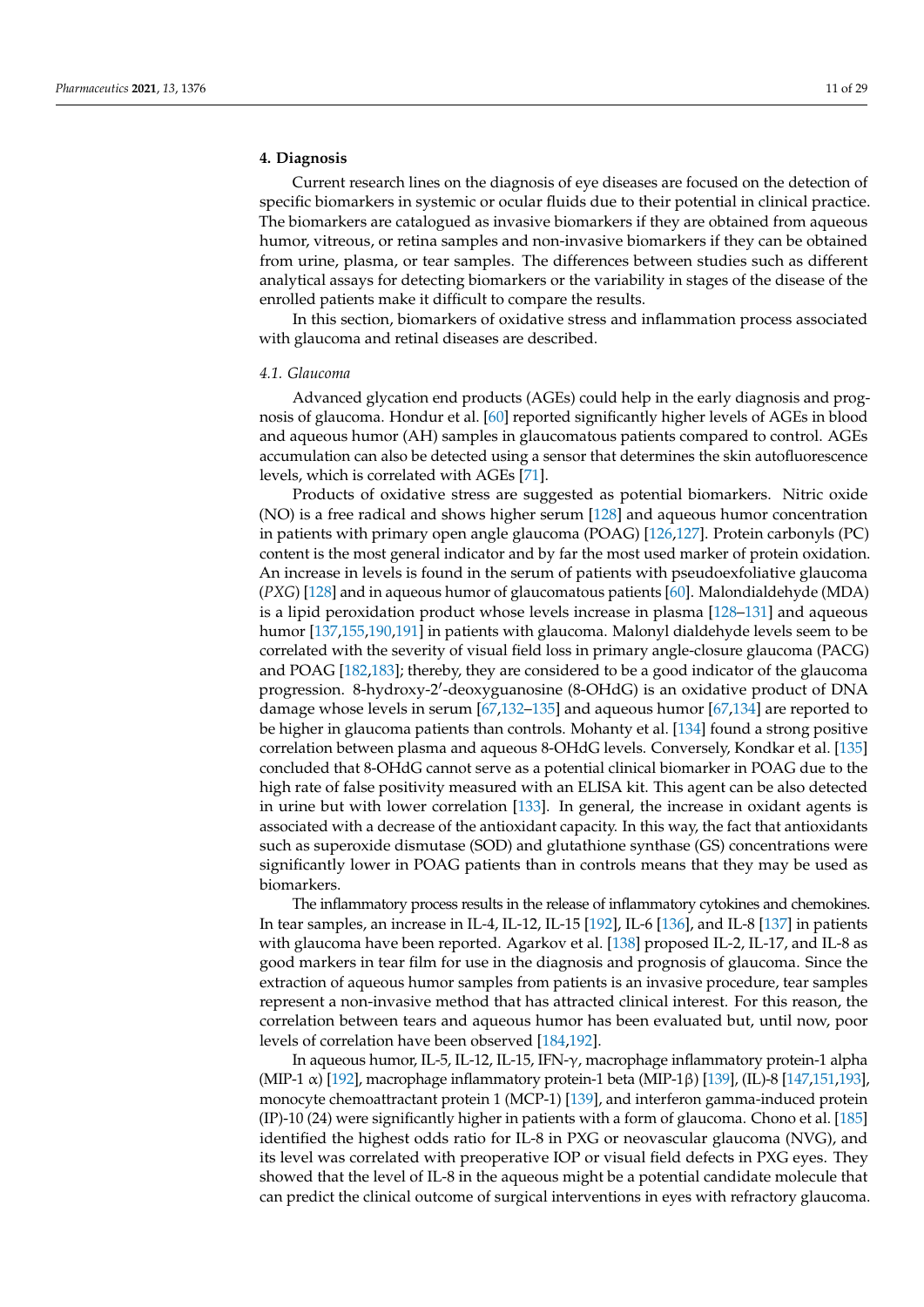Elevated levels of tumor necrosis factor alpha (TNF- $\alpha$ ) can induce retinal ganglion cell (RGC) apoptosis in patients with glaucoma, and for this reason, its expression has been studied [\[194\]](#page-24-11). High levels of TNF- $\alpha$  in plasma [\[140,](#page-22-4)[141\]](#page-22-5) and aqueous humor [\[142–](#page-22-6)[144\]](#page-22-7) have been associated with POAG and PXG, and its potential as a biomarker for glaucoma diagnosis or progression has been suggested [\[142\]](#page-22-6). TNF- $\alpha$  can be utilized as a predictor of the outcomes of glaucoma surgery [\[195\]](#page-24-12).

Vascular endothelial growth factor (VEGF) is a cytokine with a significant role in neovascularization and inflammation. High levels of VEGF in aqueous humor are increased in POAG [\[145,](#page-22-8)[146\]](#page-22-9) and have been mainly associated with NVG [\[147,](#page-22-10)[153,](#page-22-20)[154,](#page-22-21)[196,](#page-24-13)[197\]](#page-24-14). VEGF levels have been correlated with other cytokines [\[185\]](#page-24-0), and it is postulated that its expression relates with the severity of glaucoma and plays a role in glaucoma development and progression in NVG.

In general, an increase in MMP-9 activity in AH and in tear samples of patients with POAG and in early forms of PACG, POAG, and *PXG* eyes compared to controls have been reported [\[147](#page-22-10)[,148\]](#page-22-11). Concentrations of MMP-9 in the tear film have been employed in the development of a linear multivariate regression analysis for predicting the onset and progression of POAG [\[198\]](#page-24-15).

#### *4.2. Retinal Diseases*

#### 4.2.1. Age-Related Macular Degeneration

Inflammatory cytokines and chemokines are proposed as potential biomarkers. In aqueous humor, Sakurada et al. [\[156\]](#page-22-16) found significantly higher levels of IL-1 $\alpha$ , IL-15, IP-10, and C-reactive protein (CRP) in neovascular age-related macular degeneration (nAMD) patients. Whereas some studies showed an increase of IL-6 levels associated with the pathology [\[157](#page-22-17)[,158\]](#page-22-18), others did not find the statistical significance [\[190,](#page-24-5)[191,](#page-24-6)[199\]](#page-24-16). IL-6 has been associated with the presence of geographic atrophy secondary to AMD [\[200\]](#page-24-17). More aqueous cytokines associated with nAMD include VEGF [\[156,](#page-22-16)[201\]](#page-24-18), monocyte chemoattractant protein 1 (MCP-1) [\[159–](#page-22-19)[161\]](#page-23-0), migration-inducing gene (MIG) [\[159\]](#page-22-19), and TGF-ß. In contrast, other studies did not report a significant difference in aqueous VEGF [\[164,](#page-23-2)[167,](#page-23-5)[202\]](#page-24-19) and MCP-1 levels [\[162](#page-23-1)[–164\]](#page-23-2). In vitreous, higher IL-1B levels and transforming growth factor-ß (TGF-ß) were found in nAMD patients [\[165,](#page-23-3)[166\]](#page-23-4).

Regarding tear film, a pilot study performed by Winiarczyk et al. [\[167\]](#page-23-5) found the upregulated expression of inflammatory markers such as myosin-13 and signal transducer and activator of transcription 3 (STAT3) in nAMD patients. STAT3 has been postulated to be a potential biomarker for the diagnosis of AMD. In dry AMD, there was a major representation of two proteins, calpain-7 (CAPN7) and Myc proto-oncogene protein (MYC), which are involved in oxidative stress and inflammation. MMP-9 has been found in the aqueous humor of nAMD patients [\[159\]](#page-22-19). In the vitreous of AMD patients with subretinal fluid (SRF) accumulation, the levels of MMP-9 showed a positive correlation, suggesting it as a prognostic biomarker for diseases affected by SRF accumulation [\[168\]](#page-23-6).

Factors related to oxidative stress could be potential biomarkers for the incidence and/or progression of AMD. 8-hydroxy-2'-deoxyguanosine (8-OHdG) is an oxidative product of DNA damage whose levels are higher in the aqueous humor of nAMD patients [\[149](#page-22-12)[,150\]](#page-22-13). The presence of malondialdehyde (MDA), one of the reactive compounds originating from PUFA oxidation, is detected in blood samples. Serum and plasma samples from AMD patients showed higher MDA levels than in the control groups [\[151](#page-22-14)[–155\]](#page-22-15). They represent a reliable non-invasive biomarker of oxidative stress in AMD patients. Another lipid peroxidation marker is the F2-isoprostane (F2-IsoPs), which is considered to be important as a vivo marker of oxidative damage in AMD (63). Sabanayagam et al. [\[203\]](#page-24-20) demonstrated that the presence in the urine of F2-IsoPs was positively associated with AMD.

#### 4.2.2. Diabetic Retinopathy

Some of the well-known AGE adducts described in vivo are pentosidine, N- (carboxymethyl) lysine (CML), and hydroimidazolone. Serum levels of pentosidine, hy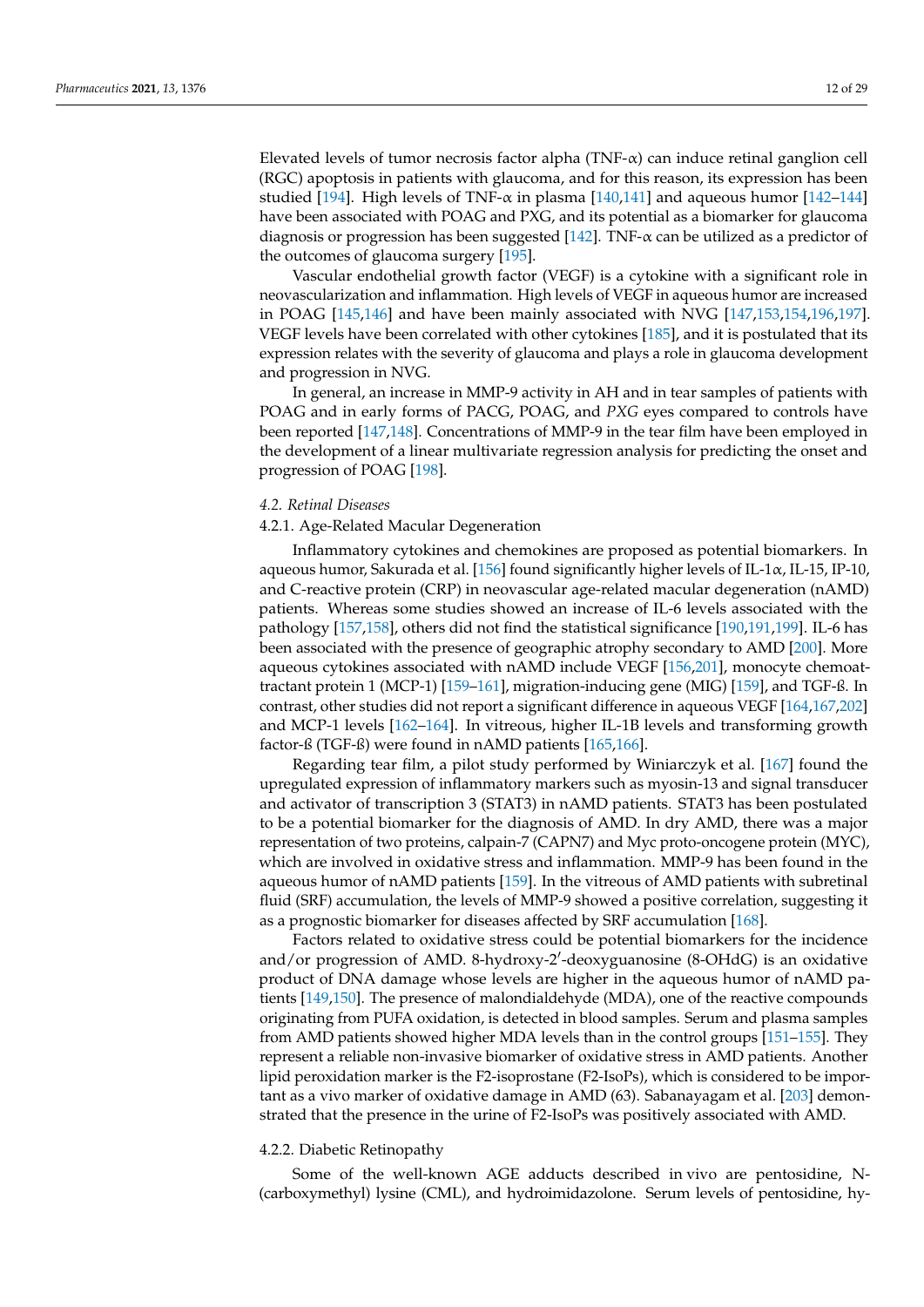droimidazolone, and CML increase in patients with type 2 diabetes retinopathy [\[178,](#page-23-15)[204,](#page-24-21)[205\]](#page-24-22). In aqueous humor, CML levels increase throughout the progression of diabetic retinopathy (DR) [\[169](#page-23-7)[,170\]](#page-23-8) and thus are used as markers of oxidation. In contrast, no correlation between AGE levels and retinopathy in diabetic patients has been found in some reports [\[193\]](#page-24-10).

Regarding the inflammatory process, in tears, lactotransferrin, lipocalin 1 (LCN-1), lysozyme C, lipophilin A, lacritin, and immunoglobulin lambda chain levels increased in patients with diabetic retinopathy [\[173\]](#page-23-11). In contrast, Kim et al. [\[196\]](#page-24-13) found a decreased of LCN-1 levels, along with heat shock protein (HSP) in no proliferative diabetic retinopathy compared with control. TNF- $α$  levels increase in patients with DR and are correlated with the severity of the pathology [\[206,](#page-25-0)[207\]](#page-25-1). In aqueous humor levels of IL-1β [\[175,](#page-23-13) [197\]](#page-24-14), IL-8, IP-10 [\[174\]](#page-23-12), IL-6 [\[175](#page-23-13)[–177](#page-23-16)[,197\]](#page-24-14), TNF-α [\[187,](#page-24-2)[208,](#page-25-2)[209\]](#page-25-3), MCP-1 [\[174\]](#page-23-12) (24), IL-2, IL-5 [\[175\]](#page-23-13), and VEGF [\[169](#page-23-7)[,174](#page-23-12)[,176–](#page-23-14)[178\]](#page-23-15) were higher in patients with certain type of DR compared to controls. Most of the proteins reported in aqueous are correlated with vitreous: IL-6 [\[177,](#page-23-16)[179–](#page-23-17)[181\]](#page-23-18), VEGF [\[182](#page-23-19)[–185\]](#page-24-0), IL-8 [\[184,](#page-24-9)[192,](#page-24-8)[194\]](#page-24-11), IP-10 [\[186\]](#page-24-1), MIP-1β, TNF-α [\[180\]](#page-23-20), MCP-1 [\[184](#page-24-9)[,192,](#page-24-8)[210\]](#page-25-4), PlGF [\[180\]](#page-23-20), and VEGF. The vitreous and aqueous levels of IL-6 and VEGF were significantly correlated with the severity of diabetic retinopathy and with the pathogenesis of diabetic macular edema [\[183,](#page-24-7)[189](#page-24-4)[,211\]](#page-25-5). On the other hand, proteomics analysis of vitreous and AH shows proteins that participate in a complementary system: clusterin, complement C3, and C4-A, which are factors that can serve as biomarkers for proliferative diabetic retinopathy (PDR) [\[187\]](#page-24-2).

Oxidative stress stimulates intercellular adhesion molecules (ICAM-1), vascular cell adhesion molecules (VCAM-1), and selectins (E-selectin), which mediate leukostasis—a typical event of the inflammatory process. The ICAM-1 level has been shown to be increased in the diabetic retina [\[171](#page-23-9)[,172\]](#page-23-10). However, the results of these inflammatory markers are not consistent. While some studies reported differences in levels of ICAM-1, VCAM-1 in serum [\[212](#page-25-6)[–214\]](#page-25-7), or vitreous [\[215\]](#page-25-8) and their possible relation with RD, others did not find significant differences [\[202](#page-24-19)[,216](#page-25-9)[,217\]](#page-25-10). Regarding matrix metallopeptidases, elevated concentrations have been reported in the retina of diabetic rats [\[218\]](#page-25-11). In vitreous [\[204\]](#page-24-21) and in plasma samples, MMP-9 showed higher concentrations in DR [\[188\]](#page-24-3) and PDR patients [\[189\]](#page-24-4) than controls.

#### **5. Treatment**

#### *5.1. Glaucoma*

The main therapeutical target for glaucoma treatment is decreasing the intraocular pressure by decreasing the aqueous humor production or increasing its outflow, as this pressure is the major risk factor for developing the disease [\[205\]](#page-24-22). Nevertheless, the use of antioxidants such as vitamins, coenzyme Q10, melatonin, essential fatty acids, and natural extracts, principally in the form of dietary supplements, has been studied and proposed as an adjuvant treatment.

The oral administration of nicotinamide (vitamin B3), a nicotinamide adenine dinucleotide (NAD+) precursor, demonstrated its efficacy in preserving the retinal ganglion cells in different rodent glaucoma models but also in improving the pattern electroretinogram [\[219–](#page-25-12)[221\]](#page-25-13), this last finding being confirmed in a randomized double-masked clinical trial in glaucoma patients [\[222\]](#page-25-14). Concerning ascorbic acid (vitamin C), Xu et al. [\[208\]](#page-25-2) showed that its supplementation to a porcine trabecular meshwork culture correlated with both lower reactive oxygen species and higher lysosomal proteolysis, but in a clinical study by Leite et al. [\[209\]](#page-25-3), the oral administration did not affect glaucomatous patients. Furthermore, the dietary deficiency of vitamin E was proved to be stimulating retinal ganglion cell death, which is associated with retinal lipid peroxidation, in a glaucoma rat model [\[210\]](#page-25-4). In this sense, commercial eye drops  $(Coqun^@)$  combining vitamin E with coenzyme Q10, another antioxidant promoting the retinal ganglion cell survival and mitochondrial DNA preservation [\[211,](#page-25-5)[223\]](#page-25-15), were evaluated in glaucoma patients. These eye drops improved the pattern electroretinogram and reduced superoxide dismutase concentration in aqueous humor, but there was nothing reported about the main glaucoma clinical markers [\[224](#page-25-16)[,225\]](#page-25-17).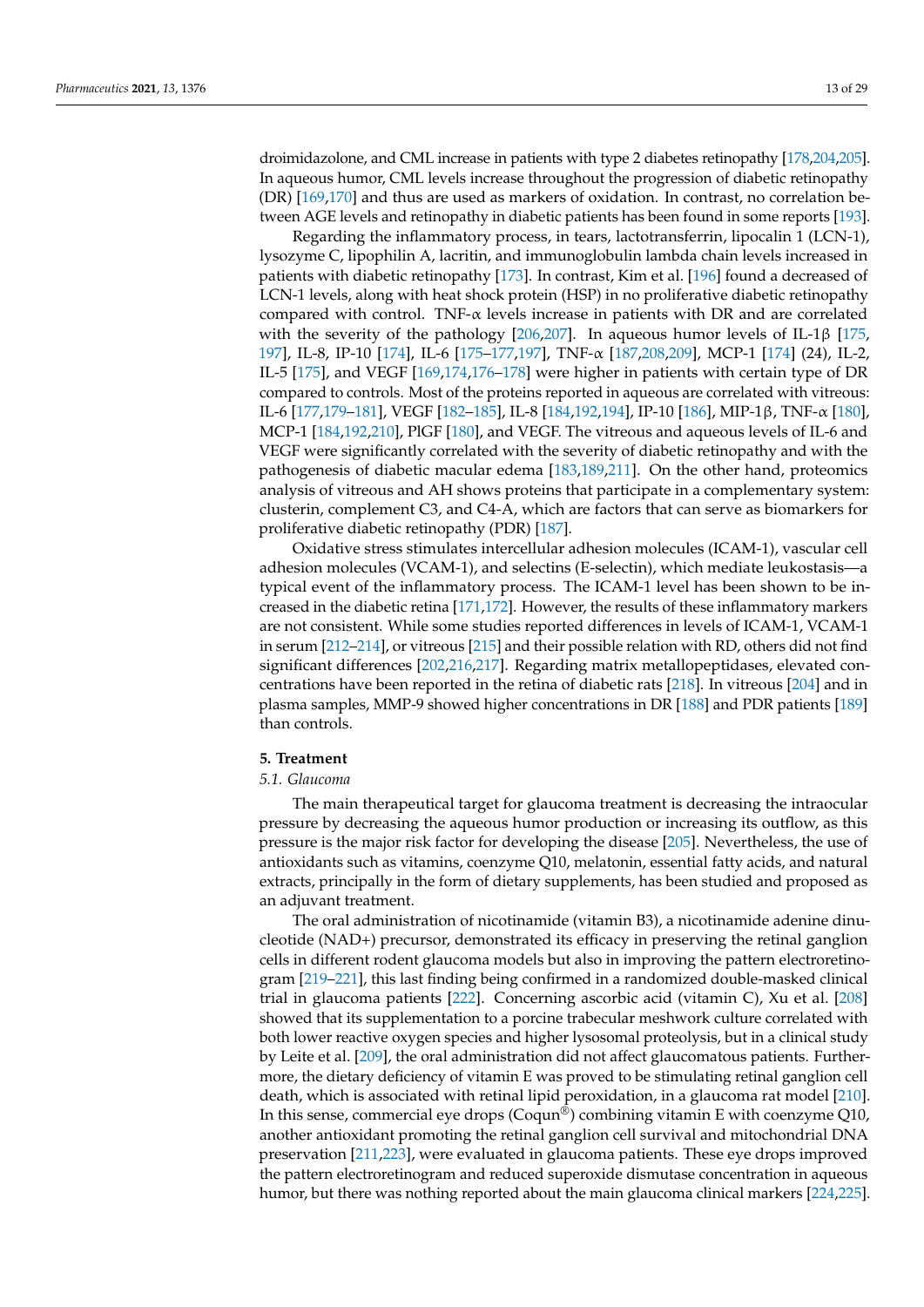Melatonin is a neurohormone with antioxidant properties that has been studied for glaucoma treatment. However, its therapeutical interest lies in the agonist action on MT1, MT2, and putative MT3 melatonin receptors located in the ciliary body. The activation of these receptors decreases the chloride efflux from non-pigmented epithelial cells, reducing the aqueous humor production [\[226\]](#page-25-18). Through this mechanism, Martínez-Águila et al. [\[227](#page-25-19)[,228\]](#page-25-20) demonstrated that the topical instillation of melatonin and its analogs 5-methoxycarbonylamino N-acetyl tryptamine (5-MCA-NAT) and agomelatine reduced the intraocular pressure in rabbits and mice. In normotensive subjects, two clinical studies found that the short- and mid-term oral administration of nutritional supplements based on melatonin reduced by 1 mmHg the intraocular pressure [\[229,](#page-25-21)[230\]](#page-26-0), which are values not considered clinically relevant.

In relation to essential fatty acids, the oral administration of omega-3, omega-3 combined with omega-6, and α-lipoic acid in different animal glaucoma models showed efficacy in reducing retinal oxidative stress and inflammation, ganglion cell death, and even intraocular pressure [\[231](#page-26-1)[–234\]](#page-26-2). Conversely, a single clinical study reported a decrease of only 1 mmHg in the intraocular pressure of normotensive subjects after the oral supplementation with omega-3 [\[235\]](#page-26-3). Additionally, the dietary supplementation of natural extracts based on Ginkgo biloba, green tea catechins, saffron, and black currant anthocyanins demonstrated antioxidant and neuroprotective properties in animal models [\[236–](#page-26-4)[238\]](#page-26-5) but no clinical efficacy to treat glaucoma [\[239–](#page-26-6)[243\]](#page-26-7).

Finally, the results of several clinical studies evaluating different dietary supplements combining antioxidants showed no influence on the main clinical glaucoma parameters or long-term development of the disease [\[244](#page-26-8)[–248\]](#page-26-9). Therefore, this lack of scientific evidence makes more long-term studies vital to ascertain the need to incorporate antioxidant supplements for glaucoma treatment effectively.

#### *5.2. Retinal Diseases*

Similar to glaucoma, there are a large number of preclinical studies demonstrating the efficacy of vitamins B [\[249\]](#page-26-10), C [\[250\]](#page-26-11), and F [\[251\]](#page-26-12), coenzyme Q10 [\[252\]](#page-26-13), melatonin [\[253\]](#page-27-0), omega-3 [\[254\]](#page-27-1), α-lipoic acid [\[255\]](#page-27-2), and different natural extracts [\[256](#page-27-3)[–258\]](#page-27-4) to protect the retina from oxidative stress. In different animal models of retinal degeneration and diabetic retinopathy, the antioxidant properties of these compounds have been associated with the inhibition of retinal cell apoptosis as well as reduced levels of both inflammation biomarkers and vascular endothelial growth factor (VEGF) [\[249](#page-26-10)[–258\]](#page-27-4).

Furthermore, other alternatives such as naturally occurring carotenoids, which are vitamin A precursors present in the retina [\[259\]](#page-27-5), resveratrol [\[260\]](#page-27-6), and synthetic drugs have been proposed as antioxidants treatments for retinal diseases. These synthetic drugs include free radical scavengers (edaravone and SUN N8075) [\[261,](#page-27-7)[262\]](#page-27-8), an antagonist of peroxisome proliferator-activated receptors (GSK0660) [\[263\]](#page-27-9), an inhibitor of NADPH oxidase 1 and NADPH oxidase 4 (GKT137831) [\[264\]](#page-27-10), and an activator of nuclear factor erythroid 2-related factor 2 (dimethyl fumarate) [\[265\]](#page-27-11).

In the following sections, the efficacy of antioxidant dietary supplementation for age-related macular degeneration (AMD) and diabetic retinopathy treatment is reviewed, based on long-term clinical trials.

# 5.2.1. Age-Related Macular Degeneration

The role of VEGF in the pathophysiology of AMD converted the anti-VEGF agents into the gold standard therapy of the disease, especially in its wet form [\[266\]](#page-27-12). Nevertheless, antioxidant supplements based on multivitamins, omega-3, trace elements, and natural extracts are usually prescribed as an adjuvant treatment for preventing and slowing the progression of AMD.

The Age-Related Eye Disease Study (AREDS), the most remarkable work in this context, was a multicenter, randomized, and double-masked clinical trial that involved 3640 AMD patients [\[267,](#page-27-13)[268\]](#page-27-14). The study evaluated the long-term effects of the daily oral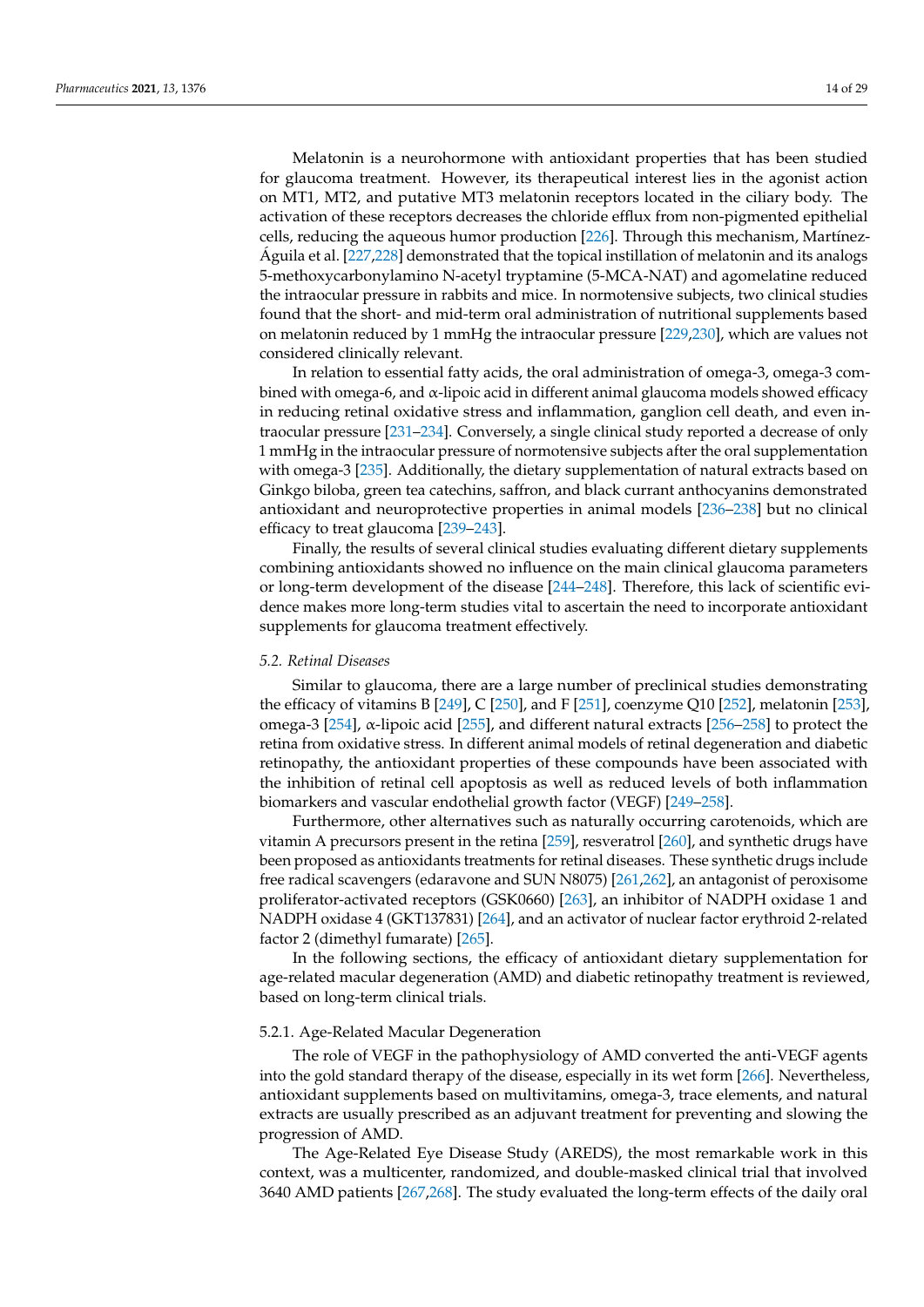administration of a tablet containing vitamins C (500 mg) and E (400 IU), β-carotene (15 mg), zinc (80 mg), and cupric oxide (2 mg) on the AMD progression. In 2001, the 5-year follow-up results reported that the probability of progression to advanced AMD in patients who manifested high-risk clinical features was lower with AREDS formulation (20.2%) than the placebo administration (27.8%), manifesting an odds ratio (99% confidence interval) of 0.66 (0.47, 0.91) [\[267\]](#page-27-13). Later, the 10-year follow-up results showed that this probability increased to 45.7% in the group receiving the AREDS formulation, which was still lower than the placebo administration (53.8%), while the odds ratio remained at 0.66 (0.53, 0.83) [\[268\]](#page-27-14).

The AREDS2 was a second clinical trial under the same experimental design that involved 4203 AMD patients with the purpose of assessing if the addition of lutein (10 mg) + zeaxanthin (2 mg), omega-3 (docosahexaenoic acid (350 mg) + eicosapentaenoic acid (650 mg)), or both to the original AREDS formulation would reduce the risk of AMD progression [\[269](#page-27-15)[,270\]](#page-27-16). However, all of the formulations, including the original AREDS one, showed no effect on the risk of AMD progression to advanced stages compared with placebo administration [\[269\]](#page-27-15). Additionally, a higher incidence of lung cancer was found in AMD patients who received  $\beta$ -carotene compared with those who did not, especially in former smokers. The association between β-carotene and lung cancer was the reason why β-carotene was replaced by lutein and zeaxanthin in the commercially available AREDS formulation [\[270\]](#page-27-16).

The Nutritional AMD Treatment 2 (NAT2) study was another important clinical trial that involved 263 exudative AMD patients for a 3-year follow-up, where the daily oral administration of docosahexaenoic acid (840 mg) and eicosapentaenoic acid (270 mg) only showed a lower incidence of choroidal neovascularization compared with placebo but with no statistically significant differences [\[271\]](#page-27-17).

In two meta-analyses, Evans and Lawrenson [\[272,](#page-27-18)[273\]](#page-27-19) analyzed the capability of antioxidant dietary supplementation for both preventing AMD (five clinical trials) and slowing the progression of the disease (14 clinical trials), showing no evidence of the efficacy of multivitamin and other antioxidant supplements for being prescribed as AMD adjuvant treatments. Finally, other antioxidant drugs and natural extracts have been evaluated in clinical trials with limited efficacy to be incorporated in the clinical practice, too [\[274](#page-27-20)[–276\]](#page-28-0).

#### 5.2.2. Diabetic Retinopathy

Strict glycemic control is the first-line treatment of diabetes to prevent the ocular manifestations of diabetic retinopathy [\[277\]](#page-28-1), but the dietary supplementation of antioxidants has been proposed as an adjuvant therapy with the same purposes as for AMD.

In this regard, several mid- and long-term prospective, randomized, and placebocontrolled clinical trials showed that the daily oral administration of tablets combining vitamins (A, B2, B3, B6, B9, B12, C, and E), carotenoids (lutein, zeaxanthin, and astaxanthin), coenzyme Q10, omega-3 (docosahexaenoic and eicosapentaenoic acids), and trace elements had a disparity of results in terms of blood levels of both antioxidants and glycated hemoglobin (HbA1c), visual function, or retinopathy signs in diabetes patients [\[278](#page-28-2)[–283\]](#page-28-3). Out of the six referenced studies, only three studies reported an improvement in the blood levels of antioxidants [\[279,](#page-28-4)[282,](#page-28-5)[283\]](#page-28-3), while one study reported an improvement in HbA1c [\[282\]](#page-28-5), one study reported an improvement in visual function [\[280\]](#page-28-6), and two studies reported an improvement in central macular thickness [\[279,](#page-28-4)[282\]](#page-28-5). Additionally, García-Medina et al. [\[278\]](#page-28-2), in a 5-year follow-up, found that the oral administration of vitamins C and E, lutein, β-carotene, and trace elements did not reduce the progression of diabetic retinopathy in patients with type 2 diabetes, this clinical trial being the only one that evaluated the efficacy to slow the progression of the retinal disease.

Concerning other dietary supplements, a clinical trial of Zhang et al. [\[284\]](#page-28-7) reported that the daily administration of lutein 10 mg for 9 months in type 2 diabetes patients with non-proliferative diabetic retinopathy improved visual acuity in a clinically relevant way compared with placebo (0.10 LogMar). Conversely, Haritoglu et al. [\[285\]](#page-28-8) did not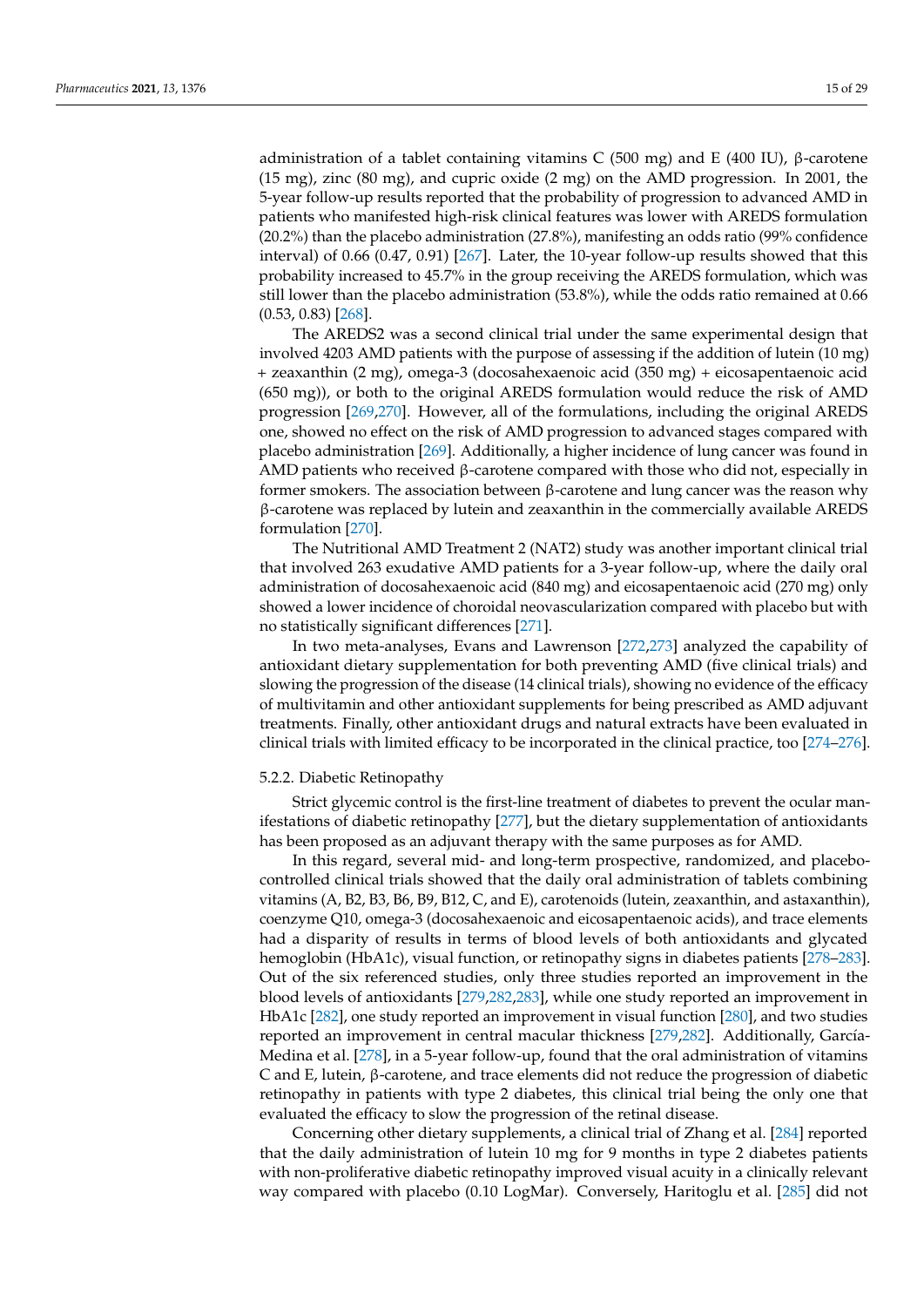report changes in visual function, in addition to blood levels of HbA1c and macular edema prevention after the daily supplementation of α-lipoic acid in patients manifesting mild to moderate diabetic retinopathy. Moreover, the effect of different natural extracts in diabetic retinopathy has also been investigated but showed no changes in the severity of the disease [\[286](#page-28-9)[–289\]](#page-28-10).

Again, the lack of long-term studies evaluating these antioxidant therapies with positive results in the progression of diabetic retinopathy makes it impossible to prescribe dietary supplements as adjuvants with an evidence-based guarantees. Finally, Table [2](#page-15-0) summarizes the principal long-term clinical studies evaluating the effect of different antioxidant supplements not only in diabetic retinopathy but also in glaucoma and AMD.

<span id="page-15-0"></span>**Table 2.** Summary of the principal long-term clinical studies evaluating the effect of different antioxidant supplements for the treatment of posterior ocular diseases.

| <b>Disease</b>                      | Reference                                          | Antioxidants                                                                                       | <b>Study Design</b>                                                          | <b>Main Findings</b>                                                                                                                                                                                                                                                                                                                                                                              |
|-------------------------------------|----------------------------------------------------|----------------------------------------------------------------------------------------------------|------------------------------------------------------------------------------|---------------------------------------------------------------------------------------------------------------------------------------------------------------------------------------------------------------------------------------------------------------------------------------------------------------------------------------------------------------------------------------------------|
| Glaucoma                            | Parisi et al. [224]                                | Vitamin E,<br>coenzyme Q10                                                                         | Prospective<br>$(n = 43)$                                                    | After the daily topical instillation of eye<br>drops for 12 months, the<br>electroretinogram pattern was improved<br>in open-angle glaucoma patients with<br>similar results to the monotherapy with<br>$\beta$ -blockers, manifesting no changes in<br>the intraocular pressure.                                                                                                                 |
| Glaucoma                            | García-Medina et al. [244]                         | Vitamins A, B1, B2,<br>B3, B6, B9, B12, C, E,<br>lutein, zeaxanthin,<br>omega-3, trace<br>elements | Prospective,<br>randomized<br>$(n = 117)$                                    | After the daily oral administration for<br>24 months, there were no changes in<br>terms of visual field and retinal<br>parameters evaluated by optical<br>coherence tomography, in the macular<br>and optic nerve, compared with the<br>control patients.                                                                                                                                         |
| Glaucoma                            | Mutolo et al. [245]                                | Vitamins B1, B2, B6,<br>forskolin,<br>homotaurine,<br>carnosine, trace<br>elements                 | Prospective,<br>randomized,<br>$(n = 22)$                                    | After the daily oral administration for<br>12 months, the intraocular pressure<br>decreased 1.9 mmHg, and the retinal<br>function in terms of pattern<br>electroretinogram and foveal sensitivity<br>improved compared with the control<br>group.                                                                                                                                                 |
| Age-related macular<br>degeneration | Age-Related Eye Disease<br>Study (AREDS) [267,268] | Vitamins C, E,<br>β-carotene, zinc,<br>cupric oxide                                                | Prospective,<br>multicenter,<br>randomized,<br>double-masked<br>$(n = 3640)$ | After the daily oral administration of the<br>AREDS formulation for 120 months, the<br>estimated probability of progression to<br>advanced AMD in patients who<br>manifested high-risk clinical features was<br>lower with AREDS formulation (45.7%)<br>than the placebo (53.8%), the odds ratio<br>and its 99% confidence interval being<br>$0.66$ $(0.53, 0.83)$ .                              |
| Age-related macular<br>degeneration | AREDS2 [269,270]                                   | $AREDS +$<br>$(1)$ lutein and<br>zeaxanthin<br>$(2)$ omega-3<br>(3) both together                  | Prospective,<br>multicenter,<br>randomized,<br>double-masked<br>$(n = 4203)$ | After the daily oral administration of the<br>AREDS2 formulations for 60 months,<br>there was no risk of developing<br>advanced AMD with any of the<br>formulations, which included the<br>original AREDS composition.<br>Additionally, a higher incidence of lung<br>cancer was found in a group receiving<br>$\beta$ -carotene vs. no $\beta$ -carotene group,<br>especially in former smokers. |
| Age-related macular<br>degeneration | The Nutritional AMD<br>Treatment 2 (NAT2) [271]    | Docosahexaenoic<br>acid,<br>eicosapentaenoic<br>acid (omega-3)                                     | Prospective,<br>randomized,<br>double-masked<br>$(n = 263)$                  | After the daily oral administration of the<br>NAT2 formulation for 36 months, these<br>antioxidants only showed a lower<br>incidence of choroidal<br>neovascularization compared with<br>placebo but with no statistically<br>significant differences.                                                                                                                                            |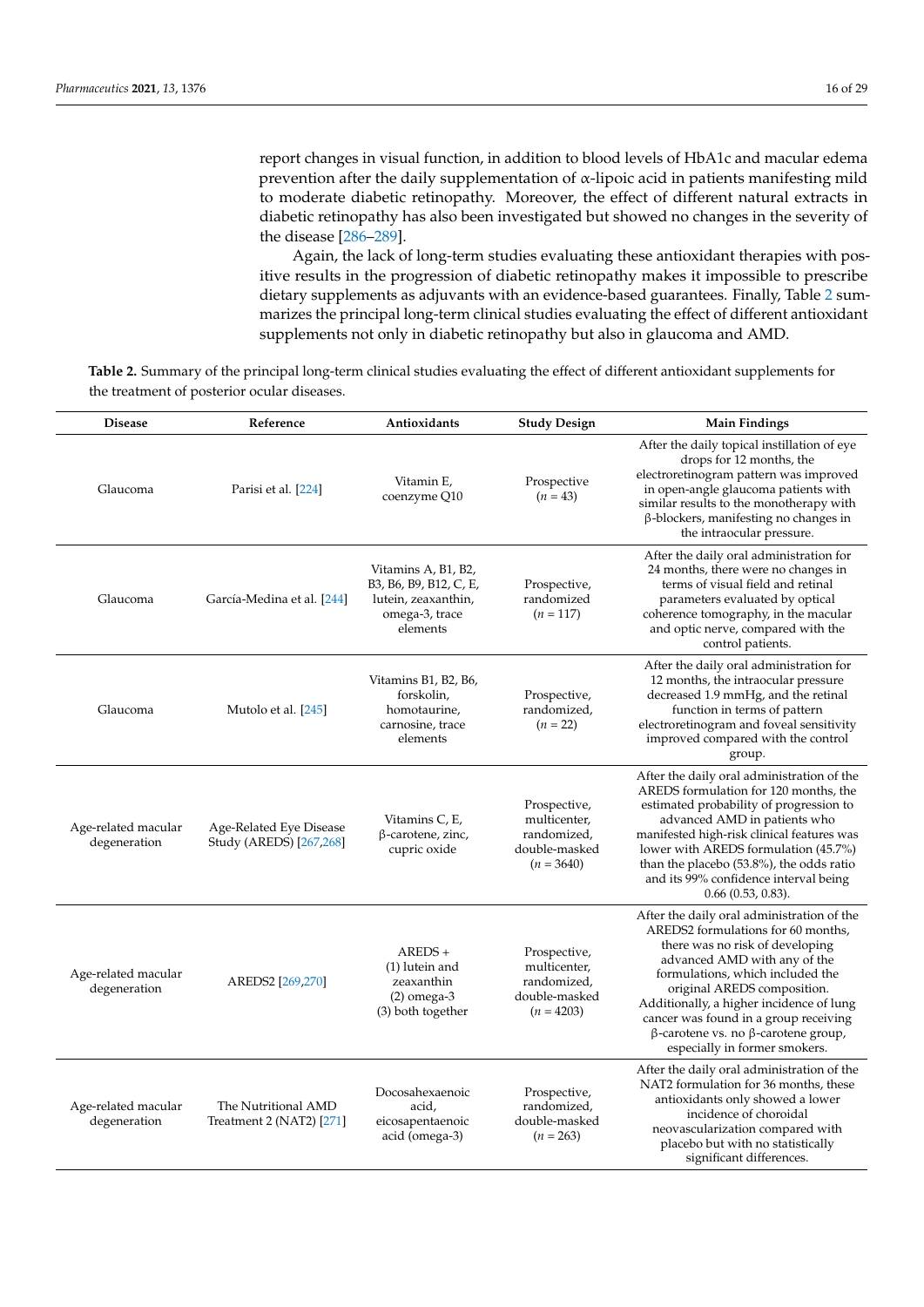| <b>Disease</b>       | Reference                  | Antioxidants                                                                                   | <b>Study Design</b>                                       | <b>Main Findings</b>                                                                                                                                                                                                                                                                                                                                                                |
|----------------------|----------------------------|------------------------------------------------------------------------------------------------|-----------------------------------------------------------|-------------------------------------------------------------------------------------------------------------------------------------------------------------------------------------------------------------------------------------------------------------------------------------------------------------------------------------------------------------------------------------|
| Diabetic retinopathy | García-Medina et al. [278] | Vitamins C, E,<br>lutein, β-carotene,<br>trace elements                                        | Prospective,<br>randomized ( $n = 97$ )                   | After the daily oral administration for<br>60 months, patients with type 2 diabetes<br>and non-proliferative retinopathy or<br>without retinopathy showed a statistical<br>reduction in the progression of<br>retinopathy, which was not considered<br>clinically relevant compared with the<br>control group, and there were no changes<br>in the plasma total antioxidant status. |
| Diabetic retinopathy | Lafuente et al. [282]      | Vitamins A, B2, B3,<br>B6, B9, B12, C, E,<br>lutein, zeaxanthin,<br>omega-3, trace<br>elements | Prospective,<br>randomized,<br>single-blind<br>$(n = 55)$ | After the daily oral administration for<br>36 months, there was an improvement of<br>visual function (not clinically relevant),<br>central macular thickness, and the<br>plasma levels of HbA1c, IL-6,<br>docosahexaenoic acid, and other<br>antioxidants.                                                                                                                          |
| Diabetic retinopathy | Sanz-González et al. [283] | Vitamins A, B2, B3,<br>B6, B9, B12, C, E,<br>lutein, zeaxanthin,<br>omega-3, trace<br>elements | Prospective,<br>randomized<br>$(n = 480)$                 | After the daily oral administration for<br>38 months, the blood levels of different<br>pro-oxidants markers decreased, and the<br>antioxidants increased in type 2 diabetic<br>patients with diabetic retinopathy. No<br>signs of ocular disease development<br>were analyzed.                                                                                                      |

#### **Table 2.** *Cont.*

# **6. Discussion**

This review analyzed the oxidative stress and inflammatory processes in the back of the eye. The approach was to describe the role of oxidative stress as one of the first events in the inflammation cascade, thereby explaining how biomarkers of oxidative stress and inflammation are necessary to understand the physiopathology of main diseases and molecular crosstalk disorder that connect retinal blood vessels, retina, and retinal ganglion cells. For instance, in glaucoma, the TM degeneration induced by oxidative injury might cause a disorder in the aqueous humor outflow pathway and the subsequent intraocular pressure elevation [\[58\]](#page-19-7), the oxidative stress in this case being a secondary factor in the mechanical theory of glaucoma pathogenesis.

In the retina, oxidative stress appears to be central in the development of AMD and is identified as a crucial factor in the progression of the pathology [\[290\]](#page-28-11). This is due to its relationship with other molecular mechanisms and physiological conditions that favor the generation of ROS and lead to dysregulated lipid metabolism, dysregulated antioxidant mechanisms, mitochondrial dysfunction, dysregulated angiogenesis, and inflammation. Moreover, in diabetic retinopathy, hyperglycemia seems to be the first trigger in the pathogenesis of vascular complications, and oxidative stress represents the common link in all of the hyperglycemia-induced biochemical and molecular pathways in the retina. Many metabolic and hemodynamic pathways and their relatives' mediators are activated. Based on the strong evidence of a role of oxidative stress in the pathogenesis of vascular complications, the use of antioxidants should represent an appealing approach.

The treatment of these pathologies with antioxidant supplements is controversial. Several studies have shown that antioxidant may help to regulate the oxidative stress damage in the posterior pole of the eye in animal model, but it is not possible to extrapolate to our clinical practice, because human trials have not clearly shown the efficacy. In many cases, different antioxidants are combined seeking to improve the effect. This combination shows some disadvantages such as positive or negative interaction of different antioxidants among them with uncertain effects or the optimal dose and combination. It is evident that more studies have to be developed to evaluate the long-term efficacy and safety of different combinations of antioxidants in order to find out useful formulation against a degenerative posterior pole eye disease.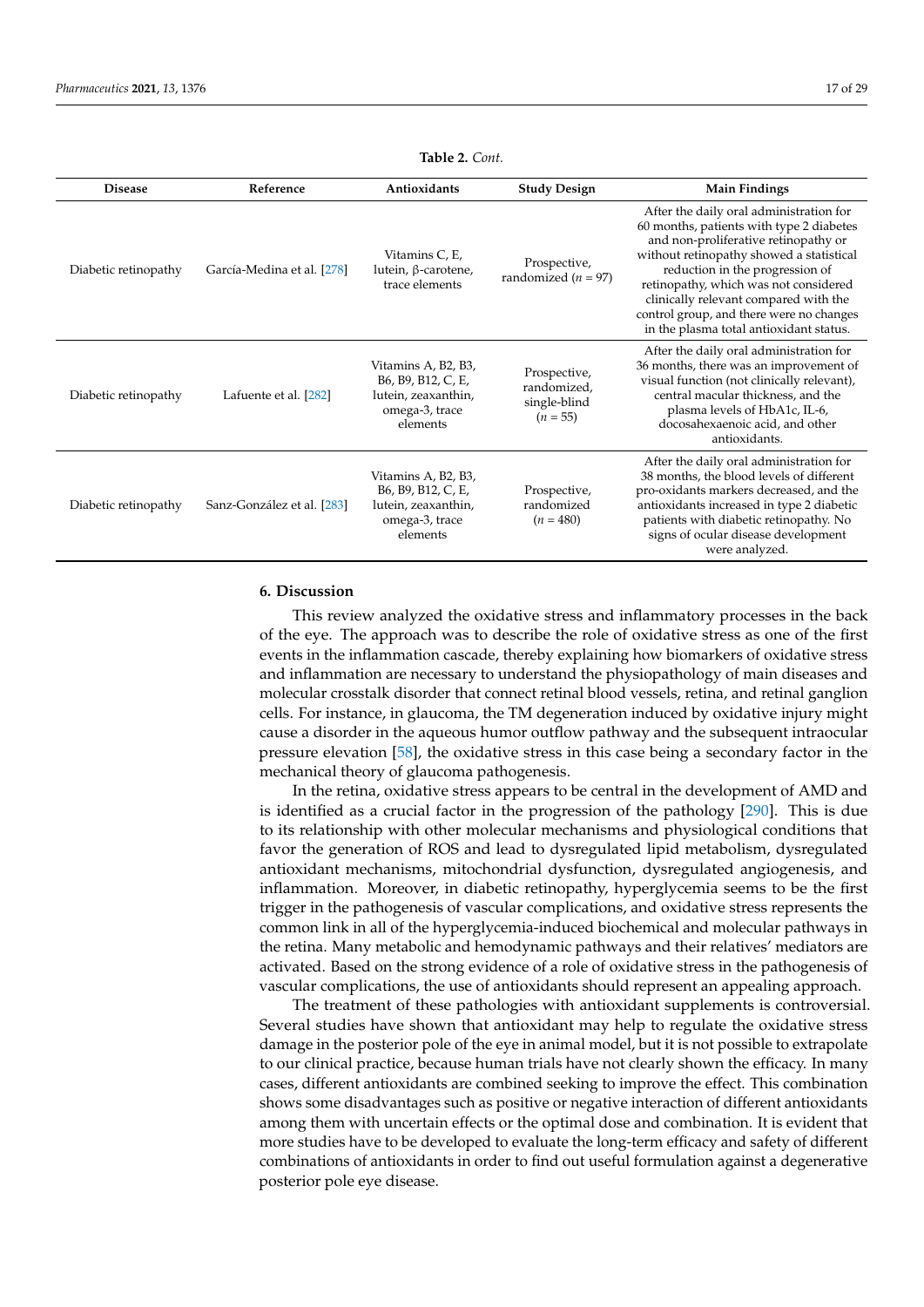In summary, there is a clear importance of oxidative stress in posterior pole pathologies, but biomarkers of the inflammation related with oxidative stress, detected in systemic or ocular fluids, could be very important for diagnosis and even treatment with different antioxidant supplements.

**Author Contributions:** Conceptualization, A.D., F.H.-T. and G.C.; methodology, G.C.; resources, A.M.-G., C.C.-T. and C.P.; writing—original draft preparation, A.D., F.H.-T., A.M.-G., C.C.-T., C.P. and G.C.; writing—review and editing, G.C.; funding acquisition, F.H.-T. and G.C. All authors have read and agreed to the published version of the manuscript.

**Funding:** This work has received funding from the European Union's Horizon 2020 research and innovation programme under the Marie Skłodowska-Curie grant agreement N◦ 813440 OR-BITAL—Ocular Research by Integrated Training and Learning.

**Institutional Review Board Statement:** Not applicable.

**Informed Consent Statement:** Not applicable.

**Data Availability Statement:** Not applicable.

**Conflicts of Interest:** The authors declare no conflict of interest.

# **References**

- <span id="page-17-0"></span>1. Tham, Y.C.; Li, X.; Wong, T.Y.; Quigley, H.A.; Aung, T.; Cheng, C.Y. Global prevalence of glaucoma and projections of glaucoma burden through 2040: A systematic review and meta-analysis. *Ophthalmology* **2014**, *121*, 2081–2090. [\[CrossRef\]](http://doi.org/10.1016/j.ophtha.2014.05.013) [\[PubMed\]](http://www.ncbi.nlm.nih.gov/pubmed/24974815)
- 2. Kolko, M.; Horwitz, A.; Thygesen, J.; Jeppesen, J.; Torp-Pedersen, C. The Prevalence and Incidence of Glaucoma in Denmark in a Fifteen Year Period: A Nationwide Study. *PLoS ONE* **2015**, *10*, e0132048. [\[CrossRef\]](http://doi.org/10.1371/journal.pone.0132048) [\[PubMed\]](http://www.ncbi.nlm.nih.gov/pubmed/26182236)
- <span id="page-17-1"></span>3. Harasymowycz, P.; Birt, C.; Gooi, P.; Heckler, L.; Hutnik, C.; Jinapriya, D.; Shuba, L.; Yan, D.; Day, R. Medical Management of Glaucoma in the 21st Century from a Canadian Perspective. *J. Ophthalmol.* **2016**, *2016*, 6509809. [\[CrossRef\]](http://doi.org/10.1155/2016/6509809) [\[PubMed\]](http://www.ncbi.nlm.nih.gov/pubmed/27895937)
- <span id="page-17-2"></span>4. Ahmad, A.; Ahsan, H. Biomarkers of inflammation and oxidative stress in ophthalmic disorders. *J. Immunoass. Immunochem.* **2020**, *41*, 257–271. [\[CrossRef\]](http://doi.org/10.1080/15321819.2020.1726774)
- <span id="page-17-3"></span>5. Mittal, M.; Siddiqui, M.R.; Tran, K.; Reddy, S.P.; Malik, A.B. Reactive oxygen species in inflammation and tissue injury. *Antioxid. Redox Signal.* **2014**, *20*, 1126–1167. [\[CrossRef\]](http://doi.org/10.1089/ars.2012.5149)
- <span id="page-17-4"></span>6. De Gaetano, A.; Gibellini, L.; Zanini, G.; Nasi, M.; Cossarizza, A.; Pinti, M. Mitophagy and Oxidative Stress: The Role of Aging. *Antioxidants* **2021**, *10*, 794. [\[CrossRef\]](http://doi.org/10.3390/antiox10050794)
- <span id="page-17-5"></span>7. Gorbatyuk, M.S.; Starr, C.R.; Gorbatyuk, O.S. Endoplasmic reticulum stress: New insights into the pathogenesis and treatment of retinal degenerative diseases. *Prog. Retin. Eye Res.* **2020**, *79*, 100860. [\[CrossRef\]](http://doi.org/10.1016/j.preteyeres.2020.100860)
- <span id="page-17-6"></span>8. Sies, H.; Jones, D.P. Reactive oxygen species (ROS) as pleiotropic physiological signalling agents. *Nat. Rev. Mol. Cell Biol.* **2020**, *21*, 363–383. [\[CrossRef\]](http://doi.org/10.1038/s41580-020-0230-3)
- <span id="page-17-7"></span>9. Murphy, M.P. How mitochondria produce reactive oxygen species. *Biochem. J.* **2009**, *417*, 1–13. [\[CrossRef\]](http://doi.org/10.1042/BJ20081386)
- <span id="page-17-8"></span>10. Sanganahalli, B.G.; Joshi, P.G.; Joshi, N.B. Xanthine oxidase, nitric oxide synthase and phospholipase A(2) produce reactive oxygen species via mitochondria. *Brain Res.* **2005**, *1037*, 200–203. [\[CrossRef\]](http://doi.org/10.1016/j.brainres.2005.01.013)
- <span id="page-17-9"></span>11. Fleming, I.; Michaelis, U.R.; Bredenkötter, D.; Fisslthaler, B.; Dehghani, F.; Brandes, R.P.; Busse, R. Endothelium-derived hyperpolarizing factor synthase (Cytochrome P450 2C9) is a functionally significant source of reactive oxygen species in coronary arteries. *Circ. Res.* **2001**, *88*, 44–51. [\[CrossRef\]](http://doi.org/10.1161/01.RES.88.1.44)
- <span id="page-17-10"></span>12. Pendyala, S.; Natarajan, V. Redox regulation of Nox proteins. *Respir. Physiol. Neurobiol.* **2010**, *174*, 265–271. [\[CrossRef\]](http://doi.org/10.1016/j.resp.2010.09.016)
- <span id="page-17-11"></span>13. Griffith, B.; Pendyala, S.; Hecker, L.; Lee, P.J.; Natarajan, V.; Thannickal, V.J. NOX enzymes and pulmonary disease. *Antioxid. Redox Signal.* **2009**, *11*, 2505–2516. [\[CrossRef\]](http://doi.org/10.1089/ars.2009.2599)
- <span id="page-17-12"></span>14. Hampton, M.B.; Kettle, A.J.; Winterbourn, C.C. Inside the neutrophil phagosome: Oxidants, myeloperoxidase, and bacterial killing. *Blood* **1998**, *92*, 3007–3017. [\[CrossRef\]](http://doi.org/10.1182/blood.V92.9.3007)
- <span id="page-17-13"></span>15. Biswas, S.K. Does the Interdependence between Oxidative Stress and Inflammation Explain the Antioxidant Paradox? *Oxidative Med. Cell. Longev.* **2016**, *2016*, 5698931. [\[CrossRef\]](http://doi.org/10.1155/2016/5698931)
- <span id="page-17-14"></span>16. Ghanei, M.; Harandi, A.A. Molecular and cellular mechanism of lung injuries due to exposure to sulfur mustard: A review. *Inhal. Toxicol.* **2011**, *23*, 363–371. [\[CrossRef\]](http://doi.org/10.3109/08958378.2011.576278)
- 17. Naghii, M.R. Sulfur mustard intoxication, oxidative stress, and antioxidants. *Mil. Med.* **2002**, *167*, 573–575. [\[CrossRef\]](http://doi.org/10.1093/milmed/167.6.573)
- <span id="page-17-15"></span>18. Weinberger, B.; Laskin, J.D.; Sunil, V.R.; Sinko, P.J.; Heck, D.E.; Laskin, D.L. Sulfur mustard-induced pulmonary injury: Therapeutic approaches to mitigating toxicity. *Pulm. Pharmacol. Ther.* **2011**, *24*, 92–99. [\[CrossRef\]](http://doi.org/10.1016/j.pupt.2010.09.004)
- <span id="page-17-16"></span>19. B Domènech, E.; Marfany, G. The Relevance of Oxidative Stress in the Pathogenesis and Therapy of Retinal Dystrophies. *Antioxidants* **2020**, *9*, 347. [\[CrossRef\]](http://doi.org/10.3390/antiox9040347)
- <span id="page-17-17"></span>20. Duarte, J.N. Neuroinflammatory Mechanisms of Mitochondrial Dysfunction and Neurodegeneration in Glaucoma. *J. Ophthalmol.* **2021**, *2021*, 4581909. [\[CrossRef\]](http://doi.org/10.1155/2021/4581909)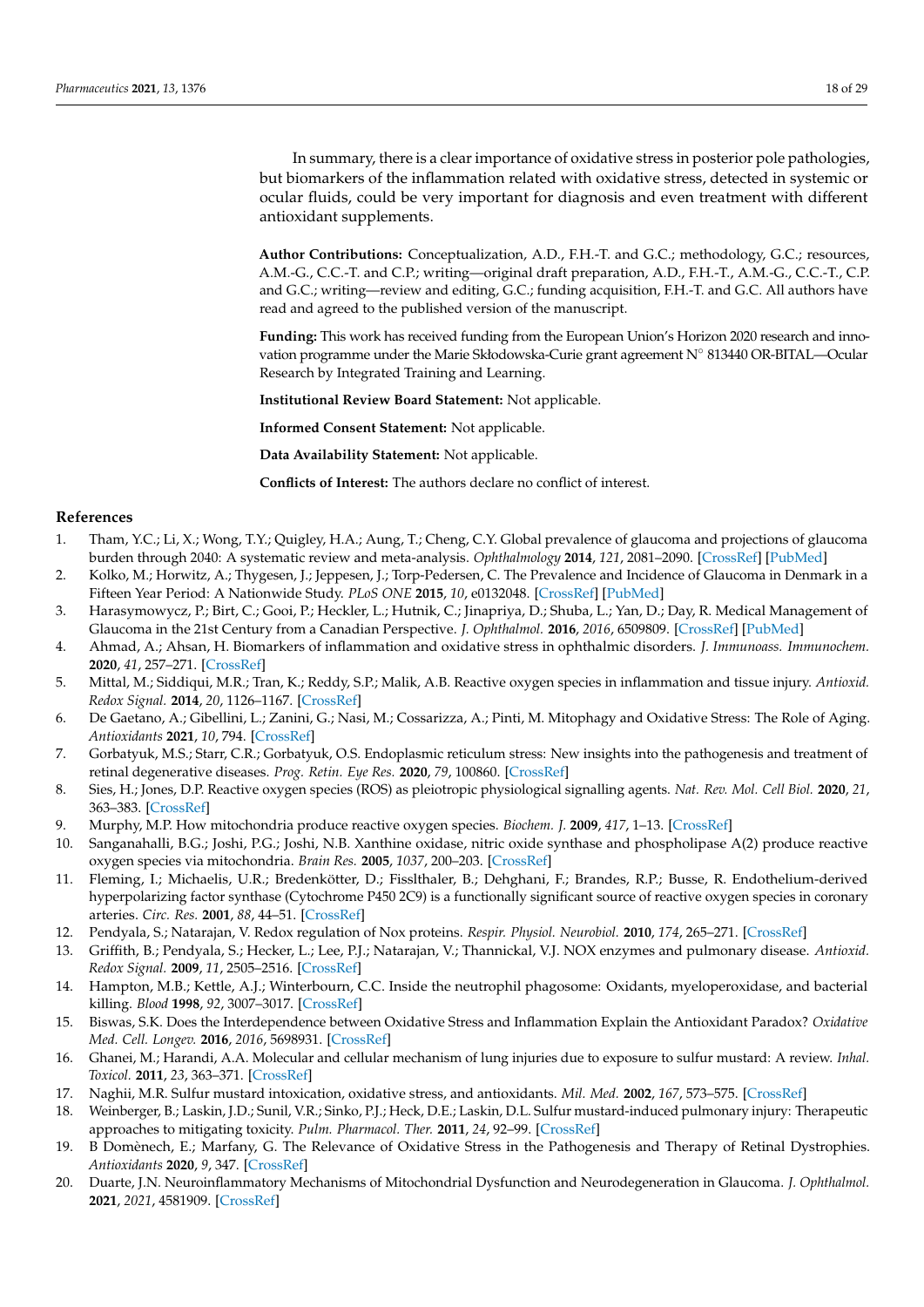- 21. Fleckenstein, M.; Keenan, T.D.L.; Guymer, R.H.; Chakravarthy, U.; Schmitz-Valckenberg, S.; Klaver, C.C.; Wong, W.T.; Chew, E.Y. Age-related macular degeneration. *Nat. Rev. Dis. Primers* **2021**, *7*, 31. [\[CrossRef\]](http://doi.org/10.1038/s41572-021-00265-2)
- <span id="page-18-0"></span>22. Nebbioso, M.; Lambiase, A.; Armentano, M.; Tucciarone, G.; Sacchetti, M.; Greco, A.; Alisi, L. Diabetic retinopathy, oxidative stress, and sirtuins: An in depth look in enzymatic patterns and new therapeutic horizons. *Surv. Ophthalmol.* **2021**. [\[CrossRef\]](http://doi.org/10.1016/j.survophthal.2021.04.003)
- <span id="page-18-1"></span>23. Dulull, N.K.; Thrimawithana, T.R.; Kwa, F.A.A. Mimicking the ocular environment for the study of inflammatory posterior eye disorders. *Drug Discov. Today* **2017**, *22*, 440–446. [\[CrossRef\]](http://doi.org/10.1016/j.drudis.2016.11.012)
- <span id="page-18-2"></span>24. Aronson, J.K.; Ferner, R.E. Biomarkers-A General Review. *Curr. Protoc. Pharmacol.* **2017**, *76*, 9.23.21–29.23.17. [\[CrossRef\]](http://doi.org/10.1002/cpph.19)
- <span id="page-18-3"></span>25. Lambert, N.G.; ElShelmani, H.; Singh, M.K.; Mansergh, F.C.; Wride, M.A.; Padilla, M.; Keegan, D.; Hogg, R.E.; Ambati, B.K. Risk factors and biomarkers of age-related macular degeneration. *Prog. Retin. Eye Res.* **2016**, *54*, 64–102. [\[CrossRef\]](http://doi.org/10.1016/j.preteyeres.2016.04.003)
- <span id="page-18-4"></span>26. Pham-Huy, L.A.; He, H.; Pham-Huy, C. Free radicals, antioxidants in disease and health. *Int. J. Biomed. Sci. IJBS* **2008**, *4*, 89–96.
- <span id="page-18-5"></span>27. Moghadam, Z.M.; Henneke, P.; Kolter, J. From Flies to Men: ROS and the NADPH Oxidase in Phagocytes. *Front. Cell Dev. Biol.* **2021**, *9*, 628991. [\[CrossRef\]](http://doi.org/10.3389/fcell.2021.628991)
- <span id="page-18-6"></span>28. Kobayashi, M.; Yamamoto, M. Nrf2-Keap1 regulation of cellular defense mechanisms against electrophiles and reactive oxygen species. *Adv. Enzym. Regul.* **2006**, *46*, 113–140. [\[CrossRef\]](http://doi.org/10.1016/j.advenzreg.2006.01.007)
- <span id="page-18-7"></span>29. Lee, J.M.; Johnson, J.A. An important role of Nrf2-ARE pathway in the cellular defense mechanism. *J. Biochem. Mol. Biol.* **2004**, *37*, 139–143. [\[CrossRef\]](http://doi.org/10.5483/BMBRep.2004.37.2.139)
- <span id="page-18-8"></span>30. Zhong, Q.; Mishra, M.; Kowluru, R.A. Transcription factor Nrf2-mediated antioxidant defense system in the development of diabetic retinopathy. *Investig. Ophthalmol. Vis. Sci.* **2013**, *54*, 3941–3948. [\[CrossRef\]](http://doi.org/10.1167/iovs.13-11598)
- <span id="page-18-9"></span>31. Tan, S.M.; Stefanovic, N.; Tan, G.; Wilkinson-Berka, J.L.; de Haan, J.B. Lack of the antioxidant glutathione peroxidase-1 (GPx1) exacerbates retinopathy of prematurity in mice. *Investig. Ophthalmol. Vis. Sci.* **2013**, *54*, 555–562. [\[CrossRef\]](http://doi.org/10.1167/iovs.12-10685) [\[PubMed\]](http://www.ncbi.nlm.nih.gov/pubmed/23287791)
- <span id="page-18-10"></span>32. Escudero, C.; Acurio, J.; López, E.; Rodríguez, A.; Benavente, A.; Lara, E.; Korzeniewski, S.J. Vascular endothelial growth factor and poor prognosis after ischaemic stroke. *Eur. J. Neurol.* **2021**, *28*, 1759–1764. [\[CrossRef\]](http://doi.org/10.1111/ene.14641) [\[PubMed\]](http://www.ncbi.nlm.nih.gov/pubmed/33176035)
- <span id="page-18-11"></span>33. Verma, R.P.; Hansch, C. Matrix metalloproteinases (MMPs): Chemical-biological functions and (Q)SARs. *Bioorg. Med. Chem.* **2007**, *15*, 2223–2268. [\[CrossRef\]](http://doi.org/10.1016/j.bmc.2007.01.011) [\[PubMed\]](http://www.ncbi.nlm.nih.gov/pubmed/17275314)
- <span id="page-18-12"></span>34. Chau, K.Y.; Sivaprasad, S.; Patel, N.; Donaldson, T.A.; Luthert, P.J.; Chong, N.V. Plasma levels of matrix metalloproteinase-2 and -9 (MMP-2 and MMP-9) in age-related macular degeneration. *Eye* **2008**, *22*, 855–859. [\[CrossRef\]](http://doi.org/10.1038/sj.eye.6702722x)
- <span id="page-18-13"></span>35. Pfeiffer, A.; Middelberg-Bisping, K.; Drewes, C.; Schatz, H. Elevated plasma levels of transforming growth factor-beta 1 in NIDDM. *Diabetes Care* **1996**, *19*, 1113–1117. [\[CrossRef\]](http://doi.org/10.2337/diacare.19.10.1113)
- <span id="page-18-14"></span>36. González-Flores, D.; Rodríguez, A.B.; Pariente, J.A. TNFα-induced apoptosis in human myeloid cell lines HL-60 and K562 is dependent of intracellular ROS generation. *Mol. Cell. Biochem.* **2014**, *390*, 281–287. [\[CrossRef\]](http://doi.org/10.1007/s11010-014-1979-5)
- <span id="page-18-15"></span>37. Mouronte-Roibás, C.; Leiro-Fernández, V.; Ruano-Raviña, A.; Ramos-Hernández, C.; Casado-Rey, P.; Botana-Rial, M.; García-Rodríguez, E.; Fernández-Villar, A. Predictive value of a series of inflammatory markers in COPD for lung cancer diagnosis: A case-control study. *Respir. Res.* **2019**, *20*, 198. [\[CrossRef\]](http://doi.org/10.1186/s12931-019-1155-2)
- 38. Yuan, C.; Pan, Y.; Ning, Y. Predictive Value of IL-6 Combined with NLR in Inflammation and Cancer. *Cancer Investig.* **2021**, 1–16. [\[CrossRef\]](http://doi.org/10.1080/07357907.2021.1961265)
- <span id="page-18-16"></span>39. Couch, C.; Mallah, K.; Borucki, D.M.; Bonilha, H.S.; Tomlinson, S. State of the science in inflammation and stroke recovery: A systematic review. *Ann. Phys. Rehabil. Med.* **2021**, 101546. [\[CrossRef\]](http://doi.org/10.1016/j.rehab.2021.101546)
- <span id="page-18-17"></span>40. Brocker, C.; Thompson, D.; Matsumoto, A.; Nebert, D.W.; Vasiliou, V. Evolutionary divergence and functions of the human interleukin (IL) gene family. *Hum. Genom.* **2010**, *5*, 30–55. [\[CrossRef\]](http://doi.org/10.1186/1479-7364-5-1-30)
- <span id="page-18-18"></span>41. Singh, A.; Bisht, P.; Bhattacharya, S.; Guchhait, P. Role of Platelet Cytokines in Dengue Virus Infection. *Front. Cell. Infect. Microbiol.* **2020**, *10*, 561366. [\[CrossRef\]](http://doi.org/10.3389/fcimb.2020.561366)
- <span id="page-18-19"></span>42. Quigley, H.A.; Broman, A.T. The number of people with glaucoma worldwide in 2010 and 2020. *Br. J. Ophthalmol.* **2006**, *90*, 262–267. [\[CrossRef\]](http://doi.org/10.1136/bjo.2005.081224)
- <span id="page-18-20"></span>43. Gupta, D.; Chen, P.P. Glaucoma. *Am. Fam Physician* **2016**, *93*, 668–674.
- <span id="page-18-21"></span>44. Janssen, S.F.; Gorgels, T.G.; Ramdas, W.D.; Klaver, C.C.; van Duijn, C.M.; Jansonius, N.M.; Bergen, A.A. The vast complexity of primary open angle glaucoma: Disease genes, risks, molecular mechanisms and pathobiology. *Prog Retin Eye Res.* **2013**, *37*, 31–67. [\[CrossRef\]](http://doi.org/10.1016/j.preteyeres.2013.09.001)
- 45. Evangelho, K.; Mogilevskaya, M.; Losada-Barragan, M.; Vargas-Sanchez, J.K. Pathophysiology of primary open-angle glaucoma from a neuroinflammatory and neurotoxicity perspective: A review of the literature. *Int. Ophthalmol* **2019**, *39*, 259–271. [\[CrossRef\]](http://doi.org/10.1007/s10792-017-0795-9)
- 46. Ferreira, S.M.; Lerner, S.F.; Brunzini, R.; Evelson, P.A.; Llesuy, S.F. Oxidative stress markers in aqueous humour of glaucoma patients. *Am. J. Ophthalmol.* **2004**, *137*, 62–69. [\[CrossRef\]](http://doi.org/10.1016/S0002-9394(03)00788-8)
- <span id="page-18-25"></span>47. Friedman, D.S.; Wilson, M.R.; Liebmann, J.M.; Fechtner, R.D.; Weinreb, R.N. An evidence-based assessment of risk factors for the progression of ocular hypertension and glaucoma. *Am. J. Ophthalmol.* **2004**, *138*, S19–S31. [\[CrossRef\]](http://doi.org/10.1016/j.ajo.2004.04.058)
- <span id="page-18-22"></span>48. Neufeld, A.H. Nitric oxide: A potential mediator of retinal ganglion cell damage in glaucoma. *Surv. Ophthalmol.* **1999**, *43* (Suppl. 1), S129–S135. [\[CrossRef\]](http://doi.org/10.1016/S0039-6257(99)00010-7)
- <span id="page-18-23"></span>49. Kumar, D.M.; Agarwal, N. Oxidative stress in glaucoma: A burden of evidence. *J. Glaucoma* **2007**, *16*, 334–343. [\[CrossRef\]](http://doi.org/10.1097/01.ijg.0000243480.67532.1b)
- <span id="page-18-24"></span>50. Chrysostomou, V.; Rezania, F.; Trounce, I.A.; Crowston, J.G. Oxidative stress and mitochondrial dysfunction in glaucoma. *Curr. Opin. Pharm.* **2013**, *13*, 12–15. [\[CrossRef\]](http://doi.org/10.1016/j.coph.2012.09.008)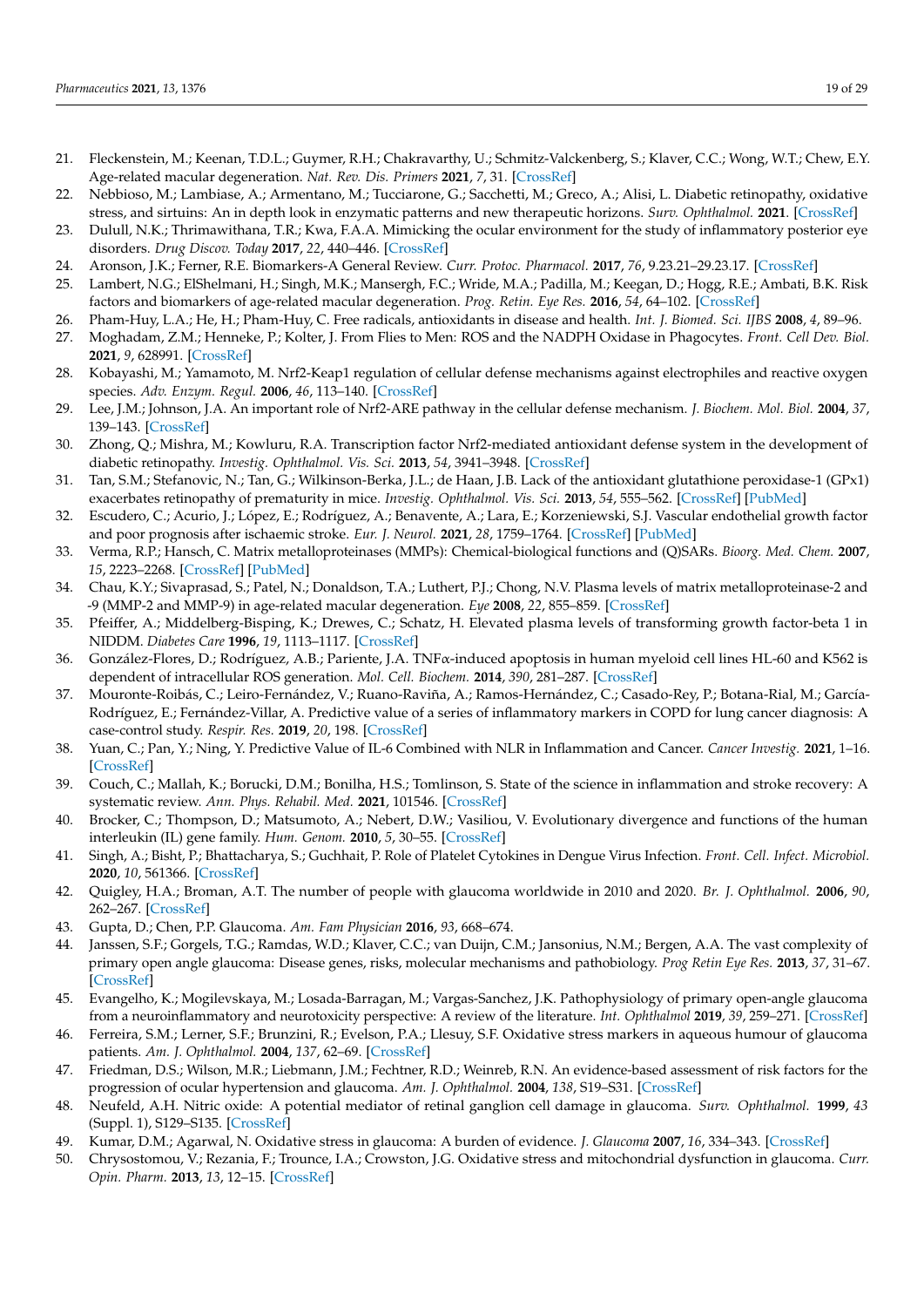- <span id="page-19-0"></span>51. Li, G.Y.; Osborne, N.N. Oxidative-induced apoptosis to an immortalized ganglion cell line is caspase independent but involves the activation of poly(ADP-ribose)polymerase and apoptosis-inducing factor. *Brain Res.* **2008**, *1188*, 35–43. [\[CrossRef\]](http://doi.org/10.1016/j.brainres.2007.10.073)
- <span id="page-19-1"></span>52. Tezel, G.; Yang, X. Caspase-independent component of retinal ganglion cell death, in vitro. *Investig. Ophthalmol. Vis. Sci.* **2004**, *45*, 4049–4059. [\[CrossRef\]](http://doi.org/10.1167/iovs.04-0490)
- <span id="page-19-2"></span>53. Nita, M.; Grzybowski, A. The Role of the Reactive Oxygen Species and Oxidative Stress in the Pathomechanism of the Age-Related Ocular Diseases and Other Pathologies of the Anterior and Posterior Eye Segments in Adults. *Oxid Med. Cell Longev* **2016**, *2016*, 3164734. [\[CrossRef\]](http://doi.org/10.1155/2016/3164734)
- <span id="page-19-3"></span>54. Moreno, M.C.; Campanelli, J.; Sande, P.; Sánez, D.A.; Keller Sarmiento, M.I.; Rosenstein, R.E. Retinal oxidative stress induced by high intraocular pressure. *Free Radic Biol Med.* **2004**, *37*, 803–812. [\[CrossRef\]](http://doi.org/10.1016/j.freeradbiomed.2004.06.001)
- <span id="page-19-4"></span>55. Liu, Q.; Ju, W.K.; Crowston, J.G.; Xie, F.; Perry, G.; Smith, M.A.; Lindsey, J.D.; Weinreb, R.N. Oxidative stress is an early event in hydrostatic pressure induced retinal ganglion cell damage. *Investig. Ophthalmol. Vis. Sci.* **2007**, *48*, 4580–4589. [\[CrossRef\]](http://doi.org/10.1167/iovs.07-0170)
- <span id="page-19-5"></span>56. Li, A.F.; Tane, N.; Roy, S. Fibronectin overexpression inhibits trabecular meshwork cell monolayer permeability. *Mol. Vis.* **2004**, *10*, 750–757.
- <span id="page-19-6"></span>57. Wang, H.; Li, M.; Zhang, Z.; Xue, H.; Chen, X.; Ji, Y. Physiological function of myocilin and its role in the pathogenesis of glaucoma in the trabecular meshwork (Review). *Int. J. Mol. Med.* **2019**, *43*, 671–681. [\[CrossRef\]](http://doi.org/10.3892/ijmm.2018.3992) [\[PubMed\]](http://www.ncbi.nlm.nih.gov/pubmed/30483726)
- <span id="page-19-7"></span>58. Izzotti, A.; Bagnis, A.; Saccà, S.C. The role of oxidative stress in glaucoma. *Mutat Res.* **2006**, *612*, 105–114. [\[CrossRef\]](http://doi.org/10.1016/j.mrrev.2005.11.001) [\[PubMed\]](http://www.ncbi.nlm.nih.gov/pubmed/16413223)
- <span id="page-19-10"></span>59. McMonnies, C. Reactive oxygen species, oxidative stress, glaucoma and hyperbaric oxygen therapy. *J. Optom* **2018**, *11*, 3–9. [\[CrossRef\]](http://doi.org/10.1016/j.optom.2017.06.002) [\[PubMed\]](http://www.ncbi.nlm.nih.gov/pubmed/28760643)
- <span id="page-19-8"></span>60. Hondur, G.; Göktas, E.; Yang, X.; Al-Aswad, L.; Auran, J.D.; Blumberg, D.M.; Cioffi, G.A.; Liebmann, J.M.; Suh, L.H.; Trief, D.; et al. Oxidative Stress-Related Molecular Biomarker Candidates for Glaucoma. *Investig. Ophthalmol. Vis. Sci.* **2017**, *58*, 4078–4088. [\[CrossRef\]](http://doi.org/10.1167/iovs.17-22242) [\[PubMed\]](http://www.ncbi.nlm.nih.gov/pubmed/28820925)
- <span id="page-19-9"></span>61. Zhou, L.; Li, Y.; Yue, B.Y. Oxidative stress affects cytoskeletal structure and cell-matrix interactions in cells from an ocular tissue: The trabecular meshwork. *J. Cell Physiol* **1999**, *180*, 182–189. [\[CrossRef\]](http://doi.org/10.1002/(SICI)1097-4652(199908)180:2<182::AID-JCP6>3.0.CO;2-X)
- <span id="page-19-11"></span>62. Tamm, E.R.; Russell, P.; Johnson, D.H.; Piatigorsky, J. Human and monkey trabecular meshwork accumulate alpha B-crystallin in response to heat shock and oxidative stress. *Investig. Ophthalmol. Vis. Sci.* **1996**, *37*, 2402–2413.
- <span id="page-19-12"></span>63. Dismuke, W.M.; Liang, J.; Overby, D.R.; Stamer, W.D. Concentration-related effects of nitric oxide and endothelin-1 on human trabecular meshwork cell contractility. *Exp. Eye Res.* **2014**, *120*, 28–35. [\[CrossRef\]](http://doi.org/10.1016/j.exer.2013.12.012)
- <span id="page-19-13"></span>64. Nathanson, J.A.; Scavone, C.; Scanlon, C.; McKee, M. The cellular Na<sup>+</sup> pump as a site of action for carbon monoxide and glutamate: A mechanism for long-term modulation of cellular activity. *Neuron* **1995**, *14*, 781–794. [\[CrossRef\]](http://doi.org/10.1016/0896-6273(95)90222-8)
- <span id="page-19-14"></span>65. Luthra, A.; Gupta, N.; Kaufman, P.L.; Weinreb, R.N.; Yücel, Y.H. Oxidative injury by peroxynitrite in neural and vascular tissue of the lateral geniculate nucleus in experimental glaucoma. *Exp. Eye Res.* **2005**, *80*, 43–49. [\[CrossRef\]](http://doi.org/10.1016/j.exer.2004.08.016)
- <span id="page-19-15"></span>66. Tezel, G.; Yang, X.; Cai, J. Proteomic identification of oxidatively modified retinal proteins in a chronic pressure-induced rat model of glaucoma. *Investig. Ophthalmol. Vis. Sci.* **2005**, *46*, 3177–3187. [\[CrossRef\]](http://doi.org/10.1167/iovs.05-0208)
- <span id="page-19-16"></span>67. Sorkhabi, R.; Ghorbanihaghjo, A.; Javadzadeh, A.; Rashtchizadeh, N.; Moharrery, M. Oxidative DNA damage and total antioxidant status in glaucoma patients. *Mol. Vis.* **2011**, *17*, 41–46.
- <span id="page-19-17"></span>68. Saccà, S.C.; Pascotto, A.; Camicione, P.; Capris, P.; Izzotti, A. Oxidative DNA damage in the human trabecular meshwork: Clinical correlation in patients with primary open-angle glaucoma. *Arch. Ophthalmol* **2005**, *123*, 458–463. [\[CrossRef\]](http://doi.org/10.1001/archopht.123.4.458)
- <span id="page-19-18"></span>69. Izzotti, A.; Saccà, S.C.; Cartiglia, C.; De Flora, S. Oxidative deoxyribonucleic acid damage in the eyes of glaucoma patients. *Am. J. Med.* **2003**, *114*, 638–646. [\[CrossRef\]](http://doi.org/10.1016/S0002-9343(03)00114-1)
- <span id="page-19-19"></span>70. Oharazawa, H.; Igarashi, T.; Yokota, T.; Fujii, H.; Suzuki, H.; Machide, M.; Takahashi, H.; Ohta, S.; Ohsawa, I. Protection of the retina by rapid diffusion of hydrogen: Administration of hydrogen-loaded eye drops in retinal ischemia-reperfusion injury. *Investig. Ophthalmol. Vis. Sci.* **2010**, *51*, 487–492. [\[CrossRef\]](http://doi.org/10.1167/iovs.09-4089)
- <span id="page-19-20"></span>71. Shirakami, T.; Yamanaka, M.; Fujihara, J.; Matsuoka, Y.; Gohto, Y.; Obana, A.; Tanito, M. Advanced Glycation End Product Accumulation in Subjects with Open-Angle Glaucoma with and without Exfoliation. *Antioxidants* **2020**, *9*, 755. [\[CrossRef\]](http://doi.org/10.3390/antiox9080755)
- <span id="page-19-21"></span>72. Tezel, G.; Yang, X.; Luo, C.; Peng, Y.; Sun, S.L.; Sun, D. Mechanisms of immune system activation in glaucoma: Oxidative stress-stimulated antigen presentation by the retina and optic nerve head glia. *Investig. Ophthalmol. Vis. Sci.* **2007**, *48*, 705–714. [\[CrossRef\]](http://doi.org/10.1167/iovs.06-0810)
- <span id="page-19-22"></span>73. Tezel, G.; Fourth ARVO/Pfizer Ophthalmics Research Institute Conference Working Group. The role of glia, mitochondria, and the immune system in glaucoma. *Investig. Ophthalmol. Vis. Sci.* **2009**, *50*, 1001–1012. [\[CrossRef\]](http://doi.org/10.1167/iovs.08-2717)
- <span id="page-19-23"></span>74. Tezel, G.; Wax, M.B. Increased production of tumor necrosis factor-alpha by glial cells exposed to simulated ischemia or elevated hydrostatic pressure induces apoptosis in cocultured retinal ganglion cells. *J. Neurosci* **2000**, *20*, 8693–8700. [\[CrossRef\]](http://doi.org/10.1523/JNEUROSCI.20-23-08693.2000) [\[PubMed\]](http://www.ncbi.nlm.nih.gov/pubmed/11102475)
- <span id="page-19-24"></span>75. Gericke, A.; Mann, C.; Zadeh, J.K.; Musayeva, A.; Wolff, I.; Wang, M.; Pfeiffer, N.; Daiber, A.; Li, H.; Xia, N.; et al. Elevated Intraocular Pressure Causes Abnormal Reactivity of Mouse Retinal Arterioles. *Oxid Med. Cell Longev.* **2019**, *2019*, 9736047. [\[CrossRef\]](http://doi.org/10.1155/2019/9736047)
- <span id="page-19-25"></span>76. Zadeh, J.K.; Zhutdieva, M.B.; Laspas, P.; Yuksel, C.; Musayeva, A.; Pfeiffer, N.; Brochhausen, C.; Oelze, M.; Daiber, A.; Xia, N.; et al. Apolipoprotein E Deficiency Causes Endothelial Dysfunction in the Mouse Retina. *Oxid Med. Cell Longev* **2019**, *2019*, 5181429. [\[CrossRef\]](http://doi.org/10.1155/2019/5181429) [\[PubMed\]](http://www.ncbi.nlm.nih.gov/pubmed/31781340)
- <span id="page-19-26"></span>77. Haefliger, I.O.; Dettmann, E.; Liu, R.; Meyer, P.; Prünte, C.; Messerli, J.; Flammer, J. Potential role of nitric oxide and endothelin in the pathogenesis of glaucoma. *Surv. Ophthalmol.* **1999**, *43* (Suppl. 1), S51–S58. [\[CrossRef\]](http://doi.org/10.1016/S0039-6257(99)00026-0)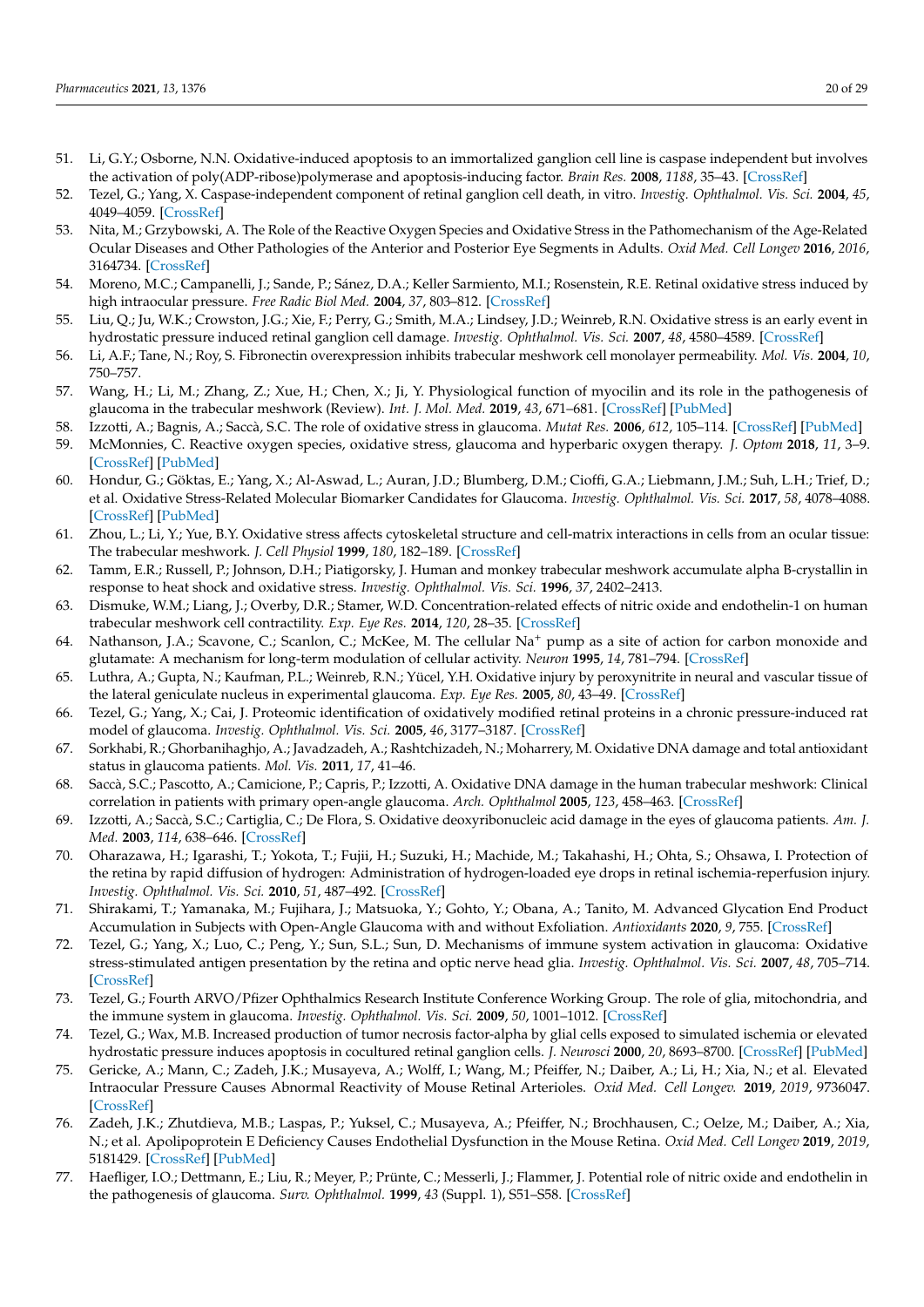- <span id="page-20-0"></span>78. Salt, T.E.; Cordeiro, M.F. Glutamate excitotoxicity in glaucoma: Throwing the baby out with the bathwater? *Eye* **2006**, *20*, 730–731, author reply 731-732. [\[CrossRef\]](http://doi.org/10.1038/sj.eye.6701967) [\[PubMed\]](http://www.ncbi.nlm.nih.gov/pubmed/15951750)
- <span id="page-20-1"></span>79. Tezel, G. TNF-alpha signaling in glaucomatous neurodegeneration. *Prog Brain Res.* **2008**, *173*, 409–421. [\[CrossRef\]](http://doi.org/10.1016/S0079-6123(08)01128-X)
- <span id="page-20-2"></span>80. Ichijo, H.; Nishida, E.; Irie, K.; ten Dijke, P.; Saitoh, M.; Moriguchi, T.; Takagi, M.; Matsumoto, K.; Miyazono, K.; Gotoh, Y. Induction of apoptosis by ASK1, a mammalian MAPKKK that activates SAPK/JNK and p38 signaling pathways. *Science* **1997**, *275*, 90–94. [\[CrossRef\]](http://doi.org/10.1126/science.275.5296.90)
- <span id="page-20-3"></span>81. Harada, C.; Namekata, K.; Guo, X.; Yoshida, H.; Mitamura, Y.; Matsumoto, Y.; Tanaka, K.; Ichijo, H.; Harada, T. ASK1 deficiency attenuates neural cell death in GLAST-deficient mice, a model of normal tension glaucoma. *Cell Death Differ.* **2010**, *17*, 1751–1759. [\[CrossRef\]](http://doi.org/10.1038/cdd.2010.62)
- 82. Katome, T.; Namekata, K.; Guo, X.; Semba, K.; Kittaka, D.; Kawamura, K.; Kimura, A.; Harada, C.; Ichijo, H.; Mitamura, Y.; et al. Inhibition of ASK1-p38 pathway prevents neural cell death following optic nerve injury. *Cell Death Differ.* **2013**, *20*, 270–280. [\[CrossRef\]](http://doi.org/10.1038/cdd.2012.122)
- <span id="page-20-4"></span>83. Katome, T. Inhibition of stress-responsive signaling pathway prevents neural cell death following optic nerve injury. *Nippon Ganka Gakkai Zasshi* **2014**, *118*, 907–915.
- <span id="page-20-5"></span>84. Li, G.; Luna, C.; Liton, P.B.; Navarro, I.; Epstein, D.L.; Gonzalez, P. Sustained stress response after oxidative stress in trabecular meshwork cells. *Mol. Vis.* **2007**, *13*, 2282–2288.
- <span id="page-20-6"></span>85. Gordois, A.; Cutler, H.; Pezzullo, L.; Gordon, K.; Cruess, A.; Winyard, S.; Hamilton, W.; Chua, K. An estimation of the worldwide economic and health burden of visual impairment. *Glob. Public Health* **2012**, *7*, 465–481. [\[CrossRef\]](http://doi.org/10.1080/17441692.2011.634815)
- <span id="page-20-7"></span>86. Abokyi, S.; To, C.H.; Lam, T.T.; Tse, D.Y. Central Role of Oxidative Stress in Age-Related Macular Degeneration: Evidence from a Review of the Molecular Mechanisms and Animal Models. *Oxidative Med. Cell. Longev.* **2020**, *2020*, 7901270. [\[CrossRef\]](http://doi.org/10.1155/2020/7901270)
- <span id="page-20-8"></span>87. Nowak, J.Z. Age-related macular degeneration (AMD): Pathogenesis and therapy. *Pharmacol. Rep. PR* **2006**, *58*, 353–363.
- <span id="page-20-9"></span>88. Fine, S.L.; Berger, J.W.; Maguire, M.G.; Ho, A.C. Age-related macular degeneration. *N. Engl. J. Med.* **2000**, *342*, 483–492. [\[CrossRef\]](http://doi.org/10.1056/NEJM200002173420707)
- <span id="page-20-10"></span>89. de Jong, P.T. Age-related macular degeneration. *N. Engl. J. Med.* **2006**, *355*, 1474–1485. [\[CrossRef\]](http://doi.org/10.1056/NEJMra062326)
- <span id="page-20-11"></span>90. Wong, T.Y. Age-related macular degeneration: Why should stroke physicians care? *Stroke* **2010**, *41*, 575–576. [\[CrossRef\]](http://doi.org/10.1161/STROKEAHA.109.574475)
- <span id="page-20-12"></span>91. Jarrett, S.G.; Boulton, M.E. Consequences of oxidative stress in age-related macular degeneration. *Mol. Asp. Med.* **2012**, *33*, 399–417. [\[CrossRef\]](http://doi.org/10.1016/j.mam.2012.03.009) [\[PubMed\]](http://www.ncbi.nlm.nih.gov/pubmed/22510306)
- <span id="page-20-13"></span>92. Yu, D.Y.; Cringle, S.J. Oxygen distribution and consumption within the retina in vascularised and avascular retinas and in animal models of retinal disease. *Prog. Retin. Eye Res.* **2001**, *20*, 175–208. [\[CrossRef\]](http://doi.org/10.1016/S1350-9462(00)00027-6)
- <span id="page-20-14"></span>93. Strauss, O. The retinal pigment epithelium in visual function. *Physiol. Rev.* **2005**, *85*, 845–881. [\[CrossRef\]](http://doi.org/10.1152/physrev.00021.2004) [\[PubMed\]](http://www.ncbi.nlm.nih.gov/pubmed/15987797)
- <span id="page-20-15"></span>94. Sparrow, J.R.; Zhou, J.; Cai, B. DNA is a target of the photodynamic effects elicited in A2E-laden RPE by blue-light illumination. *Investig. Ophthalmol. Vis. Sci.* **2003**, *44*, 2245–2251. [\[CrossRef\]](http://doi.org/10.1167/iovs.02-0746)
- <span id="page-20-16"></span>95. Kaarniranta, K.; Salminen, A.; Eskelinen, E.L.; Kopitz, J. Heat shock proteins as gatekeepers of proteolytic pathways-Implications for age-related macular degeneration (AMD). *Ageing Res. Rev.* **2009**, *8*, 128–139. [\[CrossRef\]](http://doi.org/10.1016/j.arr.2009.01.001)
- <span id="page-20-17"></span>96. Lu, L.; Hackett, S.F.; Mincey, A.; Lai, H.; Campochiaro, P.A. Effects of different types of oxidative stress in RPE cells. *J. Cell. Physiol.* **2006**, *206*, 119–125. [\[CrossRef\]](http://doi.org/10.1002/jcp.20439)
- <span id="page-20-18"></span>97. Tokarz, P.; Kaarniranta, K.; Blasiak, J. Role of antioxidant enzymes and small molecular weight antioxidants in the pathogenesis of age-related macular degeneration (AMD). *Biogerontology* **2013**, *14*, 461–482. [\[CrossRef\]](http://doi.org/10.1007/s10522-013-9463-2)
- <span id="page-20-19"></span>98. Hunter, J.J.; Morgan, J.I.; Merigan, W.H.; Sliney, D.H.; Sparrow, J.R.; Williams, D.R. The susceptibility of the retina to photochemical damage from visible light. *Prog. Retin. Eye Res.* **2012**, *31*, 28–42. [\[CrossRef\]](http://doi.org/10.1016/j.preteyeres.2011.11.001)
- <span id="page-20-20"></span>99. Arstila, A.U.; Smith, M.A.; Trump, B.F. Microsomal lipid peroxidation: Morphological characterization. *Science* **1972**, *175*, 530–533. [\[CrossRef\]](http://doi.org/10.1126/science.175.4021.530)
- <span id="page-20-21"></span>100. Cui, H.; Kong, Y.; Zhang, H. Oxidative stress, mitochondrial dysfunction, and aging. *J. Signal Transduct.* **2012**, *2012*, 646354. [\[CrossRef\]](http://doi.org/10.1155/2012/646354)
- <span id="page-20-22"></span>101. Tsutsui, H. Mitochondrial oxidative stress and heart failure. *Intern. Med.* **2006**, *45*, 809–813. [\[CrossRef\]](http://doi.org/10.2169/internalmedicine.45.1765)
- <span id="page-20-23"></span>102. Meeus, M.; Nijs, J.; Hermans, L.; Goubert, D.; Calders, P. The role of mitochondrial dysfunctions due to oxidative and nitrosative stress in the chronic pain or chronic fatigue syndromes and fibromyalgia patients: Peripheral and central mechanisms as therapeutic targets? *Expert Opin. Ther. Targets* **2013**, *17*, 1081–1089. [\[CrossRef\]](http://doi.org/10.1517/14728222.2013.818657)
- <span id="page-20-24"></span>103. Vomund, S.; Schäfer, A.; Parnham, M.J.; Brüne, B.; von Knethen, A. Nrf2, the Master Regulator of Anti-Oxidative Responses. *Int. J. Mol. Sci.* **2017**, *18*, 2772. [\[CrossRef\]](http://doi.org/10.3390/ijms18122772)
- <span id="page-20-25"></span>104. Batliwala, S.; Xavier, C.; Liu, Y.; Wu, H.; Pang, I.H. Involvement of Nrf2 in Ocular Diseases. *Oxidative Med. Cell. Longev.* **2017**, *2017*, 1703810. [\[CrossRef\]](http://doi.org/10.1155/2017/1703810)
- <span id="page-20-26"></span>105. Nita, M.; Grzybowski, A.; Ascaso, F.J.; Huerva, V. Age-related macular degeneration in the aspect of chronic low-grade inflammation (pathophysiological parainflammation). *Mediat. Inflamm.* **2014**, *2014*, 930671. [\[CrossRef\]](http://doi.org/10.1155/2014/930671)
- <span id="page-20-27"></span>106. Nita, M.; Strzałka-Mrozik, B.; Grzybowski, A.; Mazurek, U.; Romaniuk, W. Age-related macular degeneration and changes in the extracellular matrix. *Med. Sci. Monit. Int. Med. J. Exp. Clin. Res.* **2014**, *20*, 1003–1016. [\[CrossRef\]](http://doi.org/10.12659/msm.889887)
- <span id="page-20-28"></span>107. Blasiak, J.; Petrovski, G.; Veréb, Z.; Facskó, A.; Kaarniranta, K. Oxidative stress, hypoxia, and autophagy in the neovascular processes of age-related macular degeneration. *BioMed Res. Int.* **2014**, *2014*, 768026. [\[CrossRef\]](http://doi.org/10.1155/2014/768026)
- <span id="page-20-29"></span>108. Wong, T.Y.; Cheung, C.M.; Larsen, M.; Sharma, S.; Simó, R. Diabetic retinopathy. *Nat. Rev. Dis. Primers* **2016**, *2*, 16012. [\[CrossRef\]](http://doi.org/10.1038/nrdp.2016.12)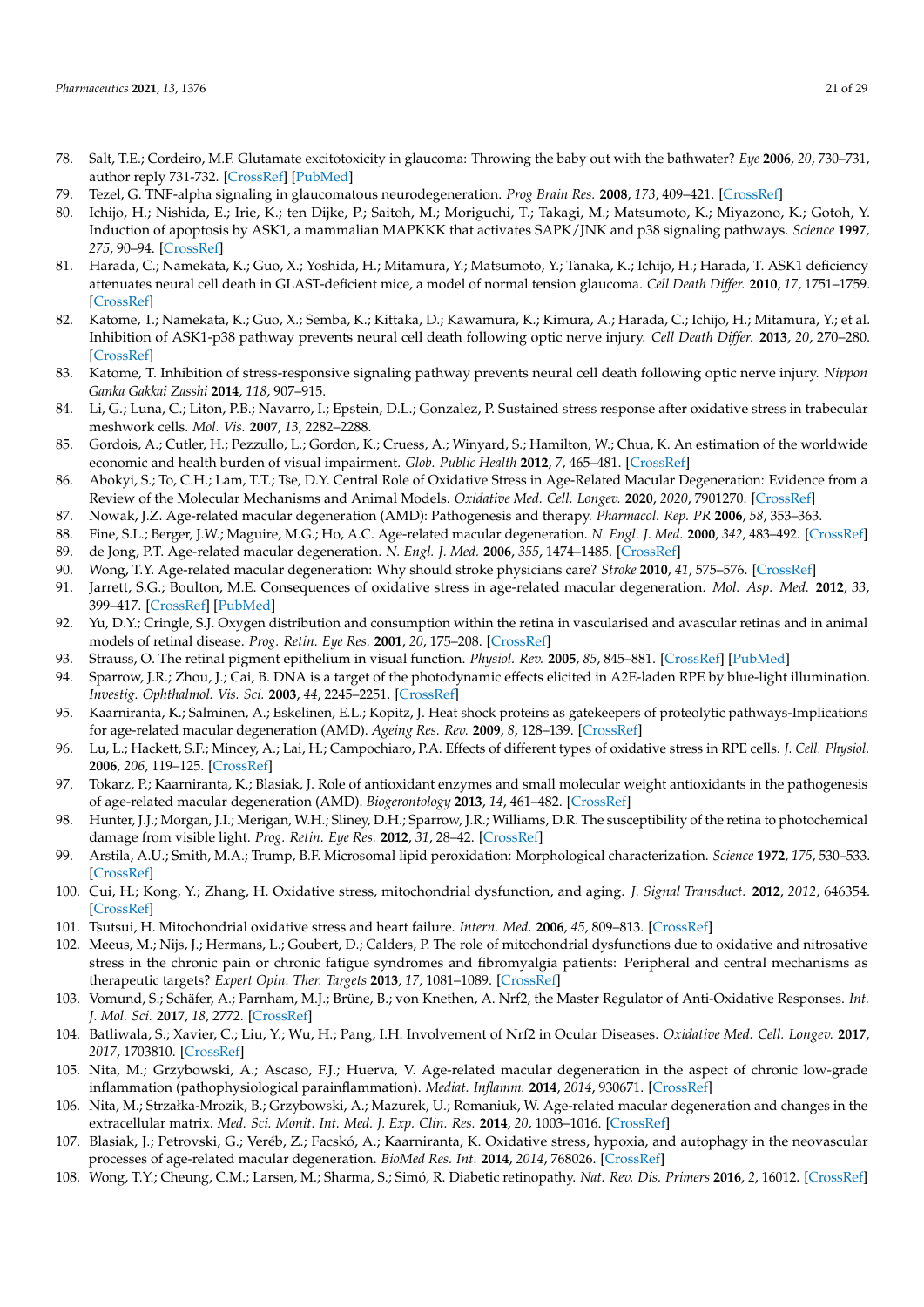- <span id="page-21-0"></span>109. Thomas, R.L.; Halim, S.; Gurudas, S.; Sivaprasad, S.; Owens, D.R. IDF Diabetes Atlas: A review of studies utilising retinal photography on the global prevalence of diabetes related retinopathy between 2015 and 2018. *Diabetes Res. Clin. Pract.* **2019**, *157*, 107840. [\[CrossRef\]](http://doi.org/10.1016/j.diabres.2019.107840)
- <span id="page-21-1"></span>110. Fletcher, E.L.; Phipps, J.A.; Ward, M.M.; Puthussery, T.; Wilkinson-Berka, J.L. Neuronal and glial cell abnormality as predictors of progression of diabetic retinopathy. *Curr. Pharm. Des.* **2007**, *13*, 2699–2712. [\[CrossRef\]](http://doi.org/10.2174/138161207781662920)
- <span id="page-21-2"></span>111. Gonzalez, V.H.; Campbell, J.; Holekamp, N.M.; Kiss, S.; Loewenstein, A.; Augustin, A.J.; Ma, J.; Ho, A.C.; Patel, V.; Whitcup, S.M.; et al. Early and Long-Term Responses to Anti-Vascular Endothelial Growth Factor Therapy in Diabetic Macular Edema: Analysis of Protocol I Data. *Am. J. Ophthalmol.* **2016**, *172*, 72–79. [\[CrossRef\]](http://doi.org/10.1016/j.ajo.2016.09.012)
- <span id="page-21-3"></span>112. Ejaz, S.; Chekarova, I.; Ejaz, A.; Sohail, A.; Lim, C.W. Importance of pericytes and mechanisms of pericyte loss during diabetes retinopathy. *Diabetes Obes. Metab.* **2008**, *10*, 53–63. [\[CrossRef\]](http://doi.org/10.1111/j.1463-1326.2007.00795.x)
- <span id="page-21-4"></span>113. Giacco, F.; Brownlee, M. Oxidative stress and diabetic complications. *Circ. Res.* **2010**, *107*, 1058–1070. [\[CrossRef\]](http://doi.org/10.1161/CIRCRESAHA.110.223545)
- <span id="page-21-5"></span>114. Wang, Z.; Zhao, H.; Guan, W.; Kang, X.; Tai, X.; Shen, Y. Metabolic memory in mitochondrial oxidative damage triggers diabetic retinopathy. *BMC Ophthalmol.* **2018**, *18*, 258. [\[CrossRef\]](http://doi.org/10.1186/s12886-018-0921-0) [\[PubMed\]](http://www.ncbi.nlm.nih.gov/pubmed/30249212)
- <span id="page-21-6"></span>115. Wu, M.Y.; Yiang, G.T.; Lai, T.T.; Li, C.J. The Oxidative Stress and Mitochondrial Dysfunction during the Pathogenesis of Diabetic Retinopathy. *Oxidative Med. Cell. Longev.* **2018**, *2018*, 3420187. [\[CrossRef\]](http://doi.org/10.1155/2018/3420187)
- <span id="page-21-7"></span>116. Wang, A.L.; Lukas, T.J.; Yuan, M.; Neufeld, A.H. Increased mitochondrial DNA damage and down-regulation of DNA repair enzymes in aged rodent retinal pigment epithelium and choroid. *Mol. Vis.* **2008**, *14*, 644–651.
- <span id="page-21-8"></span>117. Semeraro, F.; Morescalchi, F.; Cancarini, A.; Russo, A.; Rezzola, S.; Costagliola, C. Diabetic retinopathy, a vascular and inflammatory disease: Therapeutic implications. *Diabetes Metab.* **2019**, *45*, 517–527. [\[CrossRef\]](http://doi.org/10.1016/j.diabet.2019.04.002)
- <span id="page-21-9"></span>118. Du, X.; Matsumura, T.; Edelstein, D.; Rossetti, L.; Zsengellér, Z.; Szabó, C.; Brownlee, M. Inhibition of GAPDH activity by poly(ADP-ribose) polymerase activates three major pathways of hyperglycemic damage in endothelial cells. *J. Clin. Investig.* **2003**, *112*, 1049–1057. [\[CrossRef\]](http://doi.org/10.1172/JCI18127)
- <span id="page-21-10"></span>119. Mokini, Z.; Marcovecchio, M.L.; Chiarelli, F. Molecular pathology of oxidative stress in diabetic angiopathy: Role of mitochondrial and cellular pathways. *Diabetes Res. Clin. Pract.* **2010**, *87*, 313–321. [\[CrossRef\]](http://doi.org/10.1016/j.diabres.2009.11.018)
- <span id="page-21-11"></span>120. Rodríguez, M.L.; Pérez, S.; Mena-Mollá, S.; Desco, M.C.; Ortega, Á.L. Oxidative Stress and Microvascular Alterations in Diabetic Retinopathy: Future Therapies. *Oxidative Med. Cell. Longev.* **2019**, *2019*, 4940825. [\[CrossRef\]](http://doi.org/10.1155/2019/4940825)
- <span id="page-21-12"></span>121. Whitehead, M.; Wickremasinghe, S.; Osborne, A.; Van Wijngaarden, P.; Martin, K.R. Diabetic retinopathy: A complex pathophysiology requiring novel therapeutic strategies. *Expert Opin. Biol. Ther.* **2018**, *18*, 1257–1270. [\[CrossRef\]](http://doi.org/10.1080/14712598.2018.1545836) [\[PubMed\]](http://www.ncbi.nlm.nih.gov/pubmed/30408422)
- <span id="page-21-13"></span>122. Behl, T.; Kotwani, A. Downregulated Brain-Derived Neurotrophic Factor-Induced Oxidative Stress in the Pathophysiology of Diabetic Retinopathy. *Can. J. Diabetes* **2017**, *41*, 241–246. [\[CrossRef\]](http://doi.org/10.1016/j.jcjd.2016.08.228) [\[PubMed\]](http://www.ncbi.nlm.nih.gov/pubmed/27913110)
- <span id="page-21-14"></span>123. Wilkinson-Berka, J.L.; Rana, I.; Armani, R.; Agrotis, A. Reactive oxygen species, Nox and angiotensin II in angiogenesis: Implications for retinopathy. *Clin. Sci.* **2013**, *124*, 597–615. [\[CrossRef\]](http://doi.org/10.1042/CS20120212)
- <span id="page-21-15"></span>124. Antonetti, D.A.; Barber, A.J.; Hollinger, L.A.; Wolpert, E.B.; Gardner, T.W. Vascular endothelial growth factor induces rapid phosphorylation of tight junction proteins occludin and zonula occluden 1. A potential mechanism for vascular permeability in diabetic retinopathy and tumors. *J. Biol. Chem.* **1999**, *274*, 23463–23467. [\[CrossRef\]](http://doi.org/10.1074/jbc.274.33.23463)
- <span id="page-21-16"></span>125. Rousseau, S.; Houle, F.; Landry, J.; Huot, J. p38 MAP kinase activation by vascular endothelial growth factor mediates actin reorganization and cell migration in human endothelial cells. *Oncogene* **1997**, *15*, 2169–2177. [\[CrossRef\]](http://doi.org/10.1038/sj.onc.1201380)
- <span id="page-21-17"></span>126. Zanón-Moreno, V.; Pons, S.; Gallego-Pinazo, R.; García-Medina, J.; Vinuesa, I.; Vila Bou, V.; Pinazo-Durán, M.D. Involvement of nitric oxide and other molecules with redox potential in primary open angle glaucoma. *Arch. Soc. Esp. Oftalmol.* **2008**, *83*, 365–372. [\[CrossRef\]](http://doi.org/10.4321/s0365-66912008000600006)
- <span id="page-21-18"></span>127. Bagnis, A.; Izzotti, A.; Centofanti, M.; Saccà, S.C. Aqueous humour oxidative stress proteomic levels in primary open angle glaucoma. *Exp. Eye Res.* **2012**, *103*, 55–62. [\[CrossRef\]](http://doi.org/10.1016/j.exer.2012.07.011)
- <span id="page-21-19"></span>128. Erdurmuş, M.; Yağcı, R.; Atış, Ö.; Karadağ, R.; Akbaş, A.; Hepşen, I.F. Antioxidant status and oxidative stress in primary open angle glaucoma and pseudoexfoliative glaucoma. *Curr. Eye Res.* **2011**, *36*, 713–718. [\[CrossRef\]](http://doi.org/10.3109/02713683.2011.584370)
- 129. Rokicki, W.; Zalejska-Fiolka, J.; Pojda-Wilczek, D.; Kabiesz, A.; Majewski, W. Oxidative stress in the red blood cells of patients with primary open-angle glaucoma. *Clin. Hemorheol. Microcirc.* **2016**, *62*, 369–378. [\[CrossRef\]](http://doi.org/10.3233/CH-152029)
- 130. Nucci, C.; Di Pierro, D.; Varesi, C.; Ciuffoletti, E.; Russo, R.; Gentile, R.; Cedrone, C.; Pinazo Duran, M.D.; Coletta, M.; Mancino, R. Increased malondialdehyde concentration and reduced total antioxidant capacity in aqueous humour and blood samples from patients with glaucoma. *Mol. Vis.* **2013**, *19*, 1841–1846.
- <span id="page-21-20"></span>131. Engin, K.N.; Yemişci, B.; Yiğit, U.; Ağaçhan, A.; Coşkun, C. Variability of serum oxidative stress biomarkers relative to biochemical data and clinical parameters of glaucoma patients. *Mol. Vis.* **2010**, *16*, 1260–1271. [\[PubMed\]](http://www.ncbi.nlm.nih.gov/pubmed/20664701)
- <span id="page-21-21"></span>132. Chang, D.; Sha, Q.; Zhang, X.; Liu, P.; Rong, S.; Han, T.; Liu, P.; Pan, H. The evaluation of the oxidative stress parameters in patients with primary angle-closure glaucoma. *PLoS ONE* **2011**, *6*, e27218. [\[CrossRef\]](http://doi.org/10.1371/journal.pone.0027218) [\[PubMed\]](http://www.ncbi.nlm.nih.gov/pubmed/22096540)
- <span id="page-21-23"></span>133. Yuki, K.; Murat, D.; Kimura, I.; Tsubota, K. Increased serum total antioxidant status and decreased urinary 8-hydroxy-2'deoxyguanosine levels in patients with normal-tension glaucoma. *Acta Ophthalmol* **2010**, *88*, e259–e264. [\[CrossRef\]](http://doi.org/10.1111/j.1755-3768.2010.01997.x) [\[PubMed\]](http://www.ncbi.nlm.nih.gov/pubmed/20977690)
- <span id="page-21-24"></span>134. Mohanty, K.; Dada, R.; Dada, T. Oxidative DNA damage and reduced expression of DNA repair genes: Role in primary open angle glaucoma (POAG). *Ophthalmic Genet.* **2017**, *38*, 446–450. [\[CrossRef\]](http://doi.org/10.1080/13816810.2016.1261904)
- <span id="page-21-22"></span>135. Kondkar, A.A.; Azad, T.A.; Sultan, T.; Osman, E.A.; Almobarak, F.A.; Al-Obeidan, S.A. Elevated Plasma Level of 8-Hydroxy-2'deoxyguanosine Is Associated with Primary Open-Angle Glaucoma. *J. Ophthalmol.* **2020**, *2020*, 6571413. [\[CrossRef\]](http://doi.org/10.1155/2020/6571413)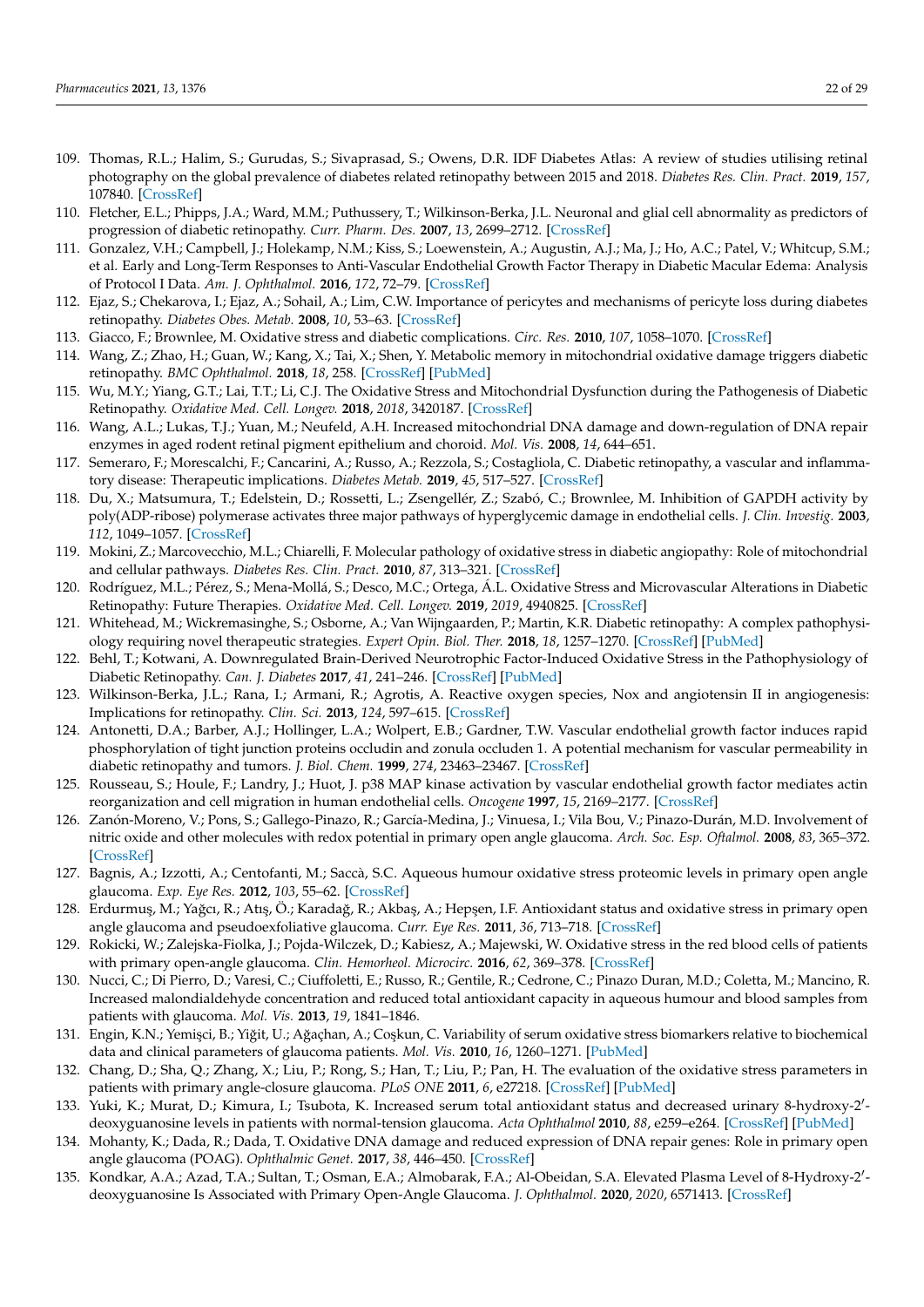- <span id="page-22-0"></span>136. Benitez-Del-Castillo, J.; Cantu-Dibildox, J.; Sanz-González, S.M.; Zanón-Moreno, V.; Pinazo-Duran, M.D. Cytokine expression in tears of patients with glaucoma or dry eye disease: A prospective, observational cohort study. *Eur. J. Ophthalmol.* **2019**, *29*, 437–443. [\[CrossRef\]](http://doi.org/10.1177/1120672118795399)
- <span id="page-22-1"></span>137. Duvesh, R.; Puthuran, G.; Srinivasan, K.; Rengaraj, V.; Krishnadas, S.R.; Rajendrababu, S.; Balakrishnan, V.; Ramulu, P.; Sundaresan, P. Multiplex Cytokine Analysis of Aqueous Humour from the Patients with Chronic Primary Angle Closure Glaucoma. *Curr. Eye Res.* **2017**, *42*, 1608–1613. [\[CrossRef\]](http://doi.org/10.1080/02713683.2017.1362003)
- <span id="page-22-2"></span>138. Agarkov, N.M.; Chukhraev, A.M.; Konyaev, D.A.; Popova, E.V. Diagnosis and prediction of the course of primary open-angle glaucoma by the level of local cytokines. *Vestn. Oftalmol.* **2020**, *136*, 94–98. [\[CrossRef\]](http://doi.org/10.17116/oftalma202013604194)
- <span id="page-22-3"></span>139. Kokubun, T.; Tsuda, S.; Kunikata, H.; Yasuda, M.; Himori, N.; Kunimatsu-Sanuki, S.; Maruyama, K.; Nakazawa, T. Characteristic Profiles of Inflammatory Cytokines in the Aqueous Humour of Glaucomatous Eyes. *Ocul. Immunol. Inflamm.* **2018**, *26*, 1177–1188. [\[CrossRef\]](http://doi.org/10.1080/09273948.2017.1327605)
- <span id="page-22-4"></span>140. Kondkar, A.A.; Sultan, T.; Almobarak, F.A.; Kalantan, H.; Al-Obeidan, S.A.; Abu-Amero, K.K. Association of increased levels of plasma tumor necrosis factor alpha with primary open-angle glaucoma. *Clin. Ophthalmol.* **2018**, *12*, 701–706. [\[CrossRef\]](http://doi.org/10.2147/OPTH.S162999)
- <span id="page-22-5"></span>141. Kondkar, A.A.; Azad, T.A.; Almobarak, F.A.; Kalantan, H.; Al-Obeidan, S.A.; Abu-Amero, K.K. Elevated levels of plasma tumor necrosis factor alpha in patients with pseudoexfoliation glaucoma. *Clin. Ophthalmol.* **2018**, *12*, 153–159. [\[CrossRef\]](http://doi.org/10.2147/OPTH.S155168)
- <span id="page-22-6"></span>142. Sawada, H.; Fukuchi, T.; Tanaka, T.; Abe, H. Tumor necrosis factor-alpha concentrations in the aqueous humour of patients with glaucoma. *Investig. Ophthalmol. Vis. Sci.* **2010**, *51*, 903–906. [\[CrossRef\]](http://doi.org/10.1167/iovs.09-4247)
- 143. Khalef, N.; Labib, H.; Helmy, H.; El Hamid, M.A.; Moemen, L.; Fahmy, I. Levels of cytokines in the aqueous humour of eyes with primary open angle glaucoma, pseudoexfoliation glaucoma and cataract. *Electron. Physician* **2017**, *9*, 3833–3837. [\[CrossRef\]](http://doi.org/10.19082/3833)
- <span id="page-22-7"></span>144. Balaiya, S.; Edwards, J.; Tillis, T.; Khetpal, V.; Chalam, K.V. Tumor necrosis factor-alpha (TNF-α) levels in aqueous humour of primary open angle glaucoma. *Clin. Ophthalmol.* **2011**, *5*, 553–556. [\[CrossRef\]](http://doi.org/10.2147/OPTH.S19453)
- <span id="page-22-8"></span>145. Tripathi, R.C.; Li, J.; Tripathi, B.J.; Chalam, K.V.; Adamis, A.P. Increased level of vascular endothelial growth factor in aqueous humour of patients with neovascular glaucoma. *Ophthalmology* **1998**, *105*, 232–237. [\[CrossRef\]](http://doi.org/10.1016/S0161-6420(98)92782-8)
- <span id="page-22-9"></span>146. Hu, D.N.; Ritch, R.; Liebmann, J.; Liu, Y.; Cheng, B.; Hu, M.S. Vascular endothelial growth factor is increased in aqueous humour of glaucomatous eyes. *J. Glaucoma* **2002**, *11*, 406–410. [\[CrossRef\]](http://doi.org/10.1097/00061198-200210000-00006)
- <span id="page-22-10"></span>147. Markiewicz, L.; Pytel, D.; Mucha, B.; Szymanek, K.; Szaflik, J.; Szaflik, J.P.; Majsterek, I. Altered Expression Levels of MMP1. MMP9, MMP12, TIMP1, and IL-1β as a Risk Factor for the Elevated IOP and Optic Nerve Head Damage in the Primary Open-Angle Glaucoma Patients. *Biomed. Res. Int.* **2015**, *2015*, 812503. [\[CrossRef\]](http://doi.org/10.1155/2015/812503)
- <span id="page-22-11"></span>148. Sahay, P.; Rao, A.; Padhy, D.; Sarangi, S.; Das, G.; Reddy, M.M.; Modak, R. Functional Activity of Matrix Metalloproteinases 2 and 9 in Tears of Patients With Glaucoma. *Investig. Ophthalmol. Vis. Sci.* **2017**, *58*, Bio106–bio113. [\[CrossRef\]](http://doi.org/10.1167/iovs.17-21723)
- <span id="page-22-12"></span>149. Lau, L.I.; Liu, C.J.; Wei, Y.H. Increase of 8-hydroxy-2'-deoxyguanosine in aqueous humour of patients with exudative age-related macular degeneration. *Investig. Ophthalmol. Vis. Sci.* **2010**, *51*, 5486–5490. [\[CrossRef\]](http://doi.org/10.1167/iovs.10-5663)
- <span id="page-22-13"></span>150. Ma, Z.; Liu, J.; Li, J.; Jiang, H.; Kong, J. Klotho Levels are Decreased and Associated with Enhanced Oxidative Stress and Inflammation in the Aqueous Humour in Patients with Exudative Age-related Macular Degeneration. *Ocul. Immunol. Inflamm* **2020**, 1–8. [\[CrossRef\]](http://doi.org/10.1080/09273948.2020.1828488)
- <span id="page-22-14"></span>151. Totan, Y.; Cekiç, O.; Borazan, M.; Uz, E.; Sögüt, S.; Akyol, O. Plasma malondialdehyde and nitric oxide levels in age related macular degeneration. *Br. J. Ophthalmol.* **2001**, *85*, 1426–1428. [\[CrossRef\]](http://doi.org/10.1136/bjo.85.12.1426)
- 152. Totan, Y.; Yağci, R.; Bardak, Y.; Ozyurt, H.; Kendir, F.; Yilmaz, G.; Sahin, S.; Sahin Tiğ, U. Oxidative macromolecular damage in age-related macular degeneration. *Curr. Eye Res.* **2009**, *34*, 1089–1093. [\[CrossRef\]](http://doi.org/10.3109/02713680903353772)
- <span id="page-22-20"></span>153. Evereklioglu, C.; Er, H.; Doganay, S.; Cekmen, M.; Turkoz, Y.; Otlu, B.; Ozerol, E. Nitric oxide and lipid peroxidation are increased and associated with decreased antioxidant enzyme activities in patients with age-related macular degeneration. *Doc. Ophthalmol.* **2003**, *106*, 129–136. [\[CrossRef\]](http://doi.org/10.1023/A:1022512402811) [\[PubMed\]](http://www.ncbi.nlm.nih.gov/pubmed/12678277)
- <span id="page-22-21"></span>154. Yildirim, Z.; Ucgun, N.I.; Yildirim, F. The role of oxidative stress and antioxidants in the pathogenesis of age-related macular degeneration. *Clinics* **2011**, *66*, 743–746. [\[CrossRef\]](http://doi.org/10.1590/s1807-59322011000500006) [\[PubMed\]](http://www.ncbi.nlm.nih.gov/pubmed/21789374)
- <span id="page-22-15"></span>155. Jia, L.; Dong, Y.; Yang, H.; Pan, X.; Fan, R.; Zhai, L. Serum superoxide dismutase and malondialdehyde levels in a group of Chinese patients with age-related macular degeneration. *Aging Clin. Exp. Res.* **2011**, *23*, 264–267. [\[CrossRef\]](http://doi.org/10.1007/BF03324965) [\[PubMed\]](http://www.ncbi.nlm.nih.gov/pubmed/22067370)
- <span id="page-22-16"></span>156. Sakurada, Y.; Nakamura, Y.; Yoneyama, S.; Mabuchi, F.; Gotoh, T.; Tateno, Y.; Sugiyama, A.; Kubota, T.; Iijima, H. Aqueous humour cytokine levels in patients with polypoidal choroidal vasculopathy and neovascular age-related macular degeneration. *Ophthalmic Res.* **2015**, *53*, 2–7. [\[CrossRef\]](http://doi.org/10.1159/000365487)
- <span id="page-22-17"></span>157. Klein, R.; Myers, C.E.; Cruickshanks, K.J.; Gangnon, R.E.; Danforth, L.G.; Sivakumaran, T.A.; Iyengar, S.K.; Tsai, M.Y.; Klein, B.E.K. Markers of inflammation, oxidative stress, and endothelial dysfunction and the 20-year cumulative incidence of early age-related macular degeneration: The Beaver Dam Eye Study. *JAMA Ophthalmol.* **2014**, *132*, 446–455. [\[CrossRef\]](http://doi.org/10.1001/jamaophthalmol.2013.7671)
- <span id="page-22-18"></span>158. Kang, G.Y.; Bang, J.Y.; Choi, A.J.; Yoon, J.; Lee, W.C.; Choi, S.; Yoon, S.; Kim, H.C.; Baek, J.H.; Park, H.S.; et al. Exosomal proteins in the aqueous humour as novel biomarkers in patients with neovascular age-related macular degeneration. *J. Proteome Res.* **2014**, *13*, 581–595. [\[CrossRef\]](http://doi.org/10.1021/pr400751k)
- <span id="page-22-19"></span>159. Jonas, J.B.; Tao, Y.; Neumaier, M.; Findeisen, P. Cytokine concentration in aqueous humour of eyes with exudative age-related macular degeneration. *Acta Ophthalmol.* **2012**, *90*, e381–e388. [\[CrossRef\]](http://doi.org/10.1111/j.1755-3768.2012.02414.x)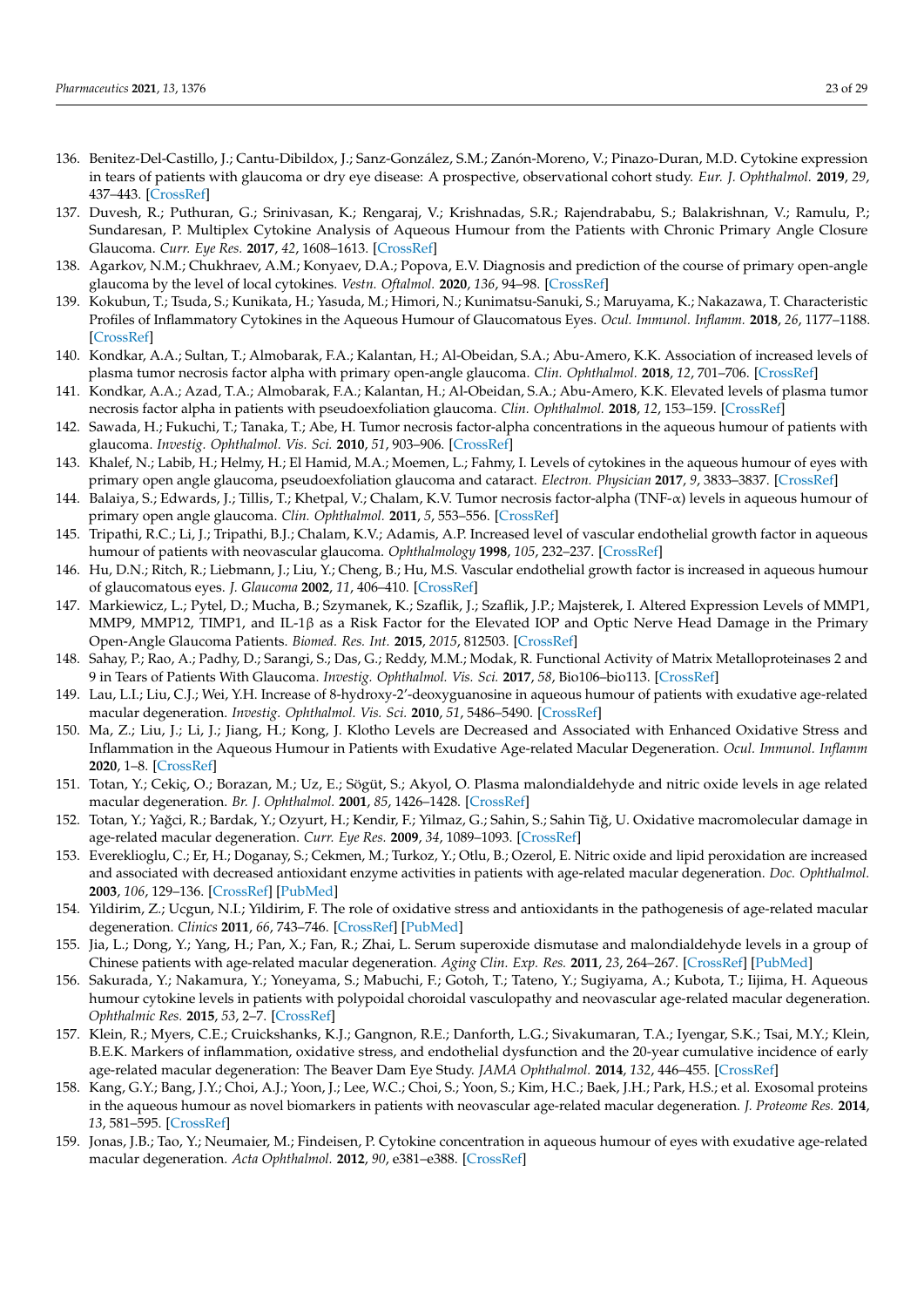- 160. Jonas, J.B.; Tao, Y.; Neumaier, M.; Findeisen, P. Monocyte chemoattractant protein 1, intercellular adhesion molecule 1, and vascular cell adhesion molecule 1 in exudative age-related macular degeneration. *Arch. Ophthalmol.* **2010**, *128*, 1281–1286. [\[CrossRef\]](http://doi.org/10.1001/archophthalmol.2010.227)
- <span id="page-23-0"></span>161. Kramer, M.; Hasanreisoglu, M.; Feldman, A.; Axer-Siegel, R.; Sonis, P.; Maharshak, I.; Monselise, Y.; Gurevich, M.; Weinberger, D. Monocyte chemoattractant protein-1 in the aqueous humour of patients with age-related macular degeneration. *Clin. Exp. Ophthalmol.* **2012**, *40*, 617–625. [\[CrossRef\]](http://doi.org/10.1111/j.1442-9071.2011.02747.x)
- <span id="page-23-1"></span>162. Mimura, T.; Funatsu, H.; Noma, H.; Shimura, M.; Kamei, Y.; Yoshida, M.; Kondo, A.; Watanabe, E.; Mizota, A. Aqueous Humour Levels of Cytokines in Patients with Age-Related Macular Degeneration. *Ophthalmologica* **2019**, *241*, 81–89. [\[CrossRef\]](http://doi.org/10.1159/000490153)
- 163. Rezar-Dreindl, S.; Sacu, S.; Eibenberger, K.; Pollreisz, A.; Bühl, W.; Georgopoulos, M.; Krall, C.; Weigert, G.; Schmidt-Erfurth, U. The Intraocular Cytokine Profile and Therapeutic Response in Persistent Neovascular Age-Related Macular Degeneration. *Investig. Ophthalmol. Vis. Sci.* **2016**, *57*, 4144–4150. [\[CrossRef\]](http://doi.org/10.1167/iovs.16-19772)
- <span id="page-23-2"></span>164. Ten Berge, J.C.; Fazil, Z.; van den Born, I.; Wolfs, R.C.W.; Schreurs, M.W.J.; Dik, W.A.; Rothova, A. Intraocular cytokine profile and autoimmune reactions in retinitis pigmentosa, age-related macular degeneration, glaucoma and cataract. *Acta Ophthalmol.* **2019**, *97*, 185–192. [\[CrossRef\]](http://doi.org/10.1111/aos.13899)
- <span id="page-23-3"></span>165. Zhao, M.; Bai, Y.; Xie, W.; Shi, X.; Li, F.; Yang, F.; Sun, Y.; Huang, L.; Li, X. Interleukin-1β Level Is Increased in Vitreous of Patients with Neovascular Age-Related Macular Degeneration (nAMD) and Polypoidal Choroidal Vasculopathy (PCV). *PLoS ONE* **2015**, *10*, e0125150. [\[CrossRef\]](http://doi.org/10.1371/journal.pone.0125150)
- <span id="page-23-4"></span>166. Bai, Y.; Liang, S.; Yu, W.; Zhao, M.; Huang, L.; Li, X. Semaphorin 3A blocks the formation of pathologic choroidal neovascularization induced by transforming growth factor beta. *Mol. Vis.* **2014**, *20*, 1258–1270.
- <span id="page-23-5"></span>167. Winiarczyk, M.; Kaarniranta, K.; Winiarczyk, S.; Adaszek, Ł.; Winiarczyk, D.; Mackiewicz, J. Tear film proteome in age-related macular degeneration. *Graefes Arch. Clin. Exp. Ophthalmol.* **2018**, *256*, 1127–1139. [\[CrossRef\]](http://doi.org/10.1007/s00417-018-3984-y)
- <span id="page-23-6"></span>168. Ecker, S.M.; Pfahler, S.M.; Hines, J.C.; Lovelace, A.S.; Glaser, B.M. Sequential in-office vitreous aspirates demonstrate vitreous matrix metalloproteinase 9 levels correlate with the amount of subretinal fluid in eyes with wet age-related macular degeneration. *Mol. Vis.* **2012**, *18*, 1658–1667.
- <span id="page-23-7"></span>169. Endo, M.; Yanagisawa, K.; Tsuchida, K.; Okamoto, T.; Matsushita, T.; Higuchi, M.; Matsuda, A.; Takeuchi, M.; Makita, Z.; Koike, T. Increased levels of vascular endothelial growth factor and advanced glycation end products in aqueous humour of patients with diabetic retinopathy. *Horm. Metab. Res.* **2001**, *33*, 317–322. [\[CrossRef\]](http://doi.org/10.1055/s-2001-15122)
- <span id="page-23-8"></span>170. Fosmark, D.S.; Torjesen, P.A.; Kilhovd, B.K.; Berg, T.J.; Sandvik, L.; Hanssen, K.F.; Agardh, C.D.; Agardh, E. Increased serum levels of the specific advanced glycation end product methylglyoxal-derived hydroimidazolone are associated with retinopathy in patients with type 2 diabetes mellitus. *Metabolism* **2006**, *55*, 232–236. [\[CrossRef\]](http://doi.org/10.1016/j.metabol.2005.08.017)
- <span id="page-23-9"></span>171. McLeod, D.S.; Lefer, D.J.; Merges, C.; Lutty, G.A. Enhanced expression of intracellular adhesion molecule-1 and P-selectin in the diabetic human retina and choroid. *Am. J. Pathol.* **1995**, *147*, 642–653.
- <span id="page-23-10"></span>172. Miyamoto, K.; Khosrof, S.; Bursell, S.E.; Rohan, R.; Murata, T.; Clermont, A.C.; Aiello, L.P.; Ogura, Y.; Adamis, A.P. Prevention of leukostasis and vascular leakage in streptozotocin-induced diabetic retinopathy via intercellular adhesion molecule-1 inhibition. *Proc. Natl. Acad. Sci. USA* **1999**, *96*, 10836–10841. [\[CrossRef\]](http://doi.org/10.1073/pnas.96.19.10836)
- <span id="page-23-11"></span>173. Csősz, É.; Boross, P.; Csutak, A.; Berta, A.; Tóth, F.; Póliska, S.; Török, Z.; Tőzsér, J. Quantitative analysis of proteins in the tear fluid of patients with diabetic retinopathy. *J. Proteom.* **2012**, *75*, 2196–2204. [\[CrossRef\]](http://doi.org/10.1016/j.jprot.2012.01.019)
- <span id="page-23-12"></span>174. Oh, I.K.; Kim, S.W.; Oh, J.; Lee, T.S.; Huh, K. Inflammatory and angiogenic factors in the aqueous humour and the relationship to diabetic retinopathy. *Curr. Eye Res.* **2010**, *35*, 1116–1127. [\[CrossRef\]](http://doi.org/10.3109/02713683.2010.510257) [\[PubMed\]](http://www.ncbi.nlm.nih.gov/pubmed/21121809)
- <span id="page-23-13"></span>175. Wu, H.; Hwang, D.K.; Song, X.; Tao, Y. Association between Aqueous Cytokines and Diabetic Retinopathy Stage. *J. Ophthalmol.* **2017**, *2017*, 9402198. [\[CrossRef\]](http://doi.org/10.1155/2017/9402198) [\[PubMed\]](http://www.ncbi.nlm.nih.gov/pubmed/28680705)
- <span id="page-23-14"></span>176. Cheung, C.M.G.; Vania, M.; Ang, M.; Chee, S.P.; Li, J. Comparison of aqueous humour cytokine and chemokine levels in diabetic patients with and without retinopathy. *Mol. Vis.* **2012**, *18*, 830–837. [\[PubMed\]](http://www.ncbi.nlm.nih.gov/pubmed/22511846)
- <span id="page-23-16"></span>177. Funatsu, H.; Yamashita, H.; Noma, H.; Mimura, T.; Nakamura, S.; Sakata, K.; Hori, S. Aqueous humour levels of cytokines are related to vitreous levels and progression of diabetic retinopathy in diabetic patients. *Graefes Arch. Clin. Exp. Ophthalmol.* **2005**, *243*, 3–8. [\[CrossRef\]](http://doi.org/10.1007/s00417-004-0950-7) [\[PubMed\]](http://www.ncbi.nlm.nih.gov/pubmed/15258777)
- <span id="page-23-15"></span>178. Kakehashi, A.; Inoda, S.; Mameuda, C.; Kuroki, M.; Jono, T.; Nagai, R.; Horiuchi, S.; Kawakami, M.; Kanazawa, Y. Relationship among VEGF, VEGF receptor, AGEs, and macrophages in proliferative diabetic retinopathy. *Diabetes Res. Clin. Pract.* **2008**, *79*, 438–445. [\[CrossRef\]](http://doi.org/10.1016/j.diabres.2007.10.018)
- <span id="page-23-17"></span>179. Funatsu, H.; Yamashita, H.; Ikeda, T.; Mimura, T.; Eguchi, S.; Hori, S. Vitreous levels of interleukin-6 and vascular endothelial growth factor are related to diabetic macular edema. *Ophthalmology* **2003**, *110*, 1690–1696. [\[CrossRef\]](http://doi.org/10.1016/S0161-6420(03)00568-2)
- <span id="page-23-20"></span>180. Wu, F.; Phone, A.; Lamy, R.; Ma, D.; Laotaweerungsawat, S.; Chen, Y.; Zhao, T.; Ma, W.; Zhang, F.; Psaras, C.; et al. Correlation of Aqueous, Vitreous, and Plasma Cytokine Levels in Patients With Proliferative Diabetic Retinopathy. *Investig. Ophthalmol. Vis. Sci.* **2020**, *61*, 26. [\[CrossRef\]](http://doi.org/10.1167/iovs.61.2.26)
- <span id="page-23-18"></span>181. Murugeswari, P.; Shukla, D.; Rajendran, A.; Kim, R.; Namperumalsamy, P.; Muthukkaruppan, V. Proinflammatory cytokines and angiogenic and anti-angiogenic factors in vitreous of patients with proliferative diabetic retinopathy and eales' disease. *Retina* **2008**, *28*, 817–824. [\[CrossRef\]](http://doi.org/10.1097/IAE.0b013e31816576d5)
- <span id="page-23-19"></span>182. Ghanem, A.A.; Arafa, L.F.; El-Baz, A. Oxidative stress markers in patients with primary open-angle glaucoma. *Curr. Eye Res.* **2010**, *35*, 295–301. [\[CrossRef\]](http://doi.org/10.3109/02713680903548970)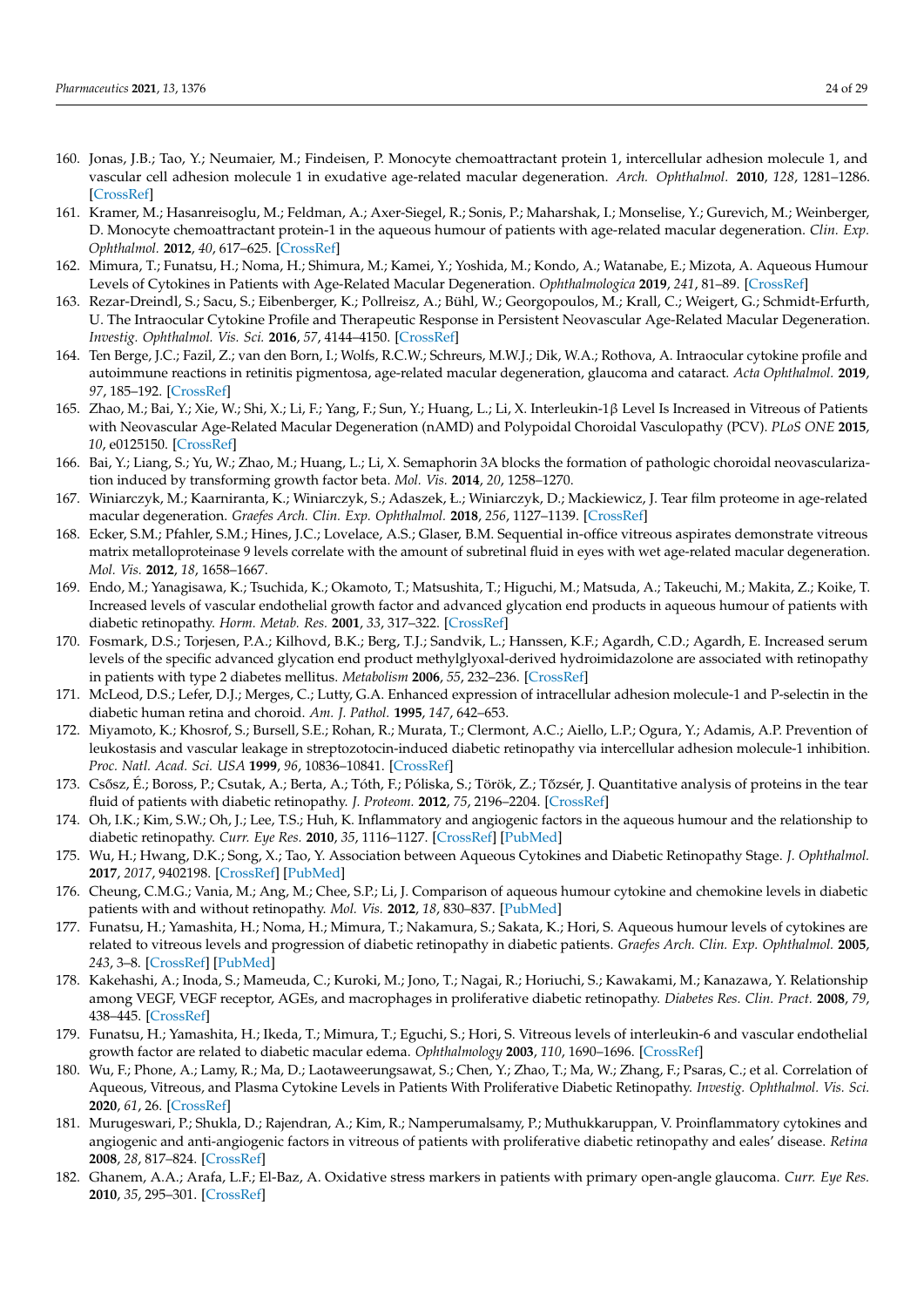- <span id="page-24-7"></span>183. Li, S.; Shao, M.; Li, Y.; Li, X.; Wan, Y.; Sun, X.; Cao, W. Relationship between Oxidative Stress Biomarkers and Visual Field Progression in Patients with Primary Angle Closure Glaucoma. *Oxid. Med. Cell. Longev.* **2020**, *2020*, 2701539. [\[CrossRef\]](http://doi.org/10.1155/2020/2701539)
- <span id="page-24-9"></span>184. Cs˝osz, É.; Deák, E.; Tóth, N.; Traverso, C.E.; Csutak, A.; T˝ozsér, J. Comparative analysis of cytokine profiles of glaucomatous tears and aqueous humour reveals potential biomarkers for trabeculectomy complications. *FEBS Open Bio* **2019**, *9*, 1020–1028. [\[CrossRef\]](http://doi.org/10.1002/2211-5463.12637)
- <span id="page-24-0"></span>185. Chono, I.; Miyazaki, D.; Miyake, H.; Komatsu, N.; Ehara, F.; Nagase, D.; Kawamoto, Y.; Shimizu, Y.; Ideta, R.; Inoue, Y. High interleukin-8 level in aqueous humour is associated with poor prognosis in eyes with open angle glaucoma and neovascular glaucoma. *Sci. Rep.* **2018**, *8*, 14533. [\[CrossRef\]](http://doi.org/10.1038/s41598-018-32725-3)
- <span id="page-24-1"></span>186. Elner, S.G.; Strieter, R.; Bian, Z.M.; Kunkel, S.; Mokhtarzaden, L.; Johnson, M.; Lukacs, N.; Elner, V.M. Interferon-induced protein 10 and interleukin 8. C-X-C chemokines present in proliferative diabetic retinopathy. *Arch. Ophthalmol.* **1998**, *116*, 1597–1601. [\[CrossRef\]](http://doi.org/10.1001/archopht.116.12.1597)
- <span id="page-24-2"></span>187. Balaiya, S.; Zhou, Z.; Chalam, K.V. Characterization of Vitreous and Aqueous Proteome in Humans With Proliferative Diabetic Retinopathy and Its Clinical Correlation. *Proteom. Insights* **2017**, *8*, 1178641816686078. [\[CrossRef\]](http://doi.org/10.1177/1178641816686078)
- <span id="page-24-3"></span>188. Jacqueminet, S.; Ben Abdesselam, O.; Chapman, M.J.; Nicolay, N.; Foglietti, M.J.; Grimaldi, A.; Beaudeux, J.L. Elevated circulating levels of matrix metalloproteinase-9 in type 1 diabetic patients with and without retinopathy. *Clin. Chim. Acta* **2006**, *367*, 103–107. [\[CrossRef\]](http://doi.org/10.1016/j.cca.2005.11.029)
- <span id="page-24-4"></span>189. Beránek, M.; Kolar, P.; Tschoplova, S.; Kankova, K.; Vasku, A. Genetic variations and plasma levels of gelatinase A (matrix metalloproteinase-2) and gelatinase B (matrix metalloproteinase-9) in proliferative diabetic retinopathy. *Mol. Vis.* **2008**, *14*, 1114–1121.
- <span id="page-24-5"></span>190. Litwińska, Z.; Sobuś, A.; Łuczkowska, K.; Grabowicz, A.; Mozolewska-Piotrowska, K.; Safranow, K.; Kawa, M.P.; Machaliński, B.; Machalińska, A. The Interplay Between Systemic Inflammatory Factors and MicroRNAs in Age-Related Macular Degeneration. *Front. Aging Neurosci.* **2019**, *11*, 286. [\[CrossRef\]](http://doi.org/10.3389/fnagi.2019.00286)
- <span id="page-24-6"></span>191. Zhou, H.; Zhao, X.; Yuan, M.; Chen, Y. Comparison of cytokine levels in the aqueous humour of polypoidal choroidal vasculopathy and neovascular age-related macular degeneration patients. *BMC Ophthalmol.* **2020**, *20*, 15. [\[CrossRef\]](http://doi.org/10.1186/s12886-019-1278-8)
- <span id="page-24-8"></span>192. Burgos-Blasco, B.; Vidal-Villegas, B.; Saenz-Frances, F.; Morales-Fernandez, L.; Perucho-Gonzalez, L.; Garcia-Feijoo, J.; Martinezde-la-Casa, J.M. Tear and aqueous humour cytokine profile in primary open-angle glaucoma. *Acta Ophthalmol.* **2020**, *98*, e768–e772. [\[CrossRef\]](http://doi.org/10.1111/aos.14374)
- <span id="page-24-10"></span>193. Busch, M.; Franke, S.; Wolf, G.; Brandstädt, A.; Ott, U.; Gerth, J.; Hunsicker, L.G.; Stein, G. The advanced glycation end product N(epsilon)-carboxymethyllysine is not a predictor of cardiovascular events and renal outcomes in patients with type 2 diabetic kidney disease and hypertension. *Am. J. Kidney Dis.* **2006**, *48*, 571–579. [\[CrossRef\]](http://doi.org/10.1053/j.ajkd.2006.07.009)
- <span id="page-24-11"></span>194. Tezel, G.; Li, L.Y.; Patil, R.V.; Wax, M.B. TNF-alpha and TNF-alpha receptor-1 in the retina of normal and glaucomatous eyes. *Investig. Ophthalmol. Vis. Sci.* **2001**, *42*, 1787–1794.
- <span id="page-24-12"></span>195. Cvenkel, B.; Kopitar, A.N.; Ihan, A. Inflammatory molecules in aqueous humour and on ocular surface and glaucoma surgery outcome. *Mediat. Inflamm.* **2010**, *2010*, 939602. [\[CrossRef\]](http://doi.org/10.1155/2010/939602)
- <span id="page-24-13"></span>196. Kim, H.J.; Kim, P.K.; Yoo, H.S.; Kim, C.W. Comparison of tear proteins between healthy and early diabetic retinopathy patients. *Clin. Biochem.* **2012**, *45*, 60–67. [\[CrossRef\]](http://doi.org/10.1016/j.clinbiochem.2011.10.006)
- <span id="page-24-14"></span>197. Feng, S.; Yu, H.; Yu, Y.; Geng, Y.; Li, D.; Yang, C.; Lv, Q.; Lu, L.; Liu, T.; Li, G.; et al. Levels of Inflammatory Cytokines IL-1β, IL-6, IL-8, IL-17A, and TNF-α in Aqueous Humour of Patients with Diabetic Retinopathy. *J. Diabetes Res.* **2018**, *2018*, 8546423. [\[CrossRef\]](http://doi.org/10.1155/2018/8546423)
- <span id="page-24-15"></span>198. Likhvantseva, V.G.; Sokolov, V.A.; Levanova, O.N.; Kovelenova, I.V. Predicting the probability of development and progression of primary open angle glaucoma by regression modeling. *Vestn. Oftalmol.* **2018**, *134*, 35–41. [\[CrossRef\]](http://doi.org/10.17116/oftalma2018134335) [\[PubMed\]](http://www.ncbi.nlm.nih.gov/pubmed/29953080)
- <span id="page-24-16"></span>199. Terao, N.; Koizumi, H.; Kojima, K.; Yamagishi, T.; Yamamoto, Y.; Yoshii, K.; Kitazawa, K.; Hiraga, A.; Toda, M.; Kinoshita, S.; et al. Distinct Aqueous Humour Cytokine Profiles of Patients with Pachychoroid Neovasculopathy and Neovascular Age-related Macular Degeneration. *Sci. Rep.* **2018**, *8*, 10520. [\[CrossRef\]](http://doi.org/10.1038/s41598-018-28484-w)
- <span id="page-24-17"></span>200. Krogh Nielsen, M.; Subhi, Y.; Molbech, C.R.; Falk, M.K.; Nissen, M.H.; Sørensen, T.L. Systemic Levels of Interleukin-6 Correlate With Progression Rate of Geographic Atrophy Secondary to Age-Related Macular Degeneration. *Investig. Ophthalmol. Vis. Sci.* **2019**, *60*, 202–208. [\[CrossRef\]](http://doi.org/10.1167/iovs.18-25878)
- <span id="page-24-18"></span>201. Tong, J.P.; Chan, W.M.; Liu, D.T.; Lai, T.Y.; Choy, K.W.; Pang, C.P.; Lam, D.S. Aqueous humour levels of vascular endothelial growth factor and pigment epithelium-derived factor in polypoidal choroidal vasculopathy and choroidal neovascularization. *Am. J. Ophthalmol.* **2006**, *141*, 456–462. [\[CrossRef\]](http://doi.org/10.1016/j.ajo.2005.10.012) [\[PubMed\]](http://www.ncbi.nlm.nih.gov/pubmed/16490490)
- <span id="page-24-19"></span>202. Boulbou, M.S.; Koukoulis, G.N.; Petinaki, E.A.; Germenis, A.; Gourgoulianis, K.I. Soluble adhesion molecules are not involved in the development of retinopathy in type 2 diabetic patients. *Acta Diabetol.* **2004**, *41*, 118–122. [\[CrossRef\]](http://doi.org/10.1007/s00592-004-0154-y) [\[PubMed\]](http://www.ncbi.nlm.nih.gov/pubmed/15666579)
- <span id="page-24-20"></span>203. Sabanayagam, C.; Lye, W.K.; Januszewski, A.; Banu Binte Mohammed Abdul, R.; Cheung, G.C.M.; Kumari, N.; Wong, T.Y.; Cheng, C.Y.; Lamoureux, E. Urinary Isoprostane Levels and Age-Related Macular Degeneration. *Investig. Ophthalmol. Vis. Sci.* **2017**, *58*, 2538–2543. [\[CrossRef\]](http://doi.org/10.1167/iovs.16-21263) [\[PubMed\]](http://www.ncbi.nlm.nih.gov/pubmed/28492872)
- <span id="page-24-21"></span>204. Jin, M.; Kashiwagi, K.; Iizuka, Y.; Tanaka, Y.; Imai, M.; Tsukahara, S. Matrix metalloproteinases in human diabetic and nondiabetic vitreous. *Retina* **2001**, *21*, 28–33. [\[CrossRef\]](http://doi.org/10.1097/00006982-200102000-00005)
- <span id="page-24-22"></span>205. Weinreb, R.N.; Aung, T.; Medeiros, F.A. The pathophysiology and treatment of glaucoma: A review. *JAMA* **2014**, *311*, 1901–1911. [\[CrossRef\]](http://doi.org/10.1001/jama.2014.3192)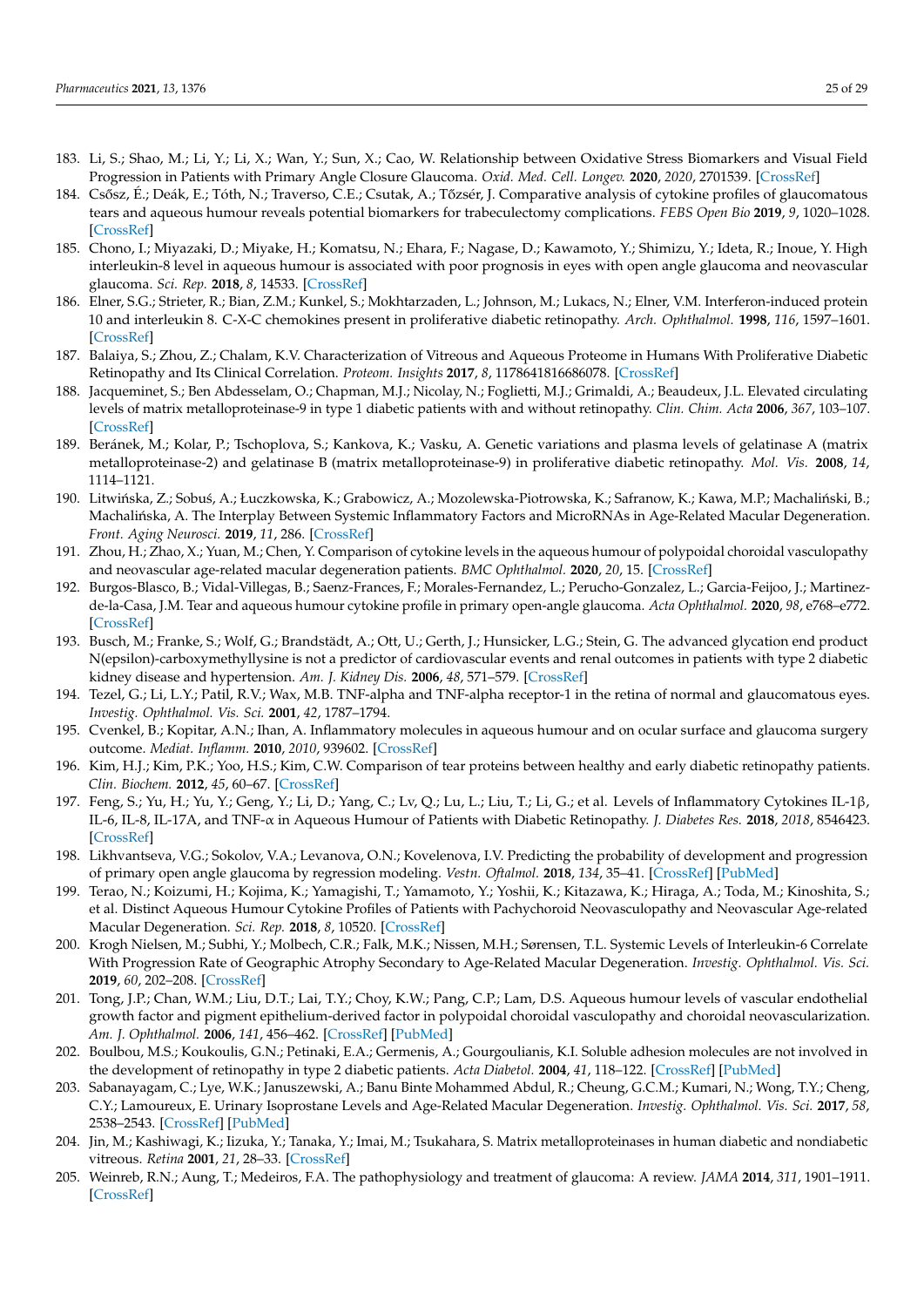- <span id="page-25-0"></span>206. Costagliola, C.; Romano, V.; De Tollis, M.; Aceto, F.; dell'Omo, R.; Romano, M.R.; Pedicino, C.; Semeraro, F. TNF-alpha levels in tears: A novel biomarker to assess the degree of diabetic retinopathy. *Mediat. Inflamm.* **2013**, *2013*, 629529. [\[CrossRef\]](http://doi.org/10.1155/2013/629529)
- <span id="page-25-1"></span>207. Doganay, S.; Evereklioglu, C.; Er, H.; Türköz, Y.; Sevinç, A.; Mehmet, N.; Savli, H. Comparison of serum NO, TNF-alpha, IL-1beta, sIL-2R, IL-6 and IL-8 levels with grades of retinopathy in patients with diabetes mellitus. *Eye* **2002**, *16*, 163–170. [\[CrossRef\]](http://doi.org/10.1038/sj/eye/6700095)
- <span id="page-25-2"></span>208. Xu, P.; Lin, Y.; Porter, K.; Liton, P.B. Ascorbic acid modulation of iron homeostasis and lysosomal function in trabecular meshwork cells. *J. Ocul. Pharm.* **2014**, *30*, 246–253. [\[CrossRef\]](http://doi.org/10.1089/jop.2013.0183)
- <span id="page-25-3"></span>209. Leite, M.T.; Prata, T.S.; Kera, C.Z.; Miranda, D.V.; de Moraes Barros, S.B.; Melo, L.A., Jr. Ascorbic acid concentration is reduced in the secondary aqueous humour of glaucomatous patients. *Clin. Exp. Ophthalmol.* **2009**, *37*, 402–406. [\[CrossRef\]](http://doi.org/10.1111/j.1442-9071.2009.02046.x)
- <span id="page-25-4"></span>210. Ko, M.L.; Peng, P.H.; Hsu, S.Y.; Chen, C.F. Dietary deficiency of vitamin E aggravates retinal ganglion cell death in experimental glaucoma of rats. *Curr. Eye Res.* **2010**, *35*, 842–849. [\[CrossRef\]](http://doi.org/10.3109/02713683.2010.489728)
- <span id="page-25-5"></span>211. Lee, D.; Shim, M.S.; Kim, K.Y.; Noh, Y.H.; Kim, H.; Kim, S.Y.; Weinreb, R.N.; Ju, W.K. Coenzyme Q10 inhibits glutamate excitotoxicity and oxidative stress-mediated mitochondrial alteration in a mouse model of glaucoma. *Investig. Ophthalmol. Vis. Sci.* **2014**, *55*, 993–1005. [\[CrossRef\]](http://doi.org/10.1167/iovs.13-12564)
- <span id="page-25-6"></span>212. Blum, A.; Pastukh, N.; Socea, D.; Jabaly, H. Levels of adhesion molecules in peripheral blood correlat with stages of diabetic retinopathy and may serve as bio markers for microvascular complications. *Cytokine* **2018**, *106*, 76–79. [\[CrossRef\]](http://doi.org/10.1016/j.cyto.2017.10.014)
- 213. Yoshizawa, M.; Nagai, Y.; Ohsawa, K.; Ohta, M.; Yamashita, H.; Hisada, A.; Miyamoto, I.; Miura, K.; Takamura, T.; Kobayashi, K. Elevated serum levels of soluble vascular cell adhesion molecule-1 in NIDDM patients with proliferative diabetic retinopathy. *Diabetes Res. Clin. Pract.* **1998**, *42*, 65–70. [\[CrossRef\]](http://doi.org/10.1016/S0168-8227(98)00091-6)
- <span id="page-25-7"></span>214. Sharma, S.; Purohit, S.; Sharma, A.; Hopkins, D.; Steed, L.; Bode, B.; Anderson, S.W.; Caldwell, R.; She, J.X. Elevated Serum Levels of Soluble TNF Receptors and Adhesion Molecules Are Associated with Diabetic Retinopathy in Patients with Type-1 Diabetes. *Mediat. Inflamm.* **2015**, *2015*, 279393. [\[CrossRef\]](http://doi.org/10.1155/2015/279393)
- <span id="page-25-8"></span>215. Adamiec-Mroczek, J.; Oficjalska-Młyńczak, J. Assessment of selected adhesion molecule and proinflammatory cytokine levels in the vitreous body of patients with type 2 diabetes–role of the inflammatory-immune process in the pathogenesis of proliferative diabetic retinopathy. *Graefes Arch. Clin. Exp. Ophthalmol.* **2008**, *246*, 1665–1670. [\[CrossRef\]](http://doi.org/10.1007/s00417-008-0868-6)
- <span id="page-25-9"></span>216. Sasongko, M.B.; Wong, T.Y.; Jenkins, A.J.; Nguyen, T.T.; Shaw, J.E.; Wang, J.J. Circulating markers of inflammation and endothelial function, and their relationship to diabetic retinopathy. *Diabet. Med.* **2015**, *32*, 686–691. [\[CrossRef\]](http://doi.org/10.1111/dme.12640)
- <span id="page-25-10"></span>217. Uğurlu, N.; Gerceker, S.; Yülek, F.; Ugurlu, B.; Sarı, C.; Baran, P.; Çağil, N. The levels of the circulating cellular adhesion molecules ICAM-1, VCAM-1 and endothelin-1 and the flow-mediated vasodilatation values in patients with type 1 diabetes mellitus with early-stage diabetic retinopathy. *Intern. Med.* **2013**, *52*, 2173–2178. [\[CrossRef\]](http://doi.org/10.2169/internalmedicine.52.8572)
- <span id="page-25-11"></span>218. Giebel, S.J.; Menicucci, G.; McGuire, P.G.; Das, A. Matrix metalloproteinases in early diabetic retinopathy and their role in alteration of the blood-retinal barrier. *Lab. Investig.* **2005**, *85*, 597–607. [\[CrossRef\]](http://doi.org/10.1038/labinvest.3700251)
- <span id="page-25-12"></span>219. Williams, P.A.; Harder, J.M.; Foxworth, N.E.; Cochran, K.E.; Philip, V.M.; Porciatti, V.; Smithies, O.; John, S.W. Vitamin B(3) modulates mitochondrial vulnerability and prevents glaucoma in aged mice. *Science* **2017**, *355*, 756–760. [\[CrossRef\]](http://doi.org/10.1126/science.aal0092)
- 220. Williams, P.A.; Harder, J.M.; Cardozo, B.H.; Foxworth, N.E.; John, S.W.M. Nicotinamide treatment robustly protects from inherited mouse glaucoma. *Commun. Integr. Biol.* **2018**, *11*, e1356956. [\[CrossRef\]](http://doi.org/10.1080/19420889.2017.1356956)
- <span id="page-25-13"></span>221. Chou, T.H.; Romano, G.L.; Amato, R.; Porciatti, V. Nicotinamide-Rich Diet in DBA/2J Mice Preserves Retinal Ganglion Cell Metabolic Function as Assessed by PERG Adaptation to Flicker. *Nutrients* **2020**, *12*, 1910. [\[CrossRef\]](http://doi.org/10.3390/nu12071910) [\[PubMed\]](http://www.ncbi.nlm.nih.gov/pubmed/32605122)
- <span id="page-25-14"></span>222. Hui, F.; Tang, J.; Williams, P.A.; McGuinness, M.B.; Hadoux, X.; Casson, R.J.; Coote, M.; Trounce, I.A.; Martin, K.R.; van Wijngaarden, P.; et al. Improvement in inner retinal function in glaucoma with nicotinamide (vitamin B3) supplementation: A crossover randomized clinical trial. *Clin. Exp. Ophthalmol.* **2020**, *48*, 903–914. [\[CrossRef\]](http://doi.org/10.1111/ceo.13818) [\[PubMed\]](http://www.ncbi.nlm.nih.gov/pubmed/32721104)
- <span id="page-25-15"></span>223. Davis, B.M.; Tian, K.; Pahlitzsch, M.; Brenton, J.; Ravindran, N.; Butt, G.; Malaguarnera, G.; Normando, E.M.; Guo, L.; Cordeiro, M.F. Topical Coenzyme Q10 demonstrates mitochondrial-mediated neuroprotection in a rodent model of ocular hypertension. *Mitochondrion* **2017**, *36*, 114–123. [\[CrossRef\]](http://doi.org/10.1016/j.mito.2017.05.010) [\[PubMed\]](http://www.ncbi.nlm.nih.gov/pubmed/28549843)
- <span id="page-25-16"></span>224. Parisi, V.; Centofanti, M.; Gandolfi, S.; Marangoni, D.; Rossetti, L.; Tanga, L.; Tardini, M.; Traina, S.; Ungaro, N.; Vetrugno, M.; et al. Effects of coenzyme Q10 in conjunction with vitamin E on retinal-evoked and cortical-evoked responses in patients with open-angle glaucoma. *J. Glaucoma* **2014**, *23*, 391–404. [\[CrossRef\]](http://doi.org/10.1097/IJG.0b013e318279b836)
- <span id="page-25-17"></span>225. Ozates, S.; Elgin, K.U.; Yilmaz, N.S.; Demirel, O.O.; Sen, E.; Yilmazbas, P. Evaluation of oxidative stress in pseudo-exfoliative glaucoma patients treated with and without topical coenzyme Q10 and vitamin E. *Eur. J. Ophthalmol.* **2019**, *29*, 196–201. [\[CrossRef\]](http://doi.org/10.1177/1120672118779486)
- <span id="page-25-18"></span>226. Huete-Toral, F.; Crooke, A.; Martínez-Águila, A.; Pintor, J. Melatonin receptors trigger cAMP production and inhibit chloride movements in nonpigmented ciliary epithelial cells. *J. Pharm. Exp.* **2015**, *352*, 119–128. [\[CrossRef\]](http://doi.org/10.1124/jpet.114.218263)
- <span id="page-25-19"></span>227. Martínez-Águila, A.; Fonseca, B.; Bergua, A.; Pintor, J. Melatonin analogue agomelatine reduces rabbit's intraocular pressure in normotensive and hypertensive conditions. *Eur. J. Pharm.* **2013**, *701*, 213–217. [\[CrossRef\]](http://doi.org/10.1016/j.ejphar.2012.12.009)
- <span id="page-25-20"></span>228. Martínez-Águila, A.; Fonseca, B.; Pérez de Lara, M.J.; Pintor, J. Effect of Melatonin and 5-Methoxycarbonylamino-N-Acetyltryptamine on the Intraocular Pressure of Normal and Glaucomatous Mice. *J. Pharm. Exp.* **2016**, *357*, 293–299. [\[CrossRef\]](http://doi.org/10.1124/jpet.115.231456)
- <span id="page-25-21"></span>229. Carracedo-Rodríguez, G.; Martínez-Águila, A.; Rodriguez-Pomar, C.; Bodas-Romero, J.; Sanchez-Naves, J.; Pintor, J. Effect of nutritional supplement based on melatonin on the intraocular pressure in normotensive subjects. *Int. Ophthalmol.* **2020**, *40*, 419–422. [\[CrossRef\]](http://doi.org/10.1007/s10792-019-01199-1)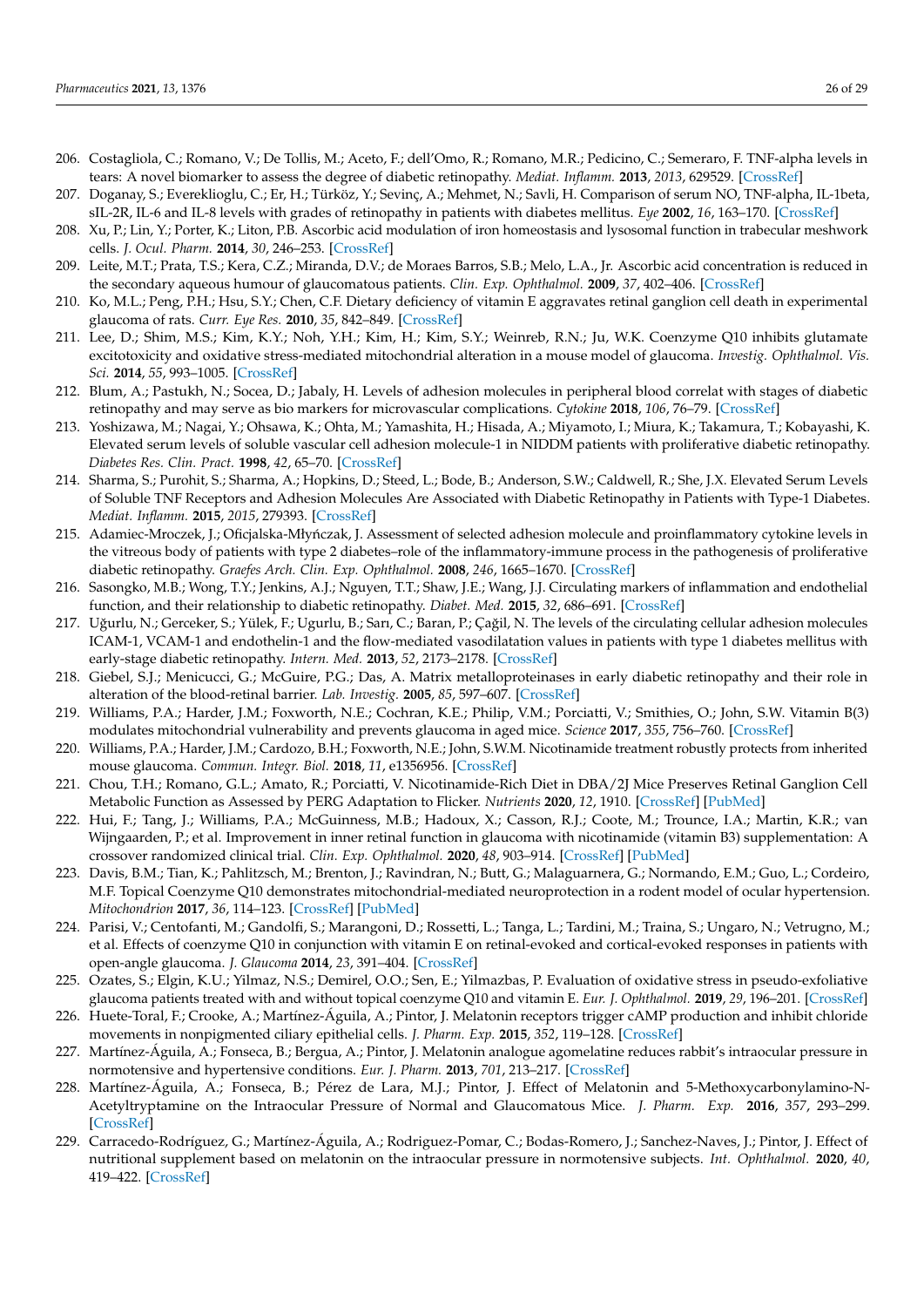- <span id="page-26-0"></span>230. Gubin, D.; Neroev, V.; Malishevskaya, T.; Cornelissen, G.; Astakhov, S.Y.; Kolomeichuk, S.; Yuzhakova, N.; Kabitskaya, Y.; Weinert, D. Melatonin mitigates disrupted circadian rhythms, lowers intraocular pressure, and improves retinal ganglion cells function in glaucoma. *J. Pineal Res.* **2021**, *70*, e12730. [\[CrossRef\]](http://doi.org/10.1111/jpi.12730)
- <span id="page-26-1"></span>231. Nguyen, C.T.; Bui, B.V.; Sinclair, A.J.; Vingrys, A.J. Dietary omega 3 fatty acids decrease intraocular pressure with age by increasing aqueous outflow. *Investig. Ophthalmol. Vis. Sci.* **2007**, *48*, 756–762. [\[CrossRef\]](http://doi.org/10.1167/iovs.06-0585)
- 232. Schnebelen, C.; Pasquis, B.; Salinas-Navarro, M.; Joffre, C.; Creuzot-Garcher, C.P.; Vidal-Sanz, M.; Bron, A.M.; Bretillon, L.; Acar, N. A dietary combination of omega-3 and omega-6 polyunsaturated fatty acids is more efficient than single supplementations in the prevention of retinal damage induced by elevation of intraocular pressure in rats. *Graefes Arch. Clin. Exp. Ophthalmol.* **2009**, *247*, 1191–1203. [\[CrossRef\]](http://doi.org/10.1007/s00417-009-1094-6)
- 233. Inman, D.M.; Lambert, W.S.; Calkins, D.J.; Horner, P.J. α-Lipoic acid antioxidant treatment limits glaucoma-related retinal ganglion cell death and dysfunction. *PLoS ONE* **2013**, *8*, e65389. [\[CrossRef\]](http://doi.org/10.1371/journal.pone.0065389)
- <span id="page-26-2"></span>234. Kalogerou, M.; Kolovos, P.; Prokopiou, E.; Papagregoriou, G.; Deltas, C.; Malas, S.; Georgiou, T. Omega-3 fatty acids protect retinal neurons in the DBA/2J hereditary glaucoma mouse model. *Exp. Eye Res.* **2018**, *167*, 128–139. [\[CrossRef\]](http://doi.org/10.1016/j.exer.2017.12.005)
- <span id="page-26-3"></span>235. Downie, L.E.; Vingrys, A.J. Oral Omega-3 Supplementation Lowers Intraocular Pressure in Normotensive Adults. *Transl. Vis. Sci. Technol.* **2018**, *7*, 1. [\[CrossRef\]](http://doi.org/10.1167/tvst.7.3.1)
- <span id="page-26-4"></span>236. Ma, K.; Xu, L.; Zhan, H.; Zhang, S.; Pu, M.; Jonas, J.B. Dosage dependence of the effect of Ginkgo biloba on the rat retinal ganglion cell survival after optic nerve crush. *Eye* **2009**, *23*, 1598–1604. [\[CrossRef\]](http://doi.org/10.1038/eye.2008.286)
- 237. Yang, Y.; Xu, C.; Chen, Y.; Liang, J.J.; Xu, Y.; Chen, S.L.; Huang, S.; Yang, Q.; Cen, L.P.; Pang, C.P.; et al. Green Tea Extract Ameliorates Ischemia-Induced Retinal Ganglion Cell Degeneration in Rats. *Oxid Med. Cell. Longev.* **2019**, *2019*, 8407206. [\[CrossRef\]](http://doi.org/10.1155/2019/8407206)
- <span id="page-26-5"></span>238. Fernández-Albarral, J.A.; Ramírez, A.I.; de Hoz, R.; López-Villarín, N.; Salobrar-García, E.; López-Cuenca, I.; Licastro, E.; Inarejos-García, A.M.; Almodóvar, P.; Pinazo-Durán, M.D.; et al. Neuroprotective and Anti-Inflammatory Effects of a Hydrophilic Saffron Extract in a Model of Glaucoma. *Int. J. Mol. Sci.* **2019**, *20*, 4110. [\[CrossRef\]](http://doi.org/10.3390/ijms20174110)
- <span id="page-26-6"></span>239. Falsini, B.; Marangoni, D.; Salgarello, T.; Stifano, G.; Montrone, L.; Di Landro, S.; Guccione, L.; Balestrazzi, E.; Colotto, A. Effect of epigallocatechin-gallate on inner retinal function in ocular hypertension and glaucoma: A short-term study by pattern electroretinogram. *Graefes Arch. Clin. Exp. Ophthalmol.* **2009**, *247*, 1223–1233. [\[CrossRef\]](http://doi.org/10.1007/s00417-009-1064-z)
- 240. Ohguro, H.; Ohguro, I.; Yagi, S. Effects of black currant anthocyanins on intraocular pressure in healthy volunteers and patients with glaucoma. *J. Ocul. Pharm.* **2013**, *29*, 61–67. [\[CrossRef\]](http://doi.org/10.1089/jop.2012.0071)
- 241. Jabbarpoor Bonyadi, M.H.; Yazdani, S.; Saadat, S. The ocular hypotensive effect of saffron extract in primary open angle glaucoma: A pilot study. *BMC Complement. Altern Med.* **2014**, *14*, 399. [\[CrossRef\]](http://doi.org/10.1186/1472-6882-14-399) [\[PubMed\]](http://www.ncbi.nlm.nih.gov/pubmed/25319729)
- 242. Hecht, I.; Achiron, A.; Bartov, E.; Maharsh, I.; Mendel, L.; Pe'er, L.; Bar, A.; Burgansky-Eliash, Z. Effects of dietary and lifestyle recommendations on patients with glaucoma: A randomized controlled pilot trial. *Eur. J. Integr. Med.* **2019**, *25*, 60–66. [\[CrossRef\]](http://doi.org/10.1016/j.eujim.2018.12.002)
- <span id="page-26-7"></span>243. Sabaner, M.C.; Dogan, M.; Altin, S.S.; Balaman, C.; Yilmaz, C.; Omur, A.; Zeybek, I.; Palaz, M. Ginkgo Biloba affects microvascular morphology: A prospective optical coherence tomography angiography pilot study. *Int. Ophthalmol.* **2021**, *41*, 1053–1061. [\[CrossRef\]](http://doi.org/10.1007/s10792-020-01663-3) [\[PubMed\]](http://www.ncbi.nlm.nih.gov/pubmed/33392942)
- <span id="page-26-8"></span>244. Garcia-Medina, J.J.; Garcia-Medina, M.; Garrido-Fernandez, P.; Galvan-Espinosa, J.; Garcia-Maturana, C.; Zanon-Moreno, V.; Pinazo-Duran, M.D. A two-year follow-up of oral antioxidant supplementation in primary open-angle glaucoma: An open-label, randomized, controlled trial. *Acta Ophthalmol.* **2015**, *93*, 546–554. [\[CrossRef\]](http://doi.org/10.1111/aos.12629)
- <span id="page-26-14"></span>245. Mutolo, M.G.; Albanese, G.; Rusciano, D.; Pescosolido, N. Oral Administration of Forskolin, Homotaurine, Carnosine, and Folic Acid in Patients with Primary Open Angle Glaucoma: Changes in Intraocular Pressure, Pattern Electroretinogram Amplitude, and Foveal Sensitivity. *J. Ocul. Pharm.* **2016**, *32*, 178–183. [\[CrossRef\]](http://doi.org/10.1089/jop.2015.0121)
- 246. Harris, A.; Gross, J.; Moore, N.; Do, T.; Huang, A.; Gama, W.; Siesky, B. The effects of antioxidants on ocular blood flow in patients with glaucoma. *Acta Ophthalmol.* **2018**, *96*, e237–e241. [\[CrossRef\]](http://doi.org/10.1111/aos.13530)
- 247. Marino, P.F.; Rossi, G.C.M.; Campagna, G.; Capobianco, D.; Costagliola, C.; On Behalf Of Qualicos Study, G. Effects of Citicoline, Homotaurine, and Vitamin E on Contrast Sensitivity and Visual-Related Quality of Life in Patients with Primary Open-Angle Glaucoma: A Preliminary Study. *Molecules* **2020**, *25*, 5614. [\[CrossRef\]](http://doi.org/10.3390/molecules25235614)
- <span id="page-26-9"></span>248. Sanz-González, S.M.; Raga-Cervera, J.; Aguirre Lipperheide, M.; Zanón-Moreno, V.; Chiner, V.; Ramírez, A.I.; Pinazo-Durán, M.D. Effect of an oral supplementation with a formula containing R-lipoic acid in glaucoma patients. *Arch. Soc. Esp. Oftalmol.* **2020**, *95*, 120–129. [\[CrossRef\]](http://doi.org/10.1016/j.oftal.2019.11.009)
- <span id="page-26-10"></span>249. Zhang, X.; Henneman, N.F.; Girardot, P.E.; Sellers, J.T.; Chrenek, M.A.; Li, Y.; Wang, J.; Brenner, C.; Nickerson, J.M.; Boatright, J.H. Systemic Treatment With Nicotinamide Riboside Is Protective in a Mouse Model of Light-Induced Retinal Degeneration. *Investig. Ophthalmol. Vis. Sci.* **2020**, *61*, 47. [\[CrossRef\]](http://doi.org/10.1167/iovs.61.10.47)
- <span id="page-26-11"></span>250. Tokuda, K.; Zorumski, C.F.; Izumi, Y. Effects of ascorbic acid on UV light-mediated photoreceptor damage in isolated rat retina. *Exp. Eye Res.* **2007**, *84*, 537–543. [\[CrossRef\]](http://doi.org/10.1016/j.exer.2006.11.005)
- <span id="page-26-12"></span>251. Yülek, F.; Or, M.; Ozoğul, C.; Isik, A.C.; Ari, N.; Stefek, M.; Bauer, V.; Karasu, C. Effects of stobadine and vitamin E in diabetes-induced retinal abnormalities: Involvement of oxidative stress. *Arch. Med. Res.* **2007**, *38*, 503–511. [\[CrossRef\]](http://doi.org/10.1016/j.arcmed.2007.02.006)
- <span id="page-26-13"></span>252. Lulli, M.; Witort, E.; Papucci, L.; Torre, E.; Schipani, C.; Bergamini, C.; Dal Monte, M.; Capaccioli, S. Coenzyme Q10 instilled as eye drops on the cornea reaches the retina and protects retinal layers from apoptosis in a mouse model of kainate-induced retinal damage. *Investig. Ophthalmol. Vis. Sci.* **2012**, *53*, 8295–8302. [\[CrossRef\]](http://doi.org/10.1167/iovs.12-10374)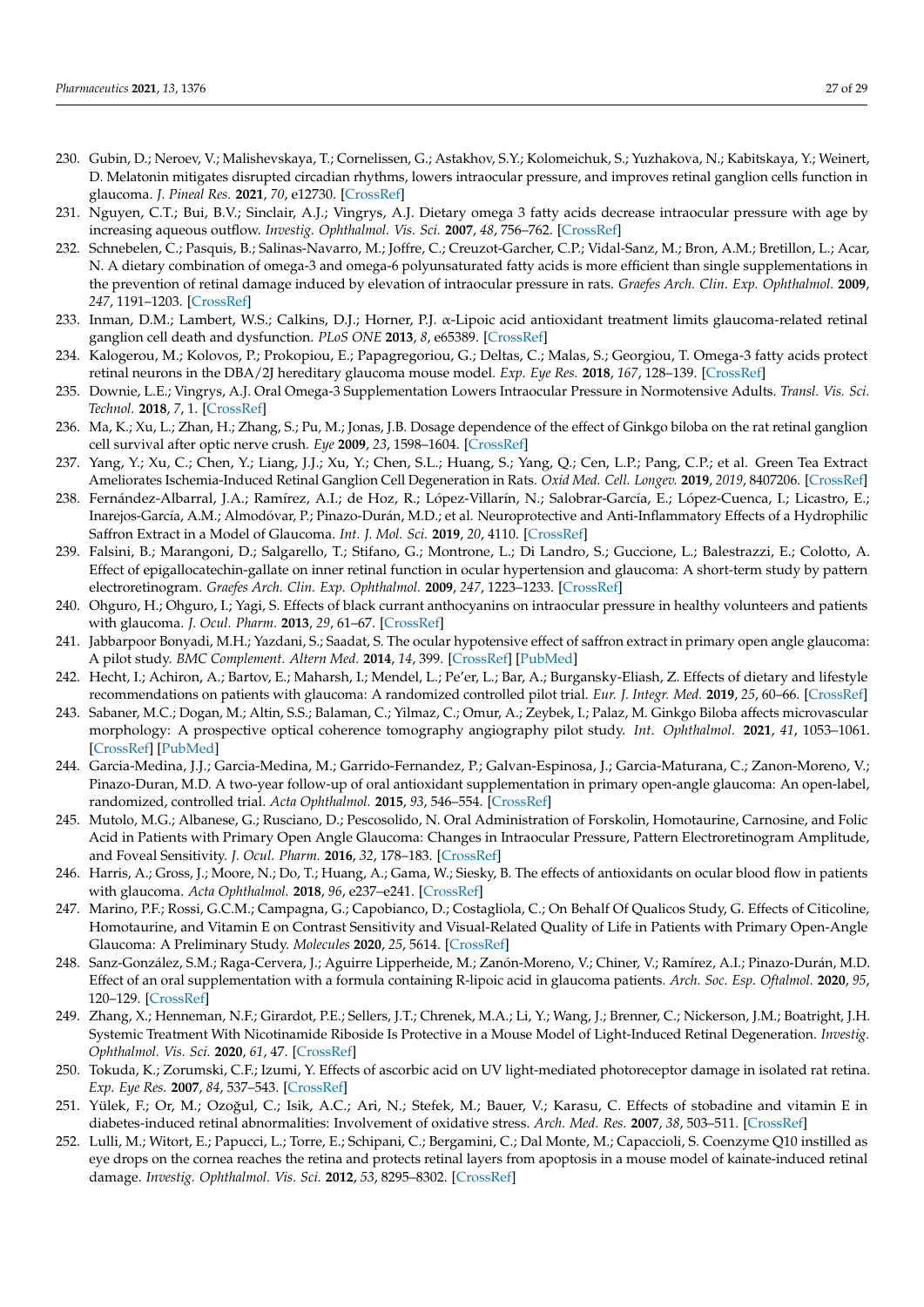- <span id="page-27-0"></span>253. Djordjevic, B.; Cvetkovic, T.; Stoimenov, T.J.; Despotovic, M.; Zivanovic, S.; Basic, J.; Veljkovic, A.; Velickov, A.; Kocic, G.; Pavlovic, D.; et al. Oral supplementation with melatonin reduces oxidative damage and concentrations of inducible nitric oxide synthase, VEGF and matrix metalloproteinase 9 in the retina of rats with streptozotocin/nicotinamide induced pre-diabetes. *Eur. J. Pharm.* **2018**, *833*, 290–297. [\[CrossRef\]](http://doi.org/10.1016/j.ejphar.2018.06.011)
- <span id="page-27-1"></span>254. Prokopiou, E.; Kolovos, P.; Georgiou, C.; Kalogerou, M.; Potamiti, L.; Sokratous, K.; Kyriacou, K.; Georgiou, T. Omega-3 fatty acids supplementation protects the retina from age-associated degeneration in aged C57BL/6J mice. *BMJ Open Ophthalmol.* **2019**, *4*, e000326. [\[CrossRef\]](http://doi.org/10.1136/bmjophth-2019-000326)
- <span id="page-27-2"></span>255. Kim, Y.S.; Kim, M.; Choi, M.Y.; Lee, D.H.; Roh, G.S.; Kim, H.J.; Kang, S.S.; Cho, G.J.; Hong, E.K.; Choi, W.S. Alpha-lipoic acid reduces retinal cell death in diabetic mice. *Biochem. Biophys. Res. Commun.* **2018**, *503*, 1307–1314. [\[CrossRef\]](http://doi.org/10.1016/j.bbrc.2018.07.041)
- <span id="page-27-3"></span>256. Xie, Z.; Wu, X.; Gong, Y.; Song, Y.; Qiu, Q.; Li, C. Intraperitoneal injection of Ginkgo biloba extract enhances antioxidation ability of retina and protects photoreceptors after light-induced retinal damage in rats. *Curr. Eye Res.* **2007**, *32*, 471–479. [\[CrossRef\]](http://doi.org/10.1080/02713680701257621)
- 257. Maccarone, R.; Di Marco, S.; Bisti, S. Saffron supplement maintains morphology and function after exposure to damaging light in mammalian retina. *Investig. Ophthalmol. Vis. Sci.* **2008**, *49*, 1254–1261. [\[CrossRef\]](http://doi.org/10.1167/iovs.07-0438)
- <span id="page-27-4"></span>258. Yang, Y.; Qin, Y.J.; Yip, Y.W.; Chan, K.P.; Chu, K.O.; Chu, W.K.; Ng, T.K.; Pang, C.P.; Chan, S.O. Green tea catechins are potent anti-oxidants that ameliorate sodium iodate-induced retinal degeneration in rats. *Sci. Rep.* **2016**, *6*, 29546. [\[CrossRef\]](http://doi.org/10.1038/srep29546)
- <span id="page-27-5"></span>259. Widjaja-Adhi, M.A.K.; Ramkumar, S.; von Lintig, J. Protective role of carotenoids in the visual cycle. *FASEB J.* **2018**, *32*, fj201800467R. [\[CrossRef\]](http://doi.org/10.1096/fj.201800467R)
- <span id="page-27-6"></span>260. Zeng, K.; Wang, Y.; Yang, N.; Wang, D.; Li, S.; Ming, J.; Wang, J.; Yu, X.; Song, Y.; Zhou, X.; et al. Resveratrol Inhibits Diabetic-Induced Müller Cells Apoptosis through MicroRNA-29b/Specificity Protein 1 Pathway. *Mol. Neurobiol.* **2017**, *54*, 4000–4014. [\[CrossRef\]](http://doi.org/10.1007/s12035-016-9972-5)
- <span id="page-27-7"></span>261. Imai, S.; Inokuchi, Y.; Nakamura, S.; Tsuruma, K.; Shimazawa, M.; Hara, H. Systemic administration of a free radical scavenger, edaravone, protects against light-induced photoreceptor degeneration in the mouse retina. *Eur. J. Pharm.* **2010**, *642*, 77–85. [\[CrossRef\]](http://doi.org/10.1016/j.ejphar.2010.05.057)
- <span id="page-27-8"></span>262. Ojino, K.; Shimazawa, M.; Ohno, Y.; Otsuka, T.; Tsuruma, K.; Hara, H. Protective effect of SUN N8075, a free radical scavenger, against excessive light-induced retinal damage in mice. *Biol. Pharm. Bull.* **2014**, *37*, 424–430. [\[CrossRef\]](http://doi.org/10.1248/bpb.b13-00778)
- <span id="page-27-9"></span>263. Capozzi, M.E.; Savage, S.R.; McCollum, G.W.; Hammer, S.S.; Ramos, C.J.; Yang, R.; Bretz, C.A.; Penn, J.S. The peroxisome proliferator-activated receptor-β/δ antagonist GSK0660 mitigates retinal cell inflammation and leukostasis. *Exp. Eye Res.* **2020**, *190*, 107885. [\[CrossRef\]](http://doi.org/10.1016/j.exer.2019.107885)
- <span id="page-27-10"></span>264. Deliyanti, D.; Wilkinson-Berka, J.L. Inhibition of NOX1/4 with GKT137831: A potential novel treatment to attenuate neuroglial cell inflammation in the retina. *J. Neuroinflammation* **2015**, *12*, 136. [\[CrossRef\]](http://doi.org/10.1186/s12974-015-0363-z)
- <span id="page-27-11"></span>265. Dietrich, M.; Hecker, C.; Nasiri, M.; Samsam, S.; Issberner, A.; Kohne, Z.; Hartung, H.P.; Albrecht, P. Neuroprotective Properties of Dimethyl Fumarate Measured by Optical Coherence Tomography in Non-inflammatory Animal Models. *Front. Neurol.* **2020**, *11*, 601628. [\[CrossRef\]](http://doi.org/10.3389/fneur.2020.601628)
- <span id="page-27-12"></span>266. Cabral de Guimaraes, T.A.; Daich Varela, M.; Georgiou, M.; Michaelides, M. Treatments for dry age-related macular degeneration: Therapeutic avenues, clinical trials and future directions. *Br. J. Ophthalmol.* **2021**. [\[CrossRef\]](http://doi.org/10.1136/bjophthalmol-2020-318452)
- <span id="page-27-13"></span>267. A randomized, placebo-controlled, clinical trial of high-dose supplementation with vitamins C and E, beta carotene, and zinc for age-related macular degeneration and vision loss: AREDS report no. 8. *Arch. Ophthalmol.* **2001**, *119*, 1417–1436. [\[CrossRef\]](http://doi.org/10.1001/archopht.119.10.1417)
- <span id="page-27-14"></span>268. Chew, E.Y.; Clemons, T.E.; Agrón, E.; Sperduto, R.D.; Sangiovanni, J.P.; Kurinij, N.; Davis, M.D. Long-term effects of vitamins C and E, β-carotene, and zinc on age-related macular degeneration: AREDS report no. 35. *Ophthalmology* **2013**, *120*, 1604–1611.e1604. [\[CrossRef\]](http://doi.org/10.1016/j.ophtha.2013.01.021)
- <span id="page-27-15"></span>269. Lutein + zeaxanthin and omega-3 fatty acids for age-related macular degeneration: The Age-Related Eye Disease Study 2 (AREDS2) randomized clinical trial. *JAMA* **2013**, *309*, 2005–2015. [\[CrossRef\]](http://doi.org/10.1001/jama.2013.4997) [\[PubMed\]](http://www.ncbi.nlm.nih.gov/pubmed/23644932)
- <span id="page-27-16"></span>270. Chew, E.Y.; Clemons, T.E.; Sangiovanni, J.P.; Danis, R.P.; Ferris, F.L., 3rd; Elman, M.J.; Antoszyk, A.N.; Ruby, A.J.; Orth, D.; Bressler, S.B.; et al. Secondary analyses of the effects of lutein/zeaxanthin on age-related macular degeneration progression: AREDS2 report No. 3. *JAMA Ophthalmol.* **2014**, *132*, 142–149. [\[CrossRef\]](http://doi.org/10.1001/jamaophthalmol.2013.7376) [\[PubMed\]](http://www.ncbi.nlm.nih.gov/pubmed/24310343)
- <span id="page-27-17"></span>271. Souied, E.H.; Delcourt, C.; Querques, G.; Bassols, A.; Merle, B.; Zourdani, A.; Smith, T.; Benlian, P. Oral docosahexaenoic acid in the prevention of exudative age-related macular degeneration: The Nutritional AMD Treatment 2 study. *Ophthalmology* **2013**, *120*, 1619–1631. [\[CrossRef\]](http://doi.org/10.1016/j.ophtha.2013.01.005) [\[PubMed\]](http://www.ncbi.nlm.nih.gov/pubmed/23395546)
- <span id="page-27-18"></span>272. Evans, J.R.; Lawrenson, J.G. Antioxidant vitamin and mineral supplements for preventing age-related macular degeneration. *Cochrane Database Syst. Rev.* **2017**, *7*, Cd000253. [\[CrossRef\]](http://doi.org/10.1002/14651858.CD000253.pub4) [\[PubMed\]](http://www.ncbi.nlm.nih.gov/pubmed/28756617)
- <span id="page-27-19"></span>273. Evans, J.R.; Lawrenson, J.G. Antioxidant vitamin and mineral supplements for slowing the progression of age-related macular degeneration. *Cochrane Database Syst. Rev.* **2017**, *7*, Cd000254. [\[CrossRef\]](http://doi.org/10.1002/14651858.CD000254.pub4) [\[PubMed\]](http://www.ncbi.nlm.nih.gov/pubmed/28756618)
- <span id="page-27-20"></span>274. Wong, W.T.; Kam, W.; Cunningham, D.; Harrington, M.; Hammel, K.; Meyerle, C.B.; Cukras, C.; Chew, E.Y.; Sadda, S.R.; Ferris, F.L. Treatment of geographic atrophy by the topical administration of OT-551: Results of a phase II clinical trial. *Investig. Ophthalmol. Vis. Sci.* **2010**, *51*, 6131–6139. [\[CrossRef\]](http://doi.org/10.1167/iovs.10-5637)
- 275. Bucheli, P.; Vidal, K.; Shen, L.; Gu, Z.; Zhang, C.; Miller, L.E.; Wang, J. Goji berry effects on macular characteristics and plasma antioxidant levels. *Optom. Vis. Sci.* **2011**, *88*, 257–262. [\[CrossRef\]](http://doi.org/10.1097/OPX.0b013e318205a18f)